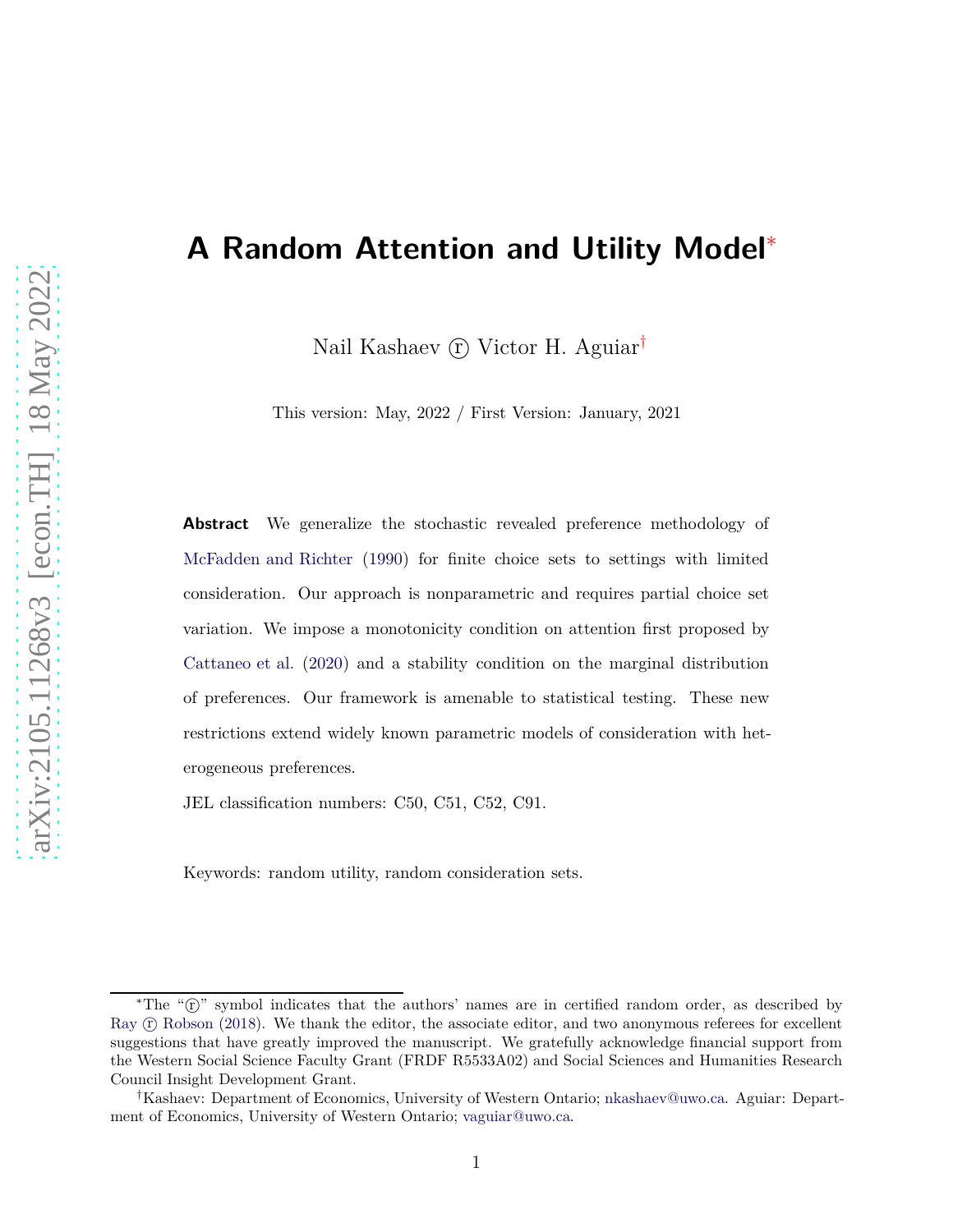## **1. Introduction**

<span id="page-1-4"></span>The stochastic revealed preference methodology of [McFadden and Richter](#page-34-0) [\(1990\)](#page-34-0) is a cornerstone of economic analysis. This research agenda aims at explaining the behavior of a population of decision makers (DMs) as if each DM maximizes her utility, which is an independent identically distributed draw from a distribution of preferences, over their choice set (i.e., menus). This theory is usually referred to as random utility model  $(RUM)^{1}$  $(RUM)^{1}$  $(RUM)^{1}$ . If RUM is successful at describing behavior, then the analyst can use it to recover the distribution of heterogeneous preferences solely from observing the probability of choice of a finite set of alternatives from different menus justifying the name of revealed preference.<sup>[2](#page-1-1)</sup> This distribution of preferences is an important input for many social sciences and can play a key role in policymaking. However, RUM may fail at describing behavior if DMs do not consider all available alternatives. This may happen, for instance, if there is a cost to understanding the decision task. In this situation, DMs may use a two-stage procedure:<sup>[3](#page-1-2)</sup> first selecting a subset of the given menu (consideration set), and only then choosing the best alternative from that set. Given that there may be latent heterogeneity in DMs preferences, and in how DMs form consideration sets, from the analyst's standpoint, both the consideration sets and choices from these sets are random. As a result of this two-stage procedure, if the consideration set does not contain the most preferred alternative of a DM, the DM will choose a dominated alternative, failing to be consistent with RUM.[4](#page-1-3)

<span id="page-1-0"></span><sup>1</sup>RUM was originally formulated by [Block and Marschak](#page-30-0) [\(1960\)](#page-30-0) and [Falmagne](#page-32-0) [\(1978\)](#page-32-0).

<span id="page-1-1"></span><sup>2</sup>Since [Fishburn](#page-32-1) [\(1998\)](#page-32-1), it is known that only partial identification of the distribution of preferences is possible under RUM. The probability of an item being ranked first is uniquely identified [\(Aguiar et al.](#page-29-0), [2016\)](#page-29-0). <sup>3</sup>Since [Manzini and Mariotti](#page-34-1) [\(2007\)](#page-34-1), there has been a renewed interest in studying models of sequential

<span id="page-1-2"></span>choice in economics. The main aim of this research is to accommodate context effects that produce violations of the standard utility maximization framework. In a sequential procedure of choice or a two-stage choice procedure, the DMs first simplify the original choice problem using some heuristic and then choose rationality from the simplified choice problem. Limited consideration is just one example of a factor that affects the first stage, which determines the effective choice set used in the second stage. Other factors may be willpower and status-quo bias [\(Horan](#page-33-0), [2016](#page-33-0)).

<span id="page-1-3"></span><sup>4</sup>For examples of the distortions created by limited consideration, see [Ho et al.](#page-32-2) [\(2017\)](#page-32-2) and [Heiss et al.](#page-32-3) [\(2016\)](#page-32-3) (the health insurance market), [Hortaçsu et al.](#page-33-1) [\(2017](#page-33-1)) (the residential electricity market in Texas), [Honka](#page-32-4) [\(2014](#page-32-4)) and [Honka et al.](#page-32-5) [\(2017\)](#page-32-5) (the US auto insurance and banking industries), [De Los Santos et al.](#page-31-1)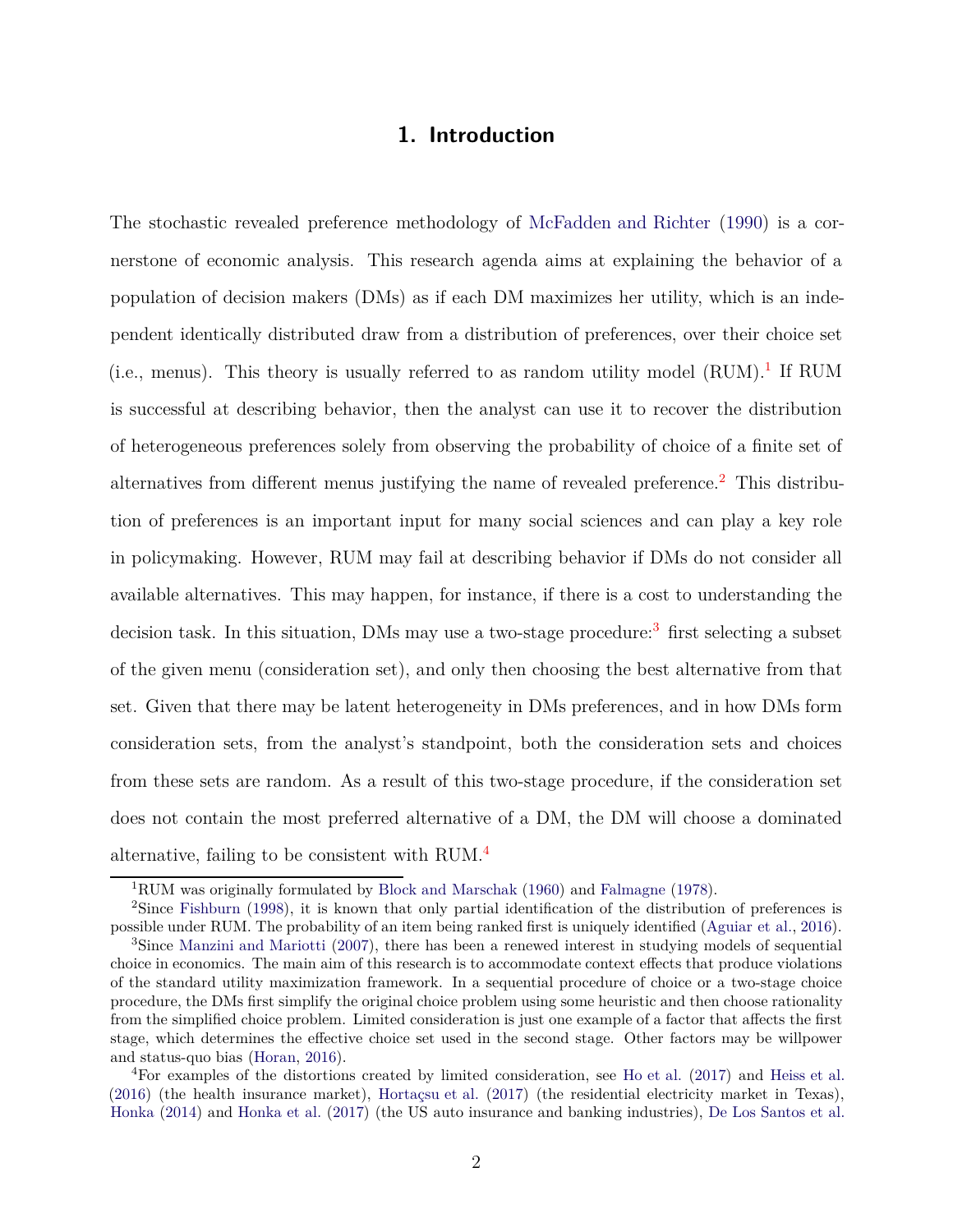This paper proposes a generalization of the stochastic revealed preference methodology that is robust to limited consideration, allows for heterogeneous preferences that can be correlated with consideration, and is amenable to statistical testing. In doing so, we provide nonparametric restrictions on limited consideration and preferences that make partial recoverability of the distribution of preferences possible in a large class of stochastic choice data sets. Similar to [Kitamura and Stoye](#page-33-2) [\(2019](#page-33-2)), our framework also permits robust counterfactual welfare analysis and out-of-sample predictions.

A large literature, pioneered by [Masatlioglu et al.](#page-34-2) [\(2012\)](#page-34-2) and [Manzini and Mariotti](#page-34-3) [\(2014\)](#page-34-3), has proposed theories of consideration-mediated choice. These theories accommodate some departures from RUM caused by inattention, feasibility, categorization, and search.<sup>[5](#page-2-0)</sup> However, in contrast to our work, most existing theories of random consideration have assumed that preferences are *homogeneous* [\(Cattaneo et al.](#page-31-0), [2020\)](#page-31-0). This restriction implies that these models are not well suited to describe behavior at the population level. Our framework allows for homogeneous and heterogeneous preferences that may be correlated with consideration, making it suitable for both experimental and field data sets.

The closest paper to our work is [Cattaneo et al.](#page-31-0) [\(2020\)](#page-31-0). They provide a general framework, Random Attention Model (RAM), to test different models of stochastic consideration when preferences are homogeneous. Therefore, their work is applicable to individual stochastic choice data. [Cattaneo et al.](#page-31-0) [\(2020\)](#page-31-0) impose a set-monotonicity restriction on the probability of considering a set of alternatives given the menu. Namely, they assume that the probability of considering a given set cannot increase if the menu is getting larger. We study the implications of imposing this set-monotonicity constraint as well, but we allow for heterogeneous preferences. Hence, our model is applicable to both individual and population stochastic choice data.

[<sup>\(2012\)</sup>](#page-31-1) (web browsing behavior of consumers when shopping online), [Barseghyan et al.](#page-30-1) [\(2021\)](#page-30-1) (insurance purchases).

<span id="page-2-0"></span><sup>5</sup>See, for instance, [Aguiar et al.](#page-29-0) [\(2016](#page-29-0)), [Brady and Rehbeck](#page-30-2) [\(2016\)](#page-30-2), [Caplin et al.](#page-30-3) [\(2016](#page-30-3)), [Aguiar](#page-29-1) [\(2017\)](#page-29-1), [Kovach and Ülkü](#page-34-4) [\(2020\)](#page-34-4), [Lleras et al.](#page-34-5) [\(2017](#page-34-5)), and [Horan](#page-33-3) [\(2019\)](#page-33-3).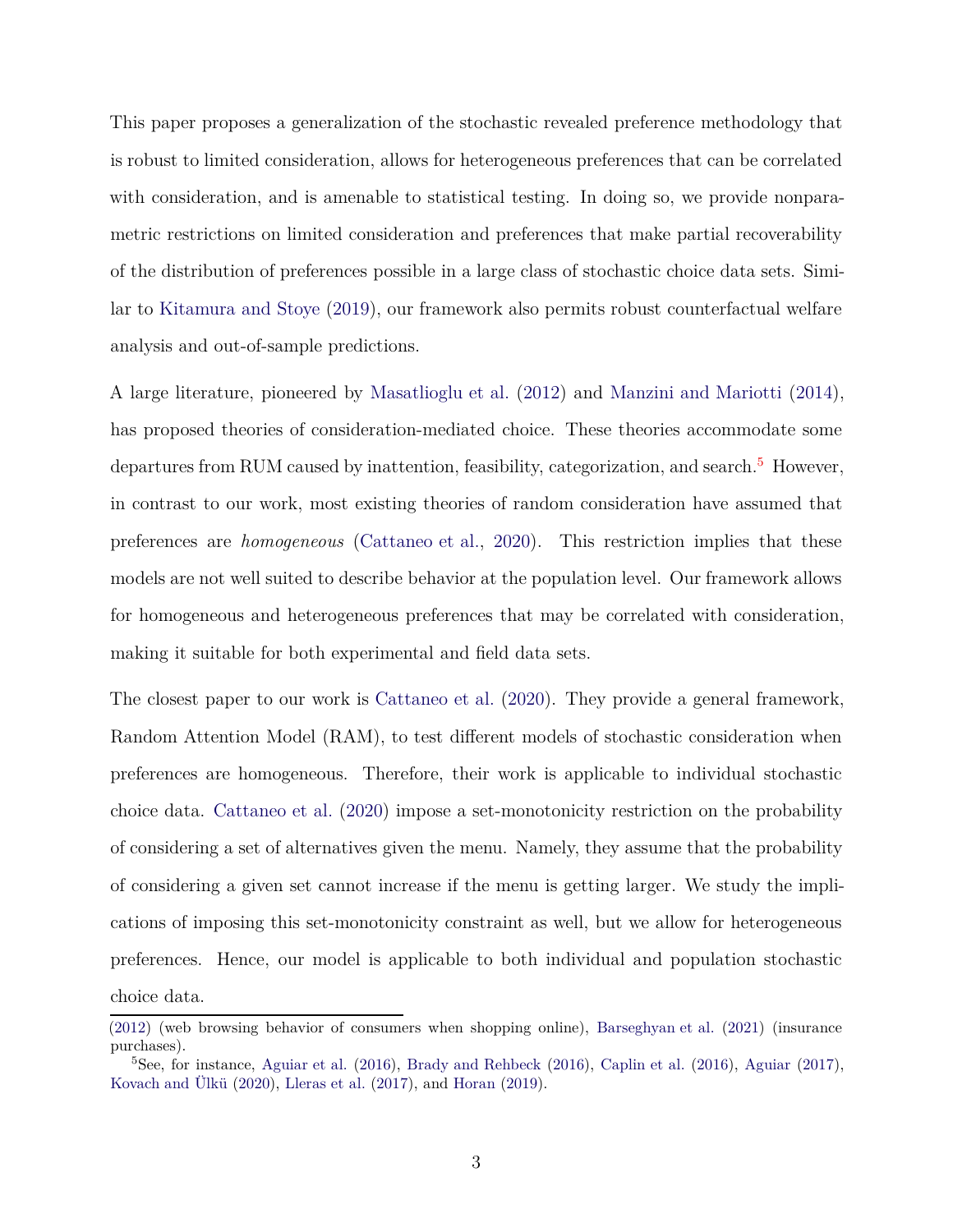The second assumption we impose is *preference stability*. This condition requires that the marginal distribution of preferences does not depend on the menu. The same stability assumption is used in [McFadden and Richter](#page-34-0) [\(1990\)](#page-34-0) and it means that the variation in menus does not change the preferences of DMs. The stability assumption is satisfied in many empirical and theoretical settings (see Sections [3](#page-10-0) and [4](#page-13-0) for further details). Together with set-monotonicity, it extends the RAM framework to settings with preference heterogeneity and the RUM framework to settings with limited consideration. Importantly, stability puts no restrictions on the dependence structure between menus and consideration, is consistent with statistical dependence between random consideration and random preferences, and together with set-monotonicity makes our framework testable. We show that none of these assumptions alone has empirical content, but together they restrict behavior meaningfully and allow for welfare and counterfactual analysis.

Set-monotonicity and stability are compatible with the behavior of a mixture of DMs, where each DM's behavior is consistent with stochastic limited consideration governed by a RAM (i.e., requiring set-monotonicity). Under this interpretation, stability requires that the heterogeneity of preferences of the population of DMs is independent of the choice set, as in the McFadden and Richter's [\(1990\)](#page-34-0) stochastic revealed preference framework.

We also demonstrate that set-monotocity and stability are satisfied by several important models of limited consideration with heterogeneous preferences, such as a variant of Manzini and Mariotti's [\(2007\)](#page-34-1) model of alternative specific consideration with heterogeneous preferences, Brady and Rehbecks's [\(2016](#page-30-2)) model of logit attention with random utility, Tversky's [\(1972\)](#page-35-1) model of elimination by aspects, search and satisficing with random search and random utility [\(Aguiar et al.](#page-29-0), [2016](#page-29-0)), and a version of rational inattention with Shannon's cost of information [Caplin et al.](#page-31-2)  $(2018)^6$  $(2018)^6$  $(2018)^6$ 

Our approach differs from previous works that have used enhanced data sets to test for the

<span id="page-3-0"></span> ${}^{6}$ [Aguiar et al.](#page-29-2) [\(2021](#page-29-2)) considers the same primitives but imposes full independence between random preferences and attention. In contrast to this paper, [Aguiar et al.](#page-29-2) [\(2021\)](#page-29-2) requires the presence of a default alternative and imposes parametric restrictions on the random attention.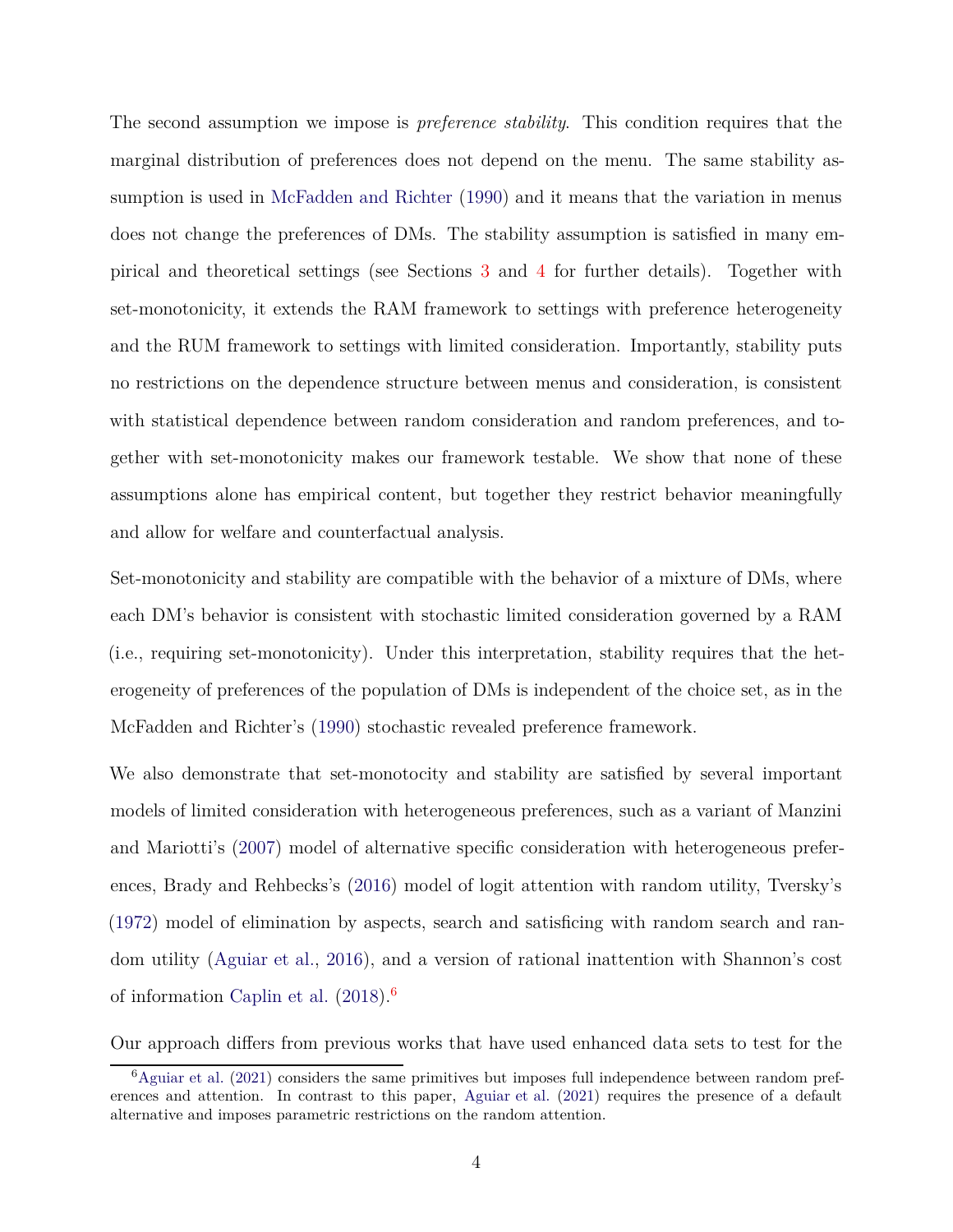presence of consideration. In particular, we only need a standard stochastic choice data set widely used in the discrete-choice literature.<sup>[7](#page-4-0)</sup> Recently, [Abaluck and Adams](#page-29-3)  $(2021)$  use structural restrictions on the elasticity behavior of demand to identify consideration sets and preferences. We differ from that work because we do not observe attributes (e.g., prices). [Barseghyan et al.](#page-30-1) [\(2021\)](#page-30-1) obtain information about parametric distribution of preferences in a domain with attributes variation by introducing a support restriction on possible consideration sets. Our framework does not impose any parametric restrictions on the distribution of preferences, and allows both shape and support restrictions on consideration probabilities. [Kashaev and Lazzati](#page-33-4) [\(2021\)](#page-33-4) develop a dynamic model of discrete choice that incorporates peer effects into random consideration sets. They identify preferences and consideration probabilities in a fixed menu settings by using variation in choices of peers. We assume menu variation and do not have access to panel data.

Aguiar  $\Gamma$  [Kashaev](#page-30-4) [\(2021\)](#page-30-4) study nonparametric identification and estimation of the distribution of consideration sets and preferences without menu variation in panel data settings. [Dardanoni et al.](#page-31-3) [\(2020b](#page-31-3)) provide identification of the consideration probabilities given a known distribution of preferences in a fixed menu. They also consider grouped data sets where three instances of choice of the same consumers is observed to enhance identification. We assume menu variation, do not need to know the distribution of preferences, and do not use enriched stochastic choice data sets. More recently, [Dardanoni et al.](#page-31-4) [\(2020a\)](#page-31-4) provide identification arguments for both preferences and cognition heterogeneity (including consideration probabilities) in mixture data sets. In contrast to our work, their method requires observing the joint distribution of choice over different menus. Also, their results are focused on parametric heterogeneity.

The paper is organized as follows. Section [2](#page-5-0) introduces our general framework. In Section [3,](#page-10-0)

<span id="page-4-0"></span> $^7$ For examples of enriched data sets that identify limited consideration, see [Reutskaja et al.](#page-35-2) [\(2011](#page-35-2)) (eyetracking data); [Honka et al.](#page-32-5) [\(2017\)](#page-32-5) and [Draganska and Klapper](#page-31-5) [\(2011\)](#page-31-5) (additional surveys); [Kawaguchi et al.](#page-33-5) [\(2016\)](#page-33-5) and [Conlon and Mortimer](#page-31-6) [\(2013\)](#page-31-6) (variation in product availability); [Dehmamy and Otter](#page-31-7) [\(2014](#page-31-7)) and [Huang and Bronnenberg](#page-33-6) [\(2018](#page-33-6)) (variations in quantity purchased and products purchased); and [Gabaix et al.](#page-32-6) [\(2006\)](#page-32-6) (mouse-tracking data).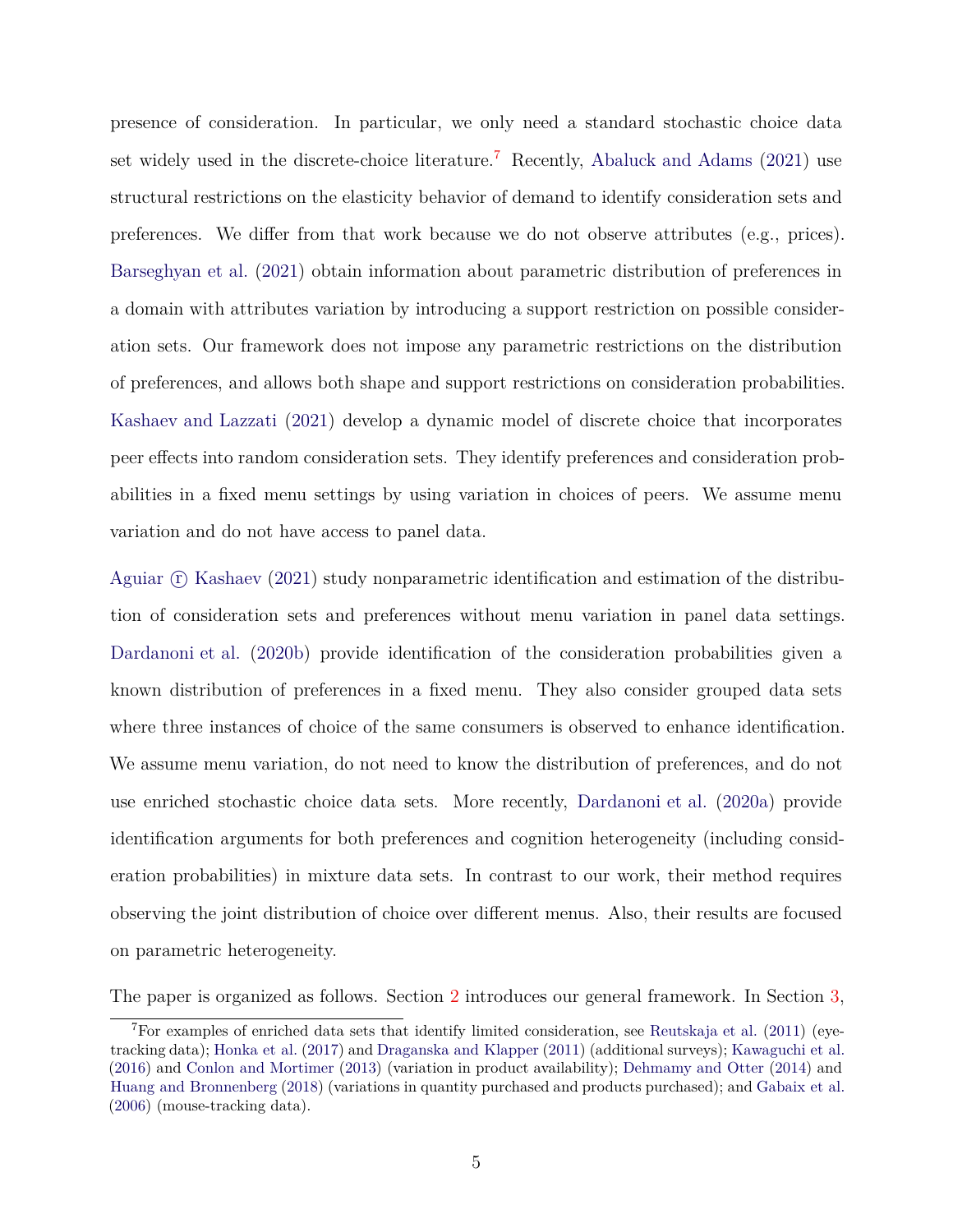<span id="page-5-0"></span>we provide several justifications of the stability assumption. Section [4](#page-13-0) shows that our framework generalizes several important models of limited consideration. Section [5](#page-21-0) provides the characterization of our model which is amenable for statistical testing, and discusses the computational aspects of our model. Section [6](#page-25-0) studies the implications of our model for preference revelation and counterfactual welfare analysis. Section [7](#page-28-0) concludes our paper. All proofs can be found in Appendix [A.](#page-35-3)

## **2. Model**

Let X be a finite choice set. The collection of choice sets (menus) is denoted by a nonempty subset of the power set  $A \subseteq 2^X \setminus \{\emptyset\}$ . We define the stochastic choice function  $\rho_A \in \Delta(A)$ , where  $\Delta(A)$  denotes the set of all probability distributions on *A*, for  $A \in \mathcal{A}$  such that  $\rho_A(a)$ denotes the probability of choosing  $a \in A$ . The stochastic choice data set is the vector  $\rho = (\rho_A)_{A \in \mathcal{A}}$ . We call a stochastic choice data set complete if  $\mathcal{A} = 2^X \setminus \{\emptyset\}$  and incomplete otherwise.

We let  $U \subseteq X \times X$  be the set of linear orders (strict preference relations) defined on X. The typical element will be denoted by  $\succ \in U$ .

Within our framework, DMs may exhibit limited consideration. DMs exhibit limited consideration when they maximize their preferences in a strict subset of the menu. This strict subset is called a consideration set. We model limited consideration using the notion of consideration filters.

<span id="page-5-1"></span>**Definition 1** (Consideration Filter). We say that  $\phi: 2^X \setminus \{\emptyset\} \to 2^X$  is a feasible (consider-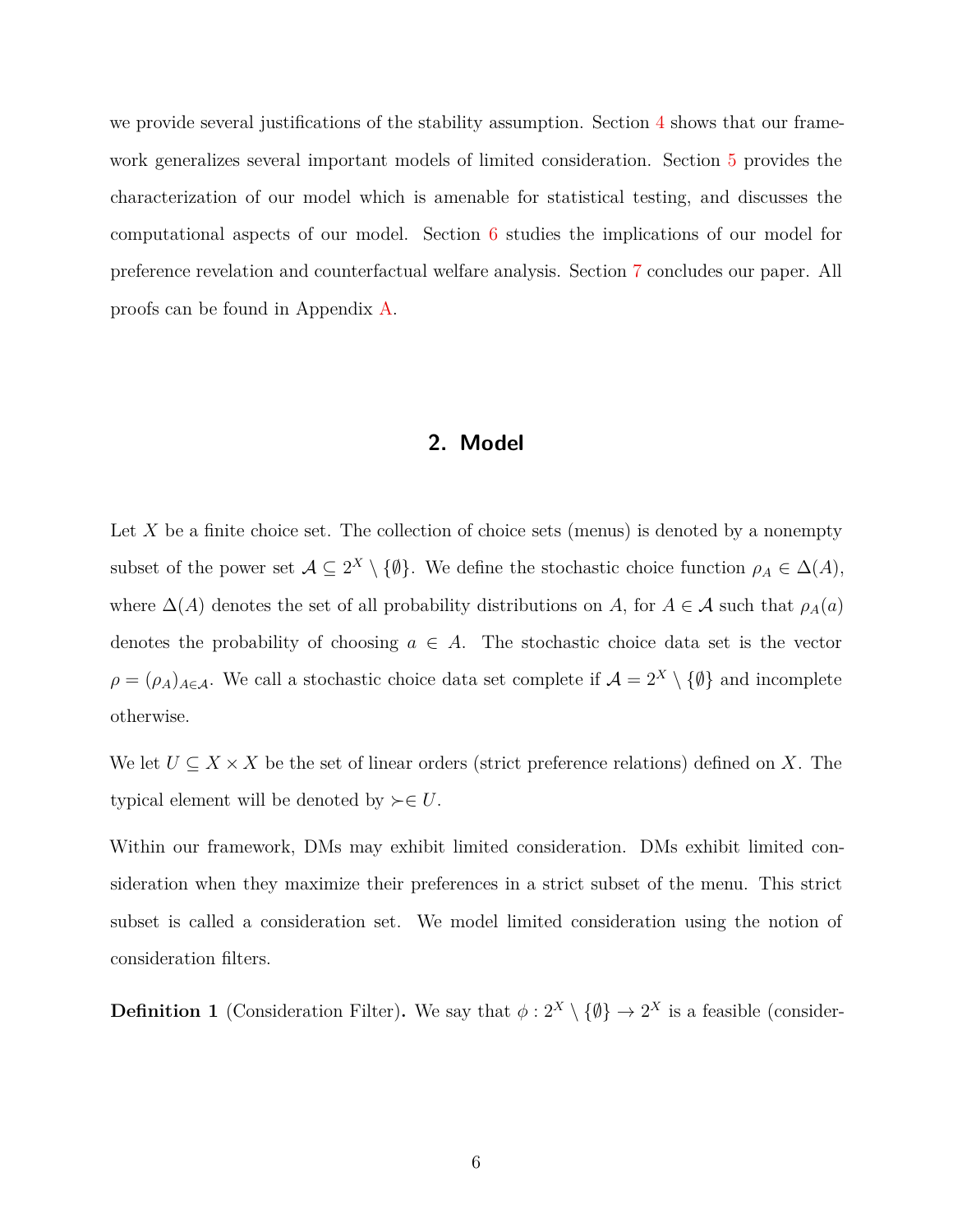ation) filter if there exists  $D \in 2^X \setminus \{\emptyset\}$  such that

$$
\phi(A) = \begin{cases} D, & D \subseteq A, \\ \emptyset, & \text{otherwise} \end{cases}
$$

for all  $A \in 2^X \setminus \{\emptyset\}.$ 

Let  $\Phi$  be a finite collection of all feasible filters. The typical element of it will be denoted by  $\phi \in \Phi$ .

We consider a random attention and utility model (RAUM). A *behavioral type* of this model is determined by a pair of preferences and filter ( $\succ$ ,  $\phi$ ) ∈ *U* ×  $\Phi$ . A RAUM rule  $\pi = (\pi_A)_{A \in 2^X \setminus \{0\}}$ is a collection of probability distribution over preferences and filters  $\pi_A \in \Delta(U \times \Phi)$  such that  $\pi_A(\succ, \phi) = 0$  whenever  $\phi(A) = \emptyset$  for all choice sets  $A \in 2^X \setminus \{\emptyset\}.$ 

Given menu *A*, let  $\pi_A(\cdot) >$  denote the conditional distribution over filters conditional on the random preference order being  $\succ$ . Then, for  $\phi$  such that  $\phi(A) = D$ ,  $\pi_A(\phi \mid \succ)$  is the probability that set *D* is considered in menu *A* by DMs with preferences  $\succ$ . Essentially, consideration filters are indexed by all possible consideration sets *D*: different filters will generate all subsets of a given menu *A*.

We work with filters that are indexed by consideration sets because of two main reasons. First, we think of  $\rho$  as coming from repeated cross-sections. (See the experiment in [Aguiar et al.,](#page-29-2) [2021](#page-29-2) for an example of a setting where each DM faces a menu at random and has only one choice instance.) Thus, for a given menu *A*, DM with filter  $\phi$  considers  $\phi(A)$  and a pair (≻*, φ*) completely describes her behavior. For a different menu, a different DM may be endowed with a different filter and preferences. Second, consideration filters are convenient since most of the models of limited consideration and assumptions about them are defined in terms of probabilities of considering a given set *D*. This greatly simplifies our notation and mathematical exposition without loss of generality.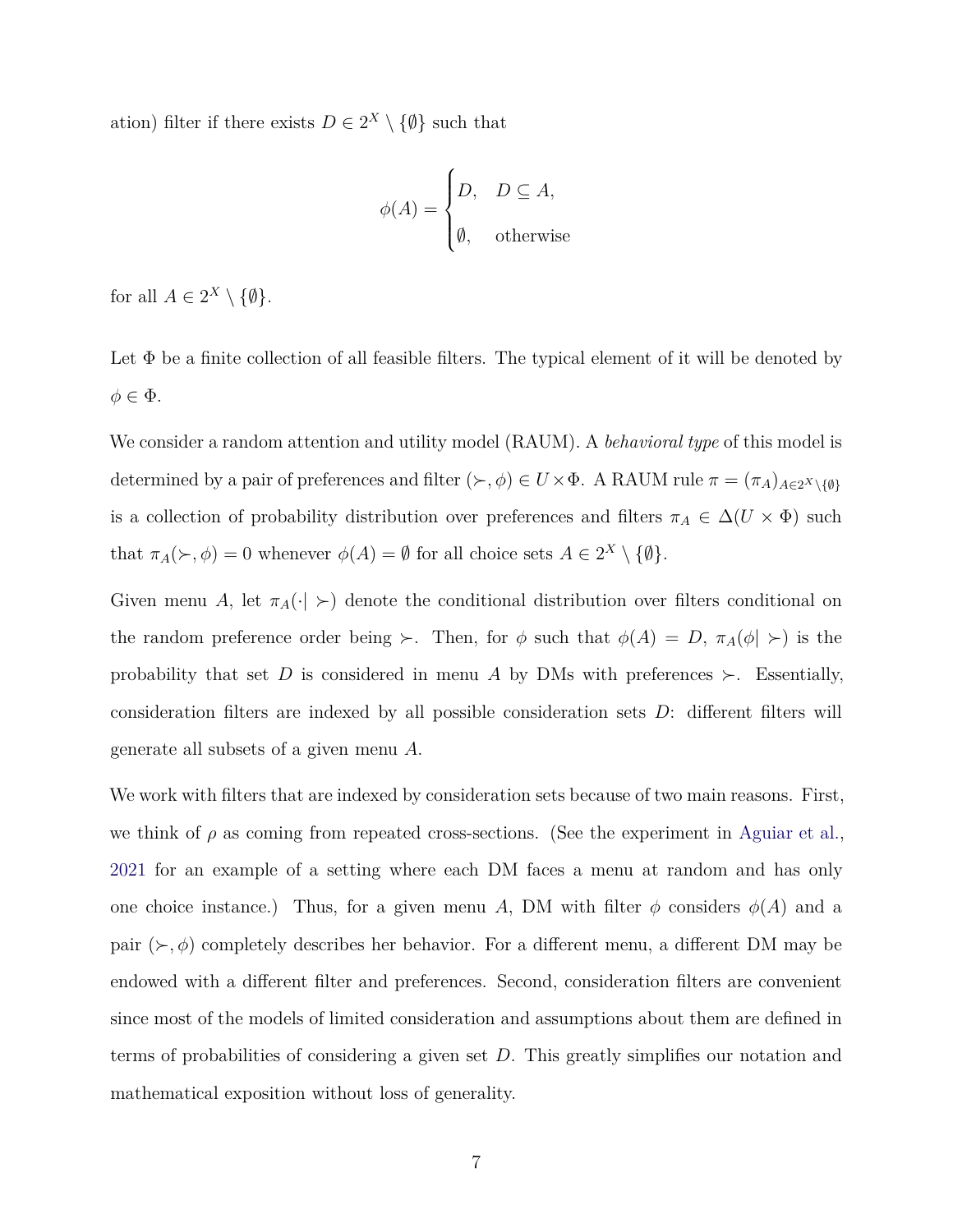Note that our RAUM rule is empirically equivalent to another rule that uses alternative behavioral types consisting of a preference and a consideration mapping that maps menus to their nonempty subsets. An example of such a consideration mapping is an attention filter [\(Masatlioglu et al.,](#page-34-2) [2012\)](#page-34-2). Our RAUM rule is be a mixture of these behavioral types. This alternative representation may be more natural for some readers but ultimately it is fully exchangeable with ours (see Section [3\)](#page-10-0). Moreover, our representation is more mathematically convenient because it allows us to state the main restrictions on a RAUM rule in a way that is substantially more efficient and friendlier for computational implementation.<sup>[8](#page-7-0)</sup>

**Definition 2.** A stochastic choice data set  $\rho$  admits a RAUM representation  $\pi$  if

$$
\rho_A(a) = \sum_{(\succ, \phi) \in U \times \Phi} \pi_A(\succ, \phi) 1\!\!1 (a \in \phi(A), a \succ b, \forall b \in \phi(A) \setminus \{a\}),
$$

for all  $a \in A$  and all  $A \in \mathcal{A}$ .

RAUM is so general that it does not have any empirical content. That is, feasible filters together with unrestricted (possibly menu dependent) distribution of preferences are permissive enough to explain any behavior. Hence, without further constraints, it is impossible to falsify RAUM or to recover the (marginal) distribution of preferences of a population of DMs (i.e.,  $\pi_A^*(\succ) = \sum_{\phi} \pi_A(\succ, \phi)$ ). We impose the following stability constraint on the RAUM representation *π*.

<span id="page-7-1"></span>**Assumption 1** (Stability). There exists  $\pi^* \in \Delta(U)$  such that  $\pi_A^*(\succ) = \pi^*(\succ)$  for any  $A \in 2^X \setminus \{\emptyset\}$  and  $\succ \in U$ .

Note that stability is equivalent to requiring that  $\pi_A^*(\succ) = \pi_B^*(\succ)$  for any  $A, B \in 2^X \setminus \{\emptyset\}$ and  $\succ \in U$ , thus, justifying its name.

<span id="page-7-0"></span><sup>&</sup>lt;sup>8</sup>For example, our representation is more convenient in imposing restrictions on a conditional probability of considering a set conditional on a preference order and a menu. In particular, our representation does not require summations over all consideration mappings that map a given menu to a consideration set.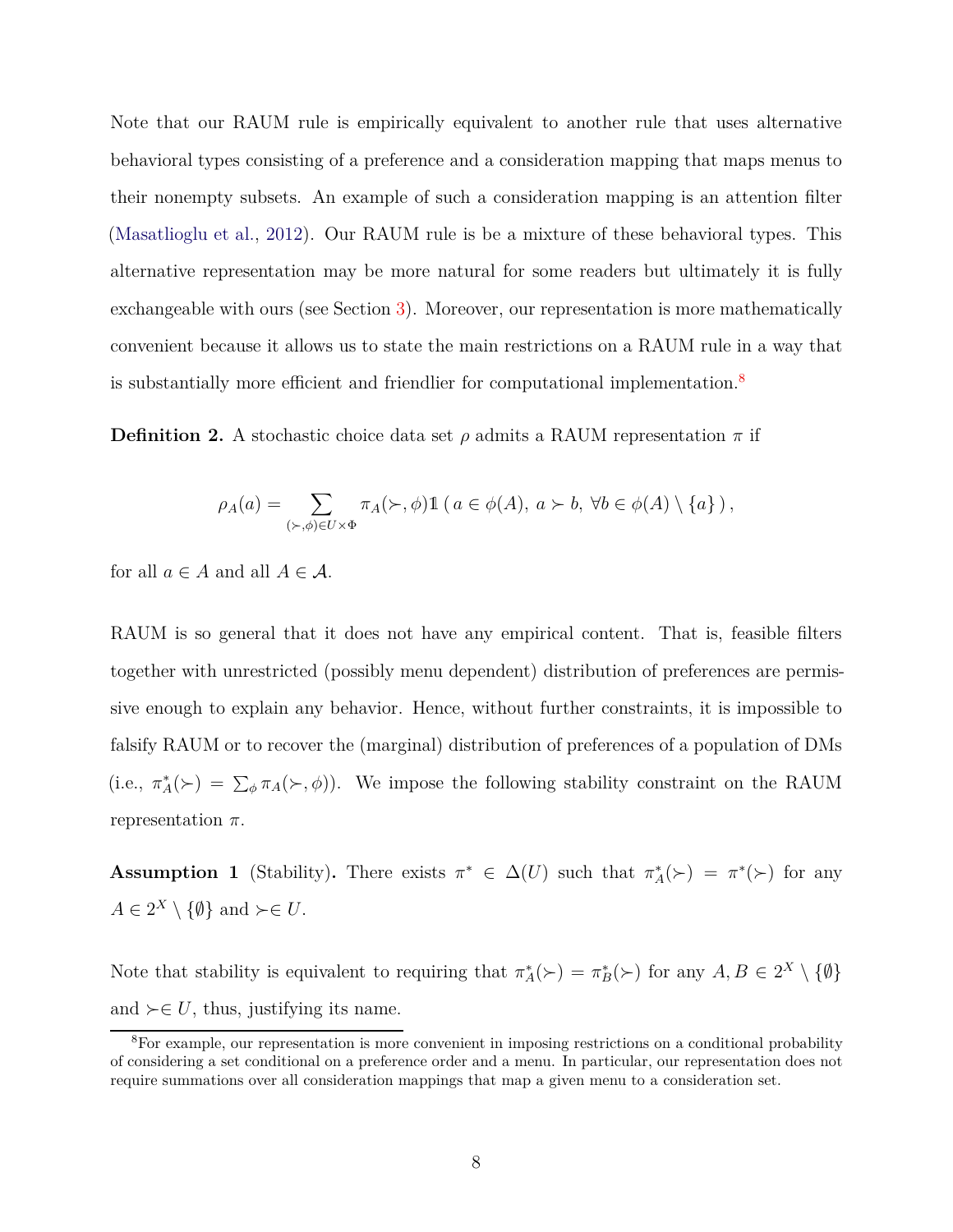One interpretation of stability is that it restricts limited consideration such that the marginal distribution of preferences of the general RAUM is equivalent to the *true* distribution of heterogeneous preferences in the population. The true distribution of preferences is the distribution on *U* that controls behavior in the counterfactual situation of absence of limited consideration. Stability does not require the knowledge of such distribution. Moreover, our stability assumption is a natural analogue, within our more general framework, of the assumption of preference stability in the stochastic rationality model of [McFadden and Richter](#page-34-0) [\(1990\)](#page-34-0).

Importantly, stability is consistent with stochastic dependence between consideration filters and random preferences. We only require that the (marginal) distribution of preferences remains the same across exogenously given menus of alternatives. We further explore limitations of the stability assumption in the next section (Section [3\)](#page-10-0).

Even under stability, limited consideration has to be further restricted to have empirical bite as we will show in Proposition [1.](#page-9-0) Here, we follow [Cattaneo et al.](#page-31-0) [\(2020\)](#page-31-0) and impose the following restriction.

<span id="page-8-0"></span>**Assumption 2** (Set-monotonicity). For any  $\succ$ ,  $\phi$ , *A*, and *B* such that  $A \subseteq B$  and  $\phi(A) \neq \emptyset$ , it must be that  $\pi_A(\phi \mid \succ) \geq \pi_B(\phi \mid \succ).$ 

Set-monotonicity means that the conditional probability of a given filter,  $\phi$ , conditional on a preference type,  $\succ$ , cannot increase as the menu expands. That is, DMs will pay more attention to a set when the menu of alternatives is smaller. Intuitively, larger menus have a higher opportunity cost of consideration. [Cattaneo et al.](#page-31-0) [\(2020](#page-31-0)) show that many models of random consideration satisfy set-monotonicity.

The interaction of set-monotonicity and stability does not imply independence of consideration and preferences, as the following example demonstrates.

**Example 1.** Let  $X = \{a, b\}$  and  $\mathcal{A} = \{\{a\}, \{b\}, \{a, b\}\}\$ . Let  $a \succ_1 b$  and  $b \succ_2 a$ , and assume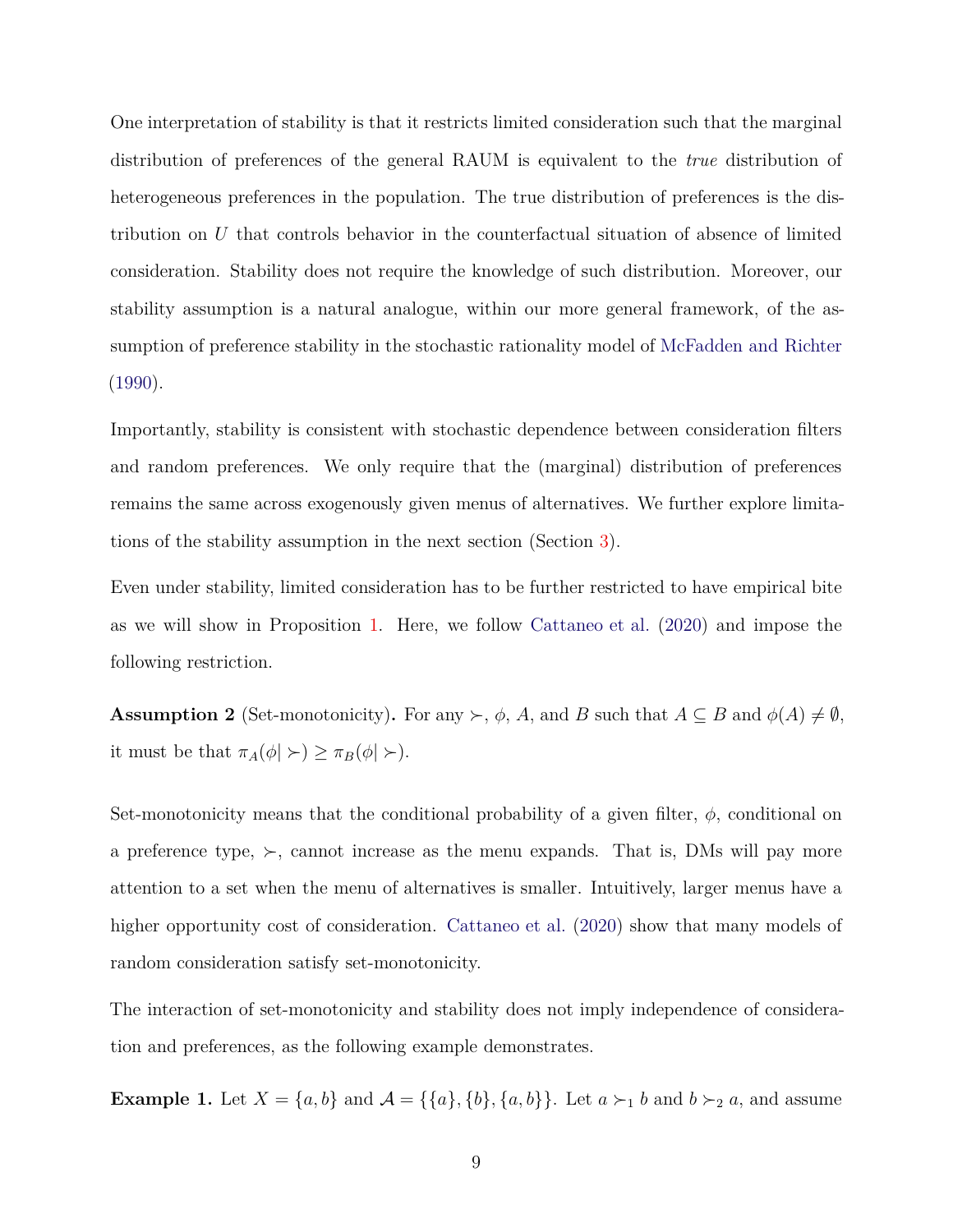that only two filters below realize with nonzero probability:

$$
\phi_1(A) = \begin{cases} \{a\}, & \{a\} \subseteq A, \\ \emptyset, & \text{otherwise,} \end{cases} \qquad \phi_2(A) = \begin{cases} \{b\}, & \{b\} \subseteq A, \\ \emptyset, & \text{otherwise.} \end{cases}
$$

Consider the following distributions  $\pi_A(\succ, \phi)$  over the above two preference orders and two filters for different menus:

|         | $\pi_A(\succ,\phi)$ $(\succ_1,\phi_1)$ $(\succ_1,\phi_2)$ $(\succ_2,\phi_1)$ $(\succ_2,\phi_2)$ |     |     |     |
|---------|-------------------------------------------------------------------------------------------------|-----|-----|-----|
| ${a,b}$ | 1/3                                                                                             | 1/6 | 1/6 | 1/3 |
| $\{a\}$ | 1/2                                                                                             |     | 1/2 |     |
| ${b}$   |                                                                                                 | 1/2 |     | 1/2 |

Note that  $\pi_A^*(\succ_1) = \pi_A^*(\succ_2) = 1/2$  for all *A*. However,

$$
\frac{1}{3} = \pi_{\{a,b\}}(\succ_1, \phi_1) \neq \pi_{\{a,b\}}^*(\succ_1) \sum_{i=1}^2 \pi_{\{a,b\}}(\succ_i, \phi_1) = \frac{1}{2} \cdot \frac{1}{2} = \frac{1}{4}.
$$

That is, preferences and filters are not independent. Moreover, set-monotonicity is also satisfied. For instance,  $\pi_{\{a\}}(\phi_1 | \succ_1) = 1 \geq 2/3 = \pi_{\{a,b\}}(\phi_1 | \succ_1)$ .

The next proposition qualifies the importance of stability and set-monotonicity working together. Neither of these restrictions alone are enough for empirical relevance of the model. However, when they are combined together, the model becomes falsifiable even with limited menu variation. We see the combination of these two restrictions as a baseline of empirical content that makes our study empirically meaningful.

<span id="page-9-0"></span>**Proposition 1.** The following statements are true:

- (i) Any  $\rho$  admits a stable RAUM representation.
- (ii) Any *ρ* admits a set-monotone RAUM representation.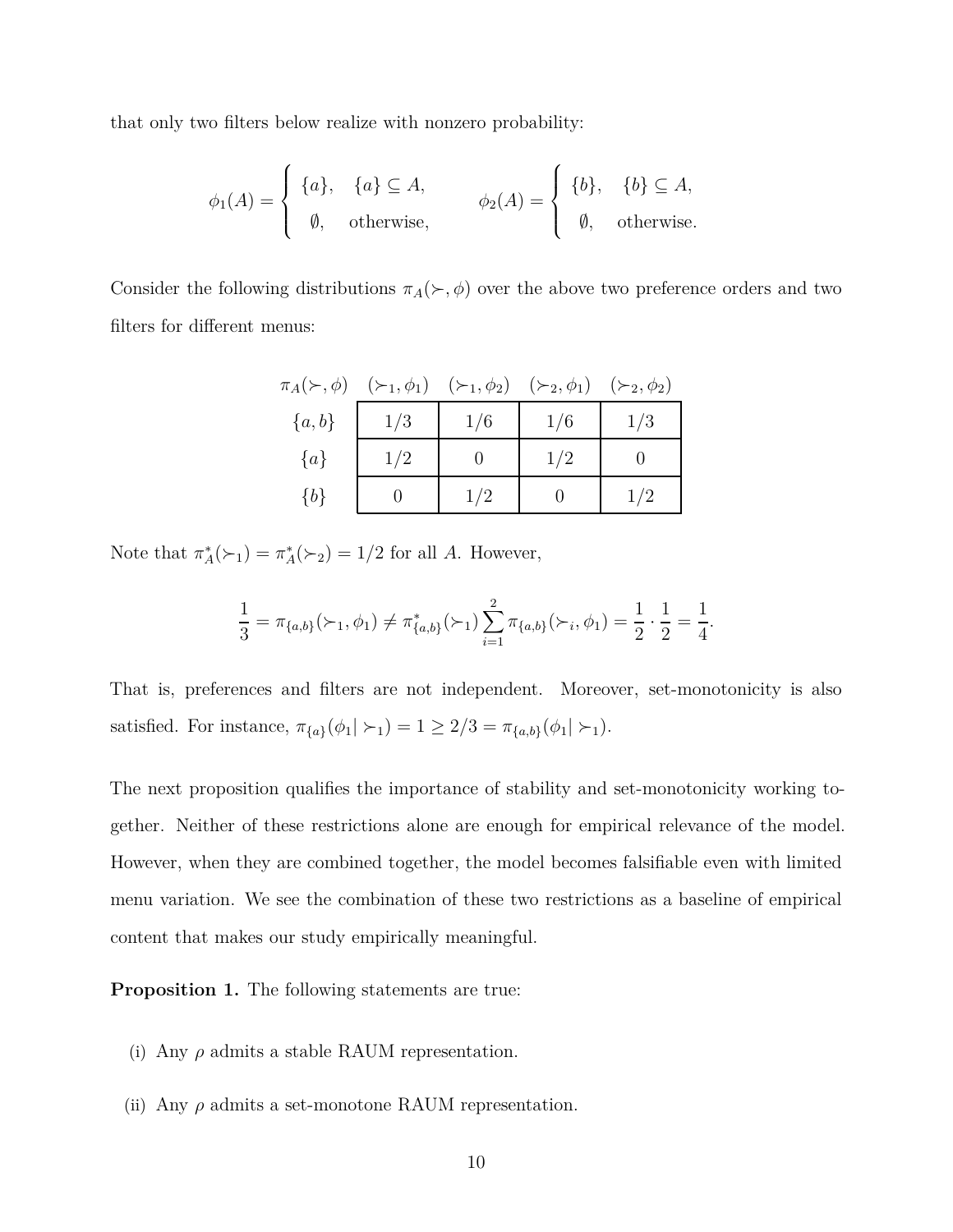(iii) There exists an incomplete  $\rho$  that does not admit a set-monotone and stable RAUM representation.

Here we provide a sketch of the proof of (iii). We construct an incomplete data set (i.e.,  $A \neq 2^X \setminus \{\emptyset\}$  that does not admit a set-monotone and stable RAUM. Let  $X = \{a, b, c, d\}$ and

$$
\mathcal{A} = \{\{a,b\}, \{a,c\}, \{b,d\}, \{a,b,d\}, \{a,c,d\}, \{b,c,d\}\}.
$$

Suppose the observed  $\rho$  is as follows

|             |  |  | ${a,b}$ ${a,c}$ ${b,d}$ ${a,b,d}$ ${a,c,d}$ ${b,c,d}$ |              |
|-------------|--|--|-------------------------------------------------------|--------------|
| $\rho_A(a)$ |  |  |                                                       |              |
| $\rho_A(b)$ |  |  |                                                       | $\alpha_b$   |
| $\rho_A(c)$ |  |  |                                                       | $\alpha_{c}$ |
| $\rho_A(d)$ |  |  |                                                       | $\alpha_d$   |

<span id="page-10-0"></span>where  $\alpha_d > 0$ . Consider the pair  $\{a, b\}$  and  $\{a, b, d\}$ . From observing  $\rho_{\{a, b\}}(b) = 0$  and  $\rho_{\{a,b,d\}}(b) = 1$ , we can conclude that  $b \succ d$  with probability 1 or *b* and *d* are never considered together. Similarly, from observing  $\rho_{\{a,c\}}(c) = 0$  and  $\rho_{\{a,c,d\}}(c) = 1$ , we can make analogous conclusion about *c* and *d*. As a result, the fact that  $\alpha_d > 0$  then implies that the probability of considering the singleton consideration set {*d*} must be nonzero (otherwise *d* is either never considered or dominated by *b* or *c*). But the latter is impossible because in menu  $\{b, d\}$  option d is never chosen. The formal details of the sketch above can be found in Appendix [A.1.](#page-35-4)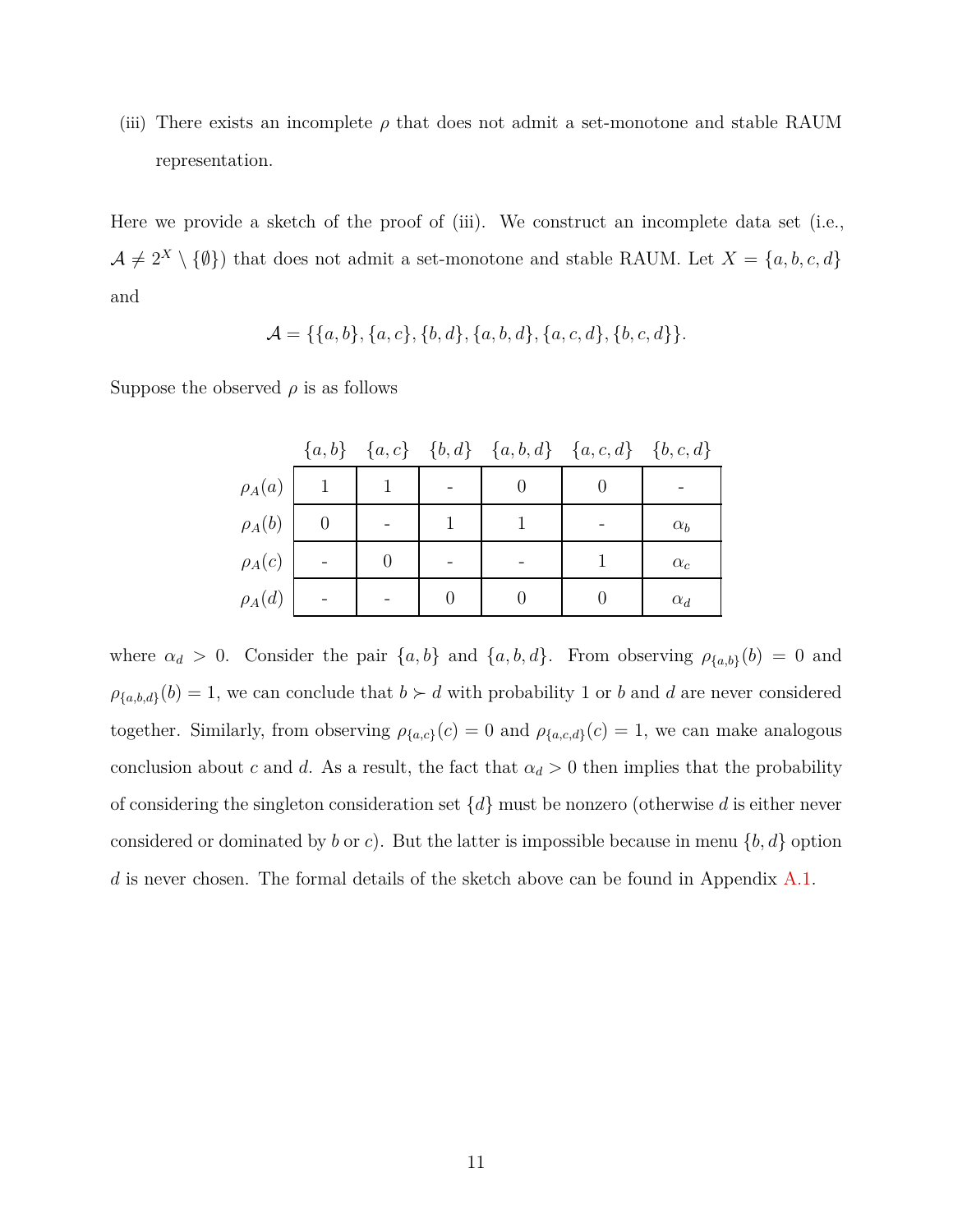# **3. Stability of Preferences as Structured Heterogeneity in a Population of Inattentive DMs**

The set-monotonicity property is well-understood and justified due to [Cattaneo et al.](#page-31-0) [\(2020\)](#page-31-0). Here, we provide several justifications of stability as a reasonable assumption for the RAUM representation.

One possible interpretation of the set-monotone and stable RAUM representation is that it represents a mixture of the behavior of a population of DMs, where the behavior of each DM is consistent with RAM.

<span id="page-11-0"></span>**Definition 3** (Random Attention Model, RAM, [Cattaneo et al.,](#page-31-0) [2020\)](#page-31-0)**.** A stochastic choice data set  $\rho$  admits a RAM representation if there exist a preference order  $\succ$  and a collection of distributions over consideration filters (an attention rule)  $\lambda_{\succ} = (\lambda_{A,\succ})_{A \in \mathcal{A}} \in \Delta(\Phi)^{|\mathcal{A}|}$ , where  $|\mathcal{A}|$  is the cardinality of  $\mathcal{A}$ , such that  $\lambda_{A,\succ}(\phi) = 0$  whenever  $\phi(A) = \emptyset$ ;  $\lambda_{A,\succ}(\phi) \geq \lambda_{B,\succ}(\phi)$  for all  $A, B \in \mathcal{A}$  such that  $A \subseteq B$  and  $\phi(A) \neq \emptyset$ ; and

$$
\rho_A(a) = \sum_{\phi} \lambda_{A,\succ}(\phi) \mathbb{1} \left( a \in \phi(A), \ a \succ b, \ \forall b \in \phi(A) \setminus \{a\} \right)
$$

for each  $A \in \mathcal{A}$ .

To better understand the relation between RAM and RAUM, consider the following data generating process for  $\rho$ . Fix some distribution over preference orders  $\pi^* \in \Delta(U)$  and some collection of attention rules for all possible preference orders  $\{\lambda_{\succ}\}_{\succ\in U}$ . Every DM draws a preference order  $\succ$  from  $\pi^*$  independently of other DMs, as in the [McFadden and Richter](#page-34-0) [\(1990\)](#page-34-0)'s framework. Given the preference order  $\succ$  and attention rule  $\lambda_{\succ}$ , the DM chooses alternatives from *A* according to the RAM rule (that induces a probability of choice)

$$
\rho_{A,\succ}(a) = \sum_{\phi} \lambda_{A,\succ}(\phi) 1\!\!1 (a \in \phi(A), a \succ b, \forall b \in \phi(A) \setminus \{a\}).
$$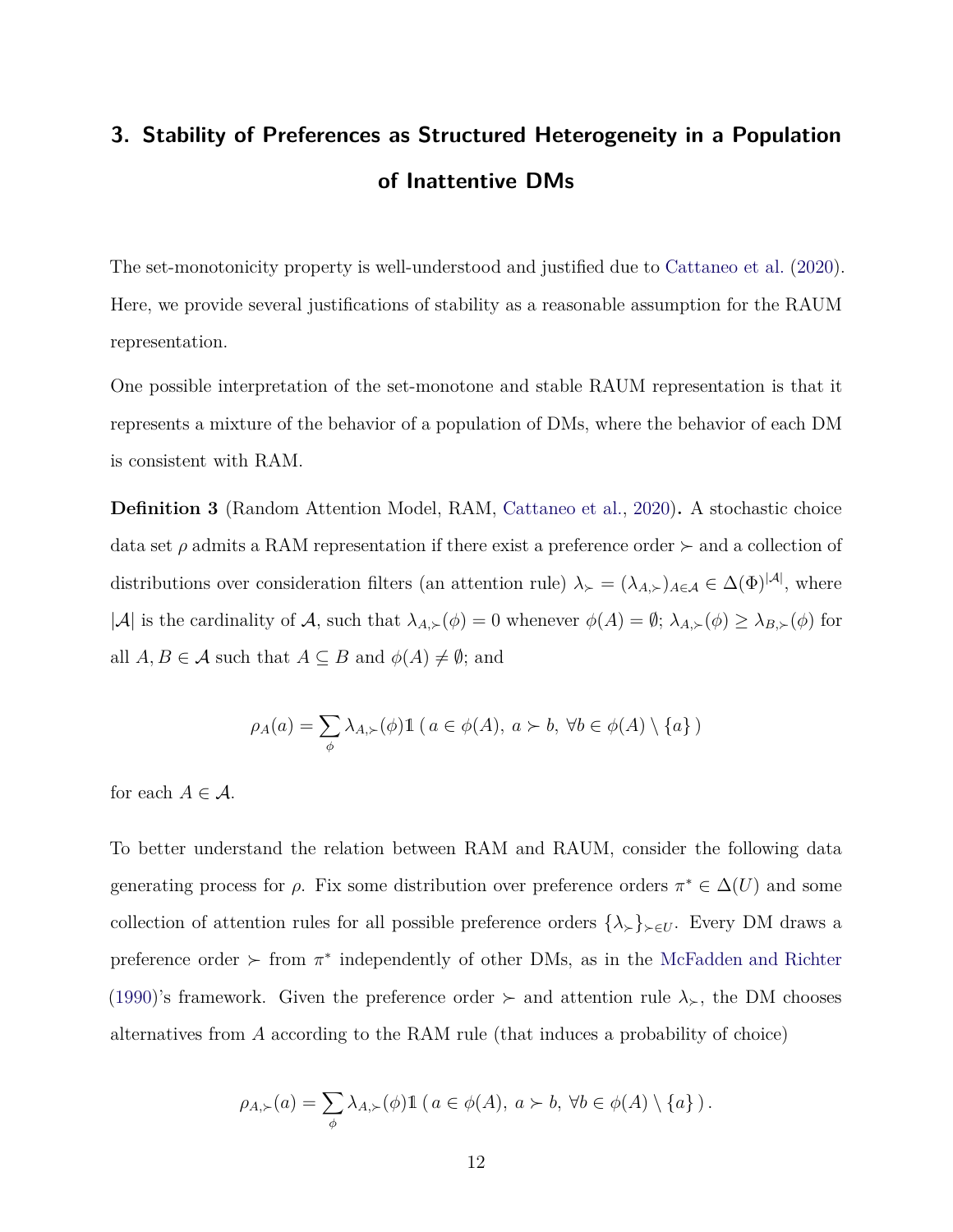Let  $\rho$  be a mixture of the above RAM rules weighted by  $\pi^*$ . That is,

$$
\rho_A(a) = \sum_{\succ} \pi^*(\succ) \rho_{A,\succ}(a)
$$

for each  $A \in \mathcal{A}$ . Note that this data set admits a set-monotone and stable RAUM representation  $\pi$  with  $\pi_A(\succ,\phi) = \lambda_{A,\succ}(\phi)\pi^*(\succ)$  for all  $\succ$ ,  $\lambda$ , and *A*. Moreover, by construction, any  $\rho$ that admits a set-monotone and stable RAUM  $\pi$  is also a mixture of RAM rules induced by  $\pi^*$  and attention rules  $\{\pi_A(\cdot \mid \succ)\}_{\succ \in U}$ . In other words, the set-monotone and stable RAUM framework is an extension of the RAM framework to heterogeneous preferences structured as in the [McFadden and Richter](#page-34-0) [\(1990\)](#page-34-0)'s framework.

Alternatively, since  $\rho$  admits a RUM representation if there exists a distribution over preference orders  $\pi^* \in \Delta(U)$  such that

$$
\rho_A(a) = \sum_{\succ} \pi^*(\succ) \mathbb{1} \left( a \succ b, \ \forall b \in A \setminus \{a\} \right),
$$

we can think of RUM rules as mixtures of RAM rules obtained from particular degenerate attention rules (i.e.,  $\lambda_{A,\succ}(p) = 1$  ( $\phi(A) = A$ )). Hence, the set-monotone and stable RAUM framework is an extension of the RUM framework to heterogeneous consideration filters, as in the [Cattaneo et al.](#page-31-0) [\(2020](#page-31-0))'s framework.[9](#page-12-0)

It is important to point out that in this generalization of the RAM framework, which allows for heterogeneous preferences, we use the same stability assumption as in the classical stochastic revealed preference framework of [McFadden and Richter](#page-34-0) [\(1990\)](#page-34-0). [Kitamura and Stoye](#page-33-7) [\(2018\)](#page-33-7) have given a modern interpretation to this assumption as an exogeneity restriction requiring preferences and menus to be independent. There are many settings where this as-

<span id="page-12-0"></span><sup>9</sup>Note that this interpretation of the stable and set-monotone RAUM rule means that we could alternatively and equivalently define our behavioral types as a pair of a preference and a consideration mapping, describing the nonempty consideration sets for each menu. Indeed, following [Cattaneo et al.](#page-31-0) [\(2020\)](#page-31-0) we can restrict the consideration mapping to be an attention filter. The attention filter property states that if we remove an item from a menu that is not in the deterministic consideration set, then the consideration set in the new menu is the same as the consideration set in the original menu.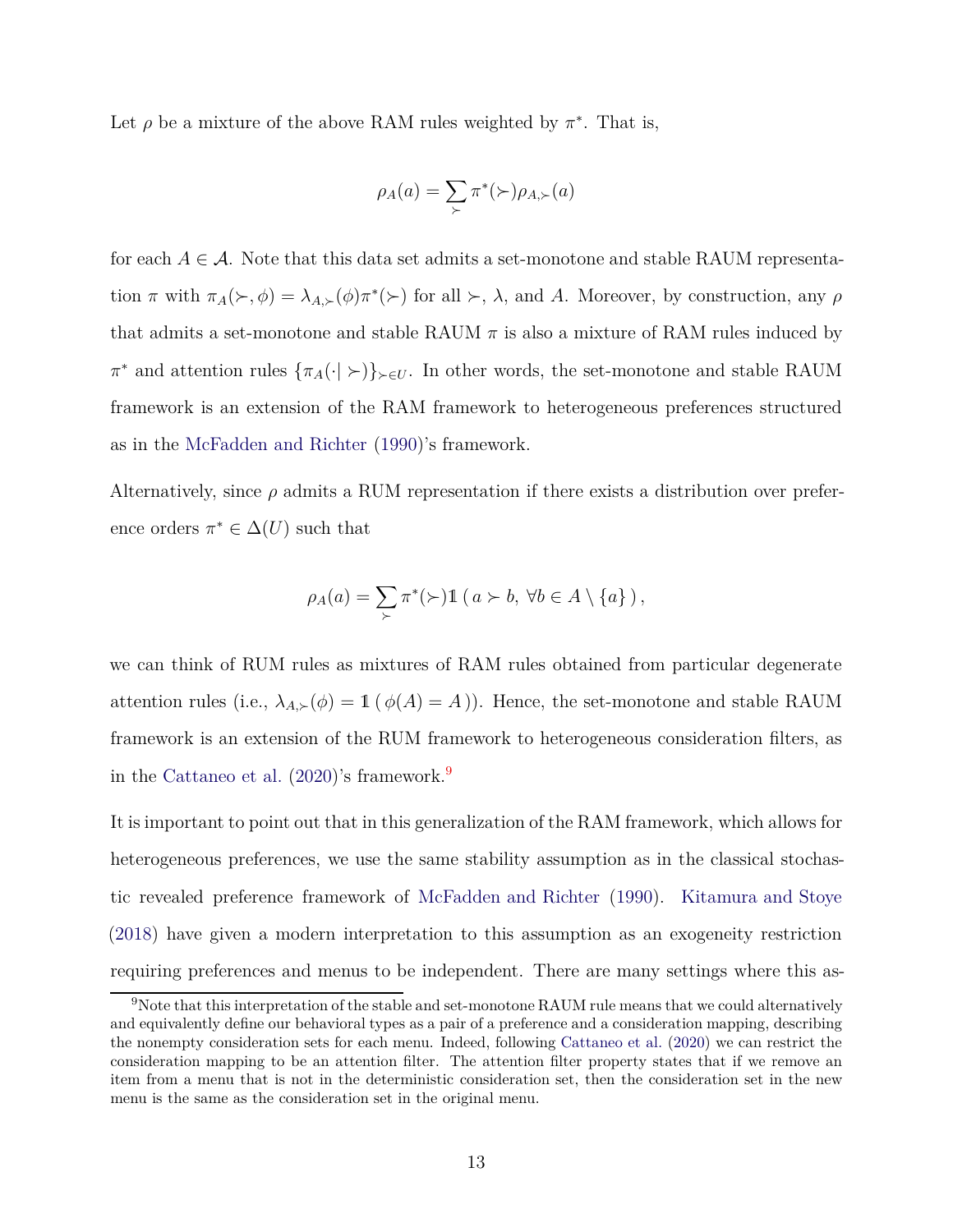sumption is satisfied: (i) experiments, where the experimenter exogenously varies the menus [\(Aguiar et al.,](#page-29-2) [2021\)](#page-29-2); (ii) environments with predetermined choice sets in time (e.g., such as modes of transport or elections [McFadden](#page-34-6), [1986\)](#page-34-6); (iii) choice problems with frequentlypurchased and inexpensive products  $(Lu, 2021).$  $(Lu, 2021).$  $(Lu, 2021).$  $(Lu, 2021).$ <sup>[10](#page-13-1)</sup> Moreover, the stability assumption has been the standard in decision theory with menu variation since the work of [Falmagne](#page-32-0) [\(1978\)](#page-32-0).

An important reason why the distribution of preferences is assumed to be independent of menus is that this restriction allows for well-defined and informative welfare and counterfactual choice analysis out-of-sample (i.e., in menus that are not part of the data set). This stable distribution over preferences or types can be interpreted as a **true preference distribution**. This follows the tradition of the seminal consideration set papers in assuming that each DM is endowed with a menu independent strict preference relation [\(Masatlioglu et al.,](#page-34-2) [2012,](#page-34-2) [Manzini and Mariotti,](#page-34-3) [2014](#page-34-3), [Cattaneo et al.](#page-31-0), [2020\)](#page-31-0).

The stability assumption may not be suitable for all choice situations. A classical example arises in survey data, such as the application studied in [Kitamura and Stoye](#page-33-7) [\(2018](#page-33-7)). Stability may fail because income, which determines the budget faced by a DM, may be correlated with preferences. In these situations, [Kitamura and Stoye](#page-33-7) [\(2018](#page-33-7)) suggest using the control function approach [\(Blundell and Powell,](#page-30-5) [2001,](#page-30-5) [Imbens and Newey](#page-33-8), [2009\)](#page-33-8) to suitably modify the stochastic revealed preference framework in [McFadden and Richter](#page-34-0) [\(1990\)](#page-34-0). A study of the connection between their solution to the problem of endogeneity and our framework is left for future work.

<span id="page-13-1"></span><span id="page-13-0"></span> $10$ Note that if there are observable covariates (e.g., product characteristics), then our analysis goes through after conditioning on such covariates. In that case, stability would require preferences to be independent of menus conditional on observed covariates.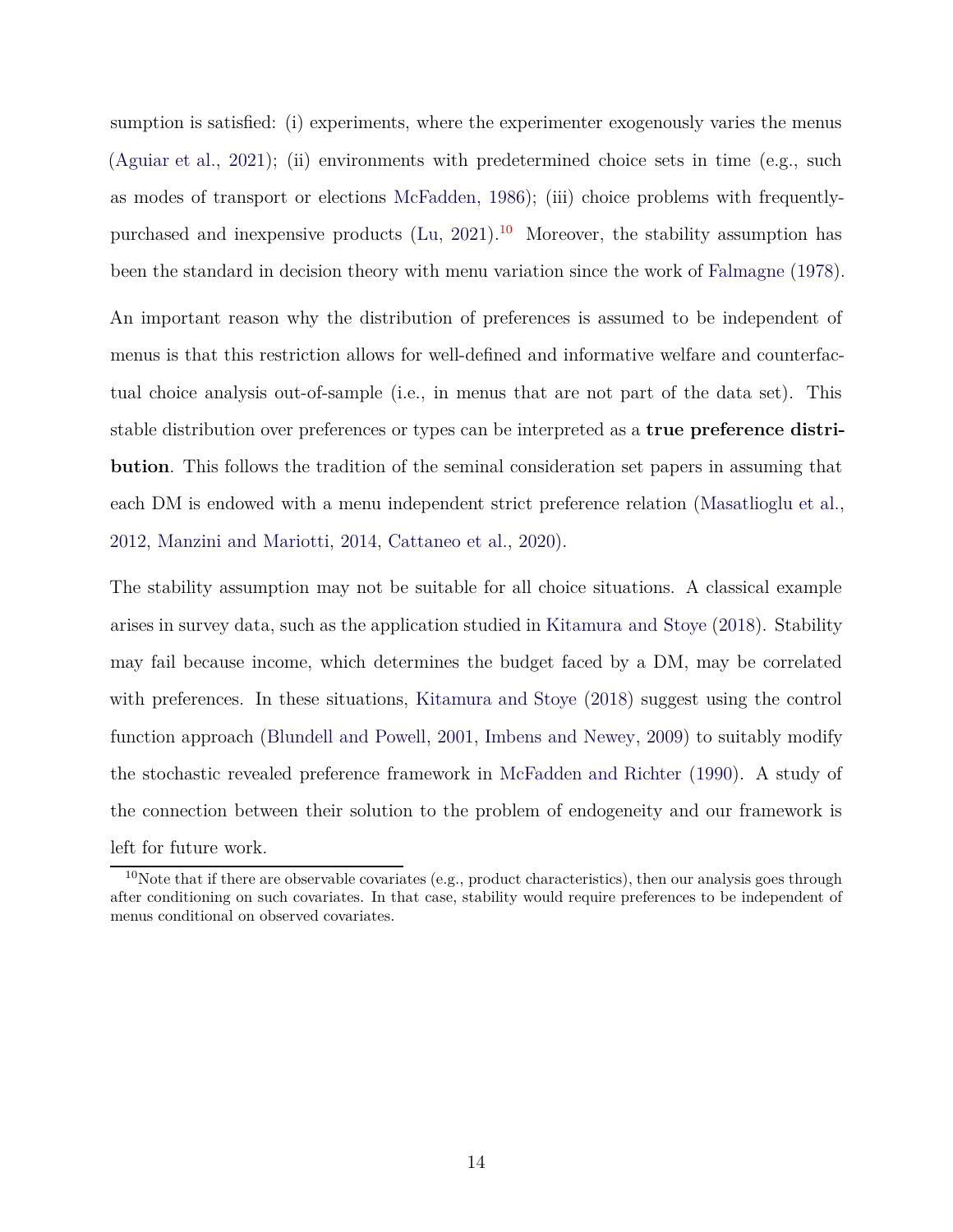## **4. Examples of RAUM**

Notwithstanding the apparent restrictiveness of the stability and set-monotonicity assumptions, RAUM generalizes a wide variety of models of limited consideration and random utility, allowing for correlation between attention and preferences, as showcased in the next examples.

#### **Attention-index Models**

Given ≻, an attention-index  $\eta_{\succ} : 2^X \to \mathbb{R}_+$  such that  $\eta_{\succ}(\emptyset) = 0$  is a capacity over subsets of *X* capturing how enticing they are conditional on a given preference type. The following models of consideration are examples of rules that are governed by attention-indexes. These type of models are studied in [Aguiar et al.](#page-29-2) [\(2021\)](#page-29-2) with an independence assumption between preferences and consideration. [Abaluck and Adams](#page-29-3) [\(2021\)](#page-29-3) also uses these type of models in a different domain with the same independence assumption. Here, we show that models with an attention-index consideration that depends on heterogeneous preferences admit a set-monotone and stable RAUM representation.

<span id="page-14-1"></span>**Example 2** (Attention-index). Assume that there is a vector of random utilities associated with *X*,  $\mathbf{u} = (\mathbf{u}_y)_{y \in X}$  and a vector of random saliency  $\boldsymbol{\xi} = (\boldsymbol{\xi}_y)_{y \in X}$  with a menu-independent cumulative distribution function (c.d.f.)  $F_{(\xi,\mathbf{u})}$ . Moreover, assume that the marginal c.d.f. of **u**,  $F_u$ , is continuous.<sup>[11](#page-14-0)</sup> Let  $\mathcal{U}_{\succ} = \{u \in \mathbb{R}^{|X|} : \forall y, y' \in X, u_y > u_{y'} \iff y > y'\}$  be the set of utility values that imply  $\succ$  [\(Fishburn](#page-32-1), [1998](#page-32-1)). Then, for every  $\succ \in U$ , define an attention-index  $\eta_{\succ}$  as

$$
\eta_{\succ}(D) = \int \mathbb{1} \left( u \in \mathcal{U}_{\succ} \right) \left| \{ y \in D : u_y + \xi_y \ge \kappa \} \right| dF_{(\xi, \mathbf{u})}(\xi, u)
$$

<span id="page-14-0"></span><sup>&</sup>lt;sup>11</sup>Continuity of  $F_u$  implies that  $\mathbf{u}_y = \mathbf{u}_{y'}$  with probability zero for any  $y \neq y'$ .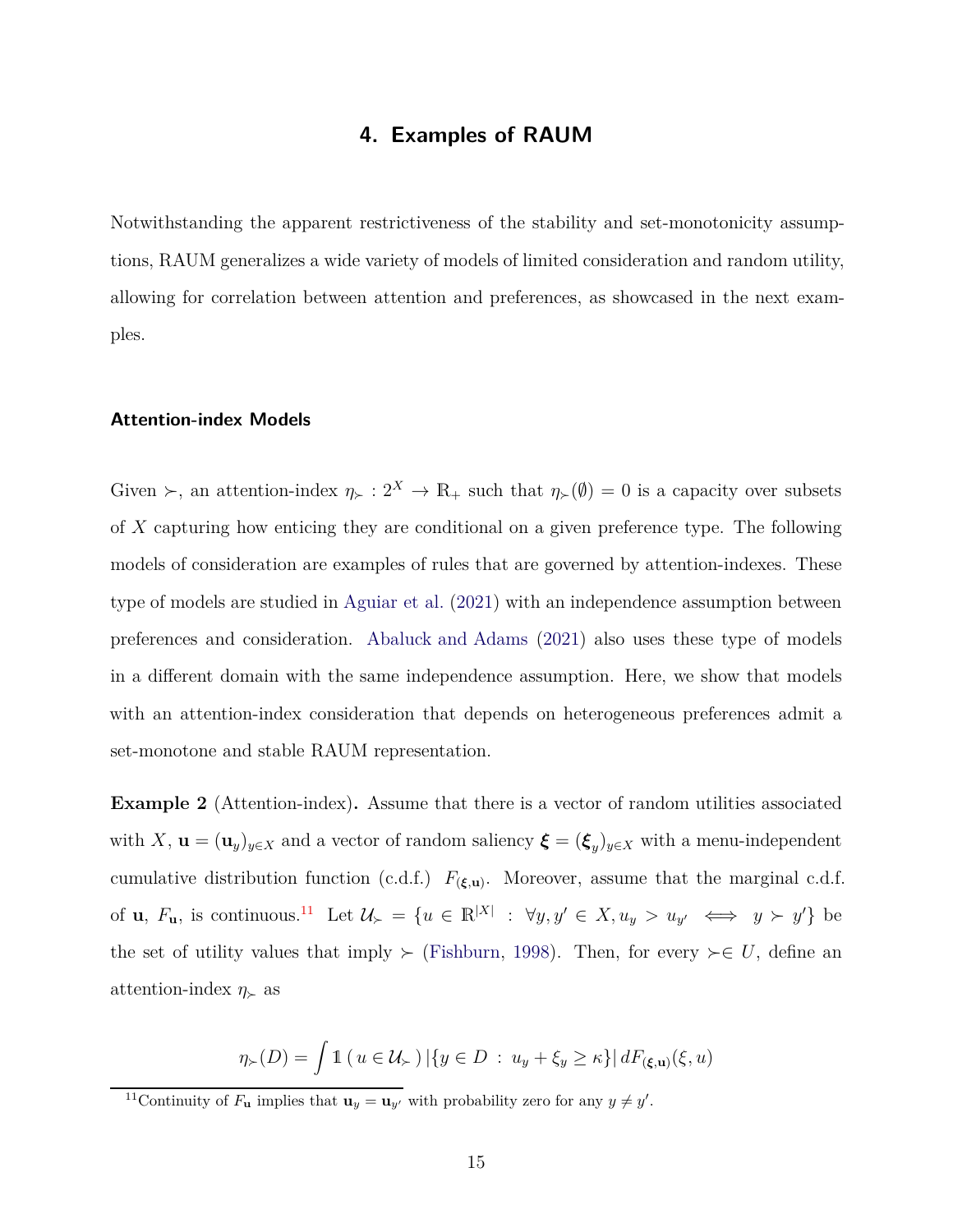for some  $\kappa \in \mathbb{R}^{12}$  $\kappa \in \mathbb{R}^{12}$  $\kappa \in \mathbb{R}^{12}$ . The attention index  $\eta_{\succ}$  captures the attractiveness of *D* by computing the average cardinality of the set of all alternatives in *D* that are above a threshold  $\kappa$ <sup>[13](#page-15-1)</sup> Next, we let  $\pi_A^*$  be defined as

$$
\pi_A^*(\succ) = \int \mathbb{1}\left(u \in \mathcal{U}_\succ\right) dF_{\mathbf{u}}(u)
$$

for all  $\succ \in U$ . Finally, for any  $\phi$  and *A* such that  $\phi(A) \neq \emptyset$ , we define  $\pi_A(\phi \mid \succ)$  as

$$
\pi_A(\phi \mid \succ) = \frac{\sum_{B \subseteq X \setminus \tilde{g}(A)} \eta_{\succ}(\phi(A) \cup B)}{\sum_{C \in 2^A \setminus \{\emptyset\}} \sum_{B \subseteq X \setminus \tilde{g}(A)} \eta_{\succ}(C \cup B)}
$$

for a known mapping  $\tilde{g}: 2^X \to 2^X$ .

In Example [2,](#page-14-1) stability holds because the marginal c.d.f. *F***<sup>u</sup>** does not depend on the menu. In the absence of limited consideration, the distribution over preferences  $\pi^*$  constitutes a random utility rule, as in [McFadden and Richter](#page-34-0) [\(1990](#page-34-0)). For instance, if  $|X| = 3$ ,  $\mathbf{u}_y = w(y) + \epsilon_y$ for some mean-utility function  $w: X \to \mathbb{R}$ , and  $\epsilon$  is distributed according to the Gumbel distribution, then the random utility (marginal) takes the logit form and

$$
\pi_A^*(\succ) = \frac{e^{w(y_1)}}{\sum_{y \in X} e^{w(y)}} \frac{e^{w(y_2)}}{e^{w(y_2)} + e^{w(y_3)}},
$$

for all  $y_1, y_2, y_3 \in X$  and  $\succ \in U$  such that  $y_1 \succ y_2 \succ y_3$ .

Set-monotonicity holds for two important special cases in the literature: (i) the logit attention model [\(Brady and Rehbeck,](#page-30-2) [2016\)](#page-30-2) with  $\tilde{g}(A) = X$  for all A; (ii) and the elimination by aspects [\(Tversky,](#page-35-1) [1972](#page-35-1), [Aguiar,](#page-29-1) [2017](#page-29-1)) with  $\tilde{g}(A) = A$  for all  $A$ .<sup>[14](#page-15-2)</sup> The item-specific attention model [\(Manzini and Mariotti,](#page-34-3) [2014](#page-34-3)) is also another special case [\(Suleymanov,](#page-35-5) [2018\)](#page-35-5).<sup>[15](#page-15-3)</sup>

<span id="page-15-0"></span><sup>&</sup>lt;sup>12</sup>The support of the random variables and *κ* have to be such that  $\eta$ <sub>≻</sub>(*D*) > 0 for all *D* and ≻.

<span id="page-15-1"></span><sup>&</sup>lt;sup>13</sup>When  $\kappa \to -\infty$  the attention-index converges to |*D*| and there is no dependence on preferences. This special case has been explored in [Aguiar et al.](#page-29-2) [\(2021\)](#page-29-2) in the presence of a default alternative.

<span id="page-15-2"></span><sup>&</sup>lt;sup>14</sup>See Appendix [C](#page-43-0) for additional details about these special cases. Sometimes we have an alternative that is present in every menu–the default alternative. The eliminations by aspects model is also called Random Categorization Rule [\(Aguiar,](#page-29-1) [2017\)](#page-29-1) when there is a default alternative that always attracts attention.

<span id="page-15-3"></span><sup>&</sup>lt;sup>15</sup>In Appendix [C,](#page-43-0) we provide a restriction on  $\tilde{g}$  that guarantees set-monotonicity. This condition is satisfied by all these models.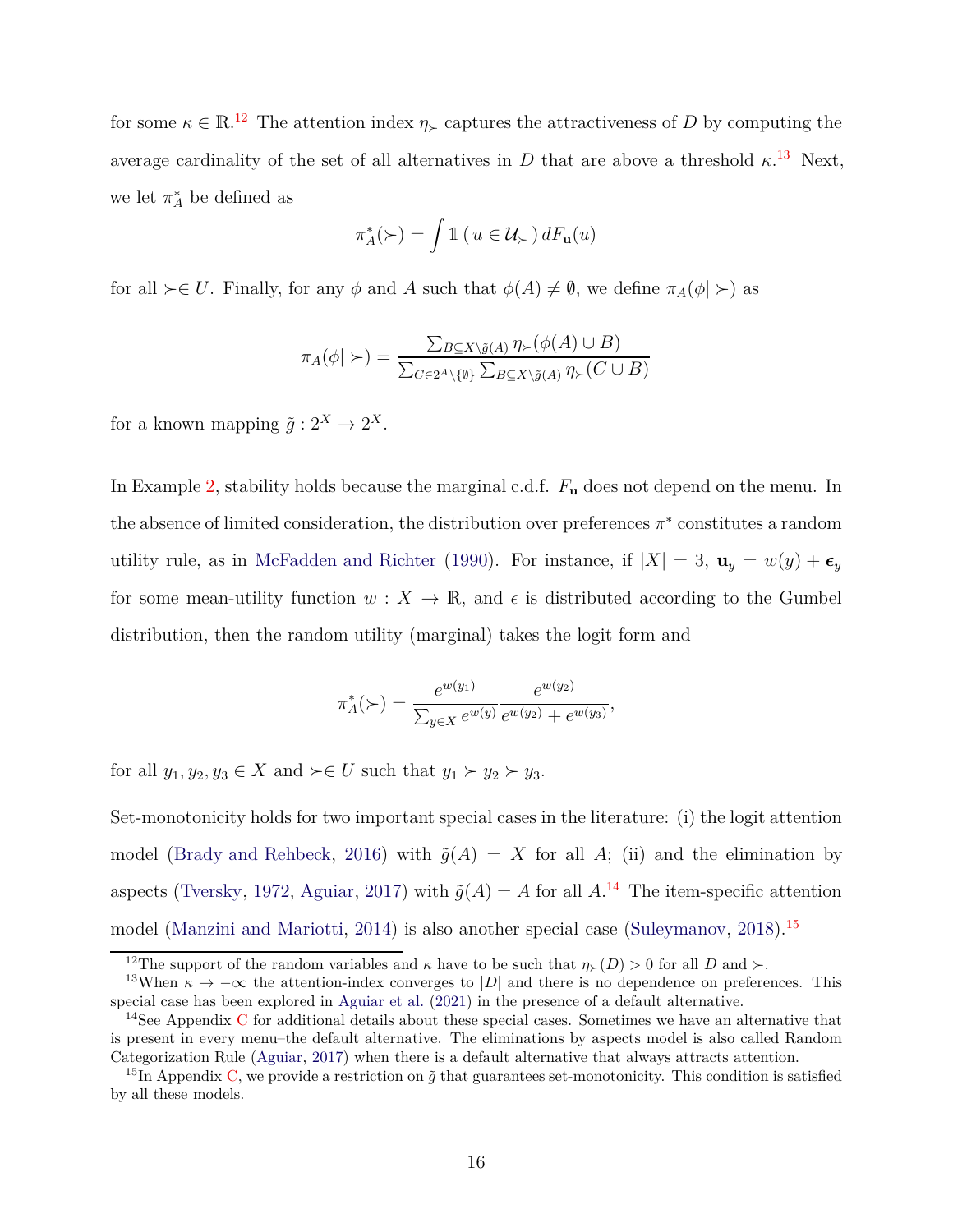We highlight that correlation between random saliency and random utility is not restricted (i.e.,  $F_{(\xi,\mathbf{u})}$  is unrestricted). Finally, in Example [2,](#page-14-1) we use the cardinality of the set of salient alternatives

$$
|\{y \in D : u_y + \xi_y \ge \kappa\}\|
$$

to construct  $\eta_>(D)$ . However, any other mappings can be used to construct  $\eta_>(D)$  without the resulting model deviating from the stable and set-monotone RAUM framework.

#### **Search and Satisficing**

The search and satisficing behavioral model [\(Simon](#page-35-6), [1955\)](#page-35-6) is an important example of a model with dependence between preferences and consideration driven by random utility directly affecting the way choice sets are formed.

<span id="page-16-0"></span>**Example 3** (Search and Satisficing). Given a choice set *X*, let **s** =  $(\mathbf{s}_y)_{y \in X}$  be a random search index and  $\mathbf{u} = (\mathbf{u}_y)_{y \in X}$  be a random utility with a joint continuous c.d.f.  $F_{(\mathbf{s},\mathbf{u})}$ . Similar to Example [2,](#page-14-1) the random vector **u** induces  $\pi^*$  such that

$$
\pi_A^*(\succ) = \int \mathbb{1}\left(u \in \mathcal{U}_\succ\right) dF_{\mathbf{u}}(u)
$$

for all  $\succ \in U$ . An alternative  $y_1$  is searched earlier than  $y_2$  if and only if its search index is bigger (i.e.,  $s_{y_1} \geq s_{y_2}$ ). All DMs face a common threshold  $\tau \in \mathbb{R}$ , and their preferences are captured by random utility **u**. For every  $\succ \in U$  define  $\pi_A(\cdot | \succ)$  as the conditional distribution over filters such that  $\pi_A(\phi \mid \rangle = 0$  if  $\phi(A) = \emptyset$  and for  $\phi(A) \neq \emptyset$ 

$$
\pi_A(\phi \mid \succ) = \int 1\!\! 1\,(\,u \in \mathcal{U}_\succ, \phi(A) = \{y \in A \mid \exists y' \in A : s_y < s_{y'}, u_{y'} \geq \tau\}\,) \, dF_{(\mathbf{s}, \mathbf{u})}(s, u),
$$

where  $\tau \in \mathbb{R}$  is a threshold that is common for all DMs. We assume  $F_{(s,u)}$  is continuous to avoid indifference in preferences and to avoid the case that many items are searched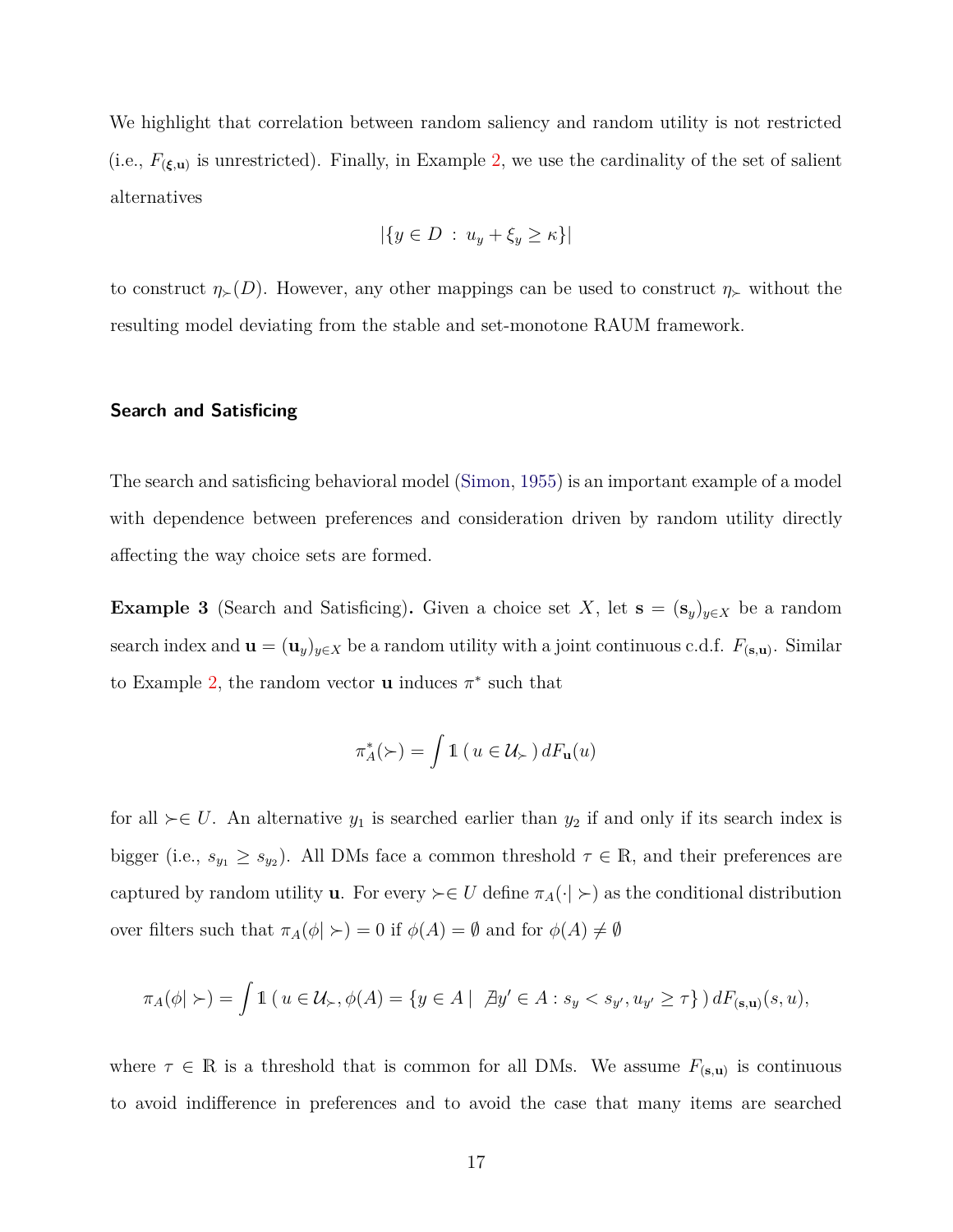simultaneously. In words, the probability of the consideration set being equal to  $\phi(A) = D$  is given by the probability of items in *D* being searched before the items whose utility value are above the threshold in a menu. If no item is satisficing, then the whole menu *A* is searched.

The rule  $\pi(\succ, \phi) = \pi_A(\phi \mid \succ) \pi_A^*(\succ)$  from Example [3](#page-16-0) is set-monotone because the threshold is constant and the distribution of the search index does not depend on the menu.<sup>[16](#page-17-0)</sup> In addition, stability is satisfied because the joint distribution of the random utility and the search index does not depend on the menu. This version of search and satisficing was studied and characterized by [Aguiar et al.](#page-29-0) [\(2016\)](#page-29-0). The interpretation of this particular RAUM is compatible with  $\rho$  being generated by the behavior of a population of DMs. Each of these DMs chooses according to random satisficing behavior (with a fixed distribution of search) as in [Aguiar et al.](#page-29-0) [\(2016\)](#page-29-0). The preference heterogeneity is governed by  $\pi^*$ .

Correlation between preferences and consideration arises endogenously due to the use of the utility to stop the search process once a satisficing item is found. [Caplin et al.](#page-31-8) [\(2011\)](#page-31-8) showed that search and satisficing behavior, as in our example, can be written as an optimization problem that produces optimal consideration sets given search costs and expected value of each alternative. In that sense, correlation between preferences and consideration is the result of optimizing behavior of DMs.

Set-monotonicity breaks if we allow menu-dependent thresholds [\(Aguiar and Kimya,](#page-30-6) [2019\)](#page-30-6) or menu-dependent search indexes [\(Aguiar et al.,](#page-29-0) [2016\)](#page-29-0). However, if the threshold is random<sup>[17](#page-17-1)</sup>, as in [Kovach and Ülkü](#page-34-4) [\(2020\)](#page-34-4), then set-monotonicity is satisfied if the distribution of the random threshold is menu independent.

#### **Rational Inattention**

[Caplin et al.](#page-30-3) [\(2016\)](#page-30-3) pointed out the relationship between the theory of rational inattention

<sup>&</sup>lt;sup>16</sup>This example fits Example 9 in the supplement of [Cattaneo et al.](#page-31-0) [\(2020](#page-31-0)). But it is easy to see that a bigger menu (i.e.,  $B \supseteq A$ ) will only decrease the probability of filter  $\phi$  (i.e.,  $\pi_B(\phi| \geq) \leq \pi_A(\phi| \geq)$ ).

<span id="page-17-1"></span><span id="page-17-0"></span> $17\tau$  becomes random and there is a joint c.d.f.  $F_{(\tau,s,\mathbf{u})}$  governing the model.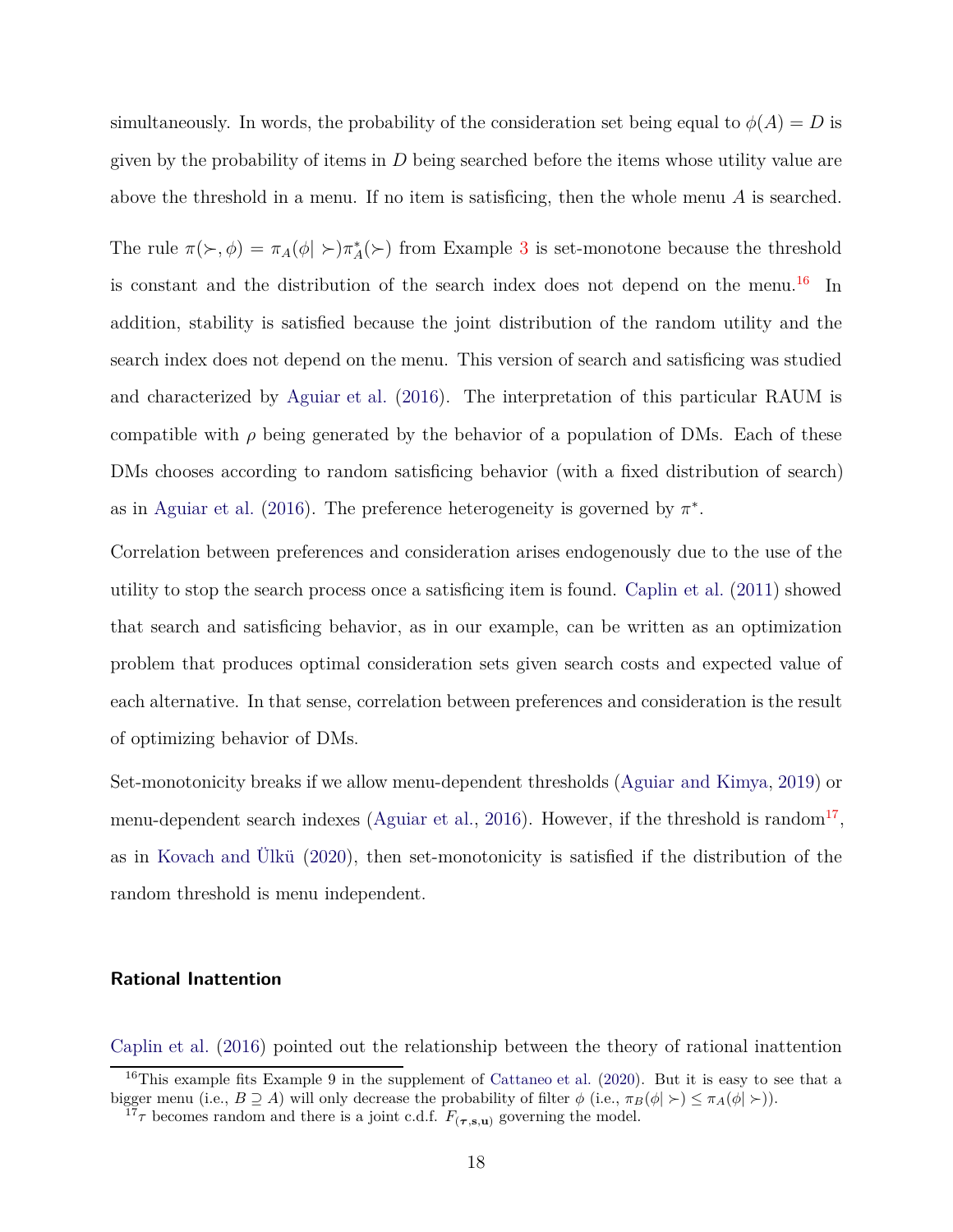in discrete choice and the theory of consideration sets. Even though the domain of the theory of rational inattention as presented in [Caplin et al.](#page-30-3) [\(2016\)](#page-30-3) is described in a different domain than the one over which our theory is developed, we show next that some special cases of the rational inattention model admit a set-monotone and stable RAUM representation. The first example of this section follows the consumer problem 1 in [Caplin et al.](#page-30-3) [\(2016](#page-30-3)), but in contrast to them, (i) we allow for menu variation, and (ii) we assume that priors change with the menu in a way consistent with Bayes' rule.

<span id="page-18-1"></span>**Example 4** (Rational Inattention). Let  $X = \{a, b, c\}$  be the choice set and the (unobserved) state space be equal to the choice set  $\Omega = X$ . Consider an individual DM. Let  $\mu(y), y \in X$ , be the prior that *y* is of high quality and the rest of alternatives are of low quality. Without loss of generality, assume that  $\mu(a) \geq \mu(b) \geq \mu(c)$ . Assume that, given menu  $A \subseteq X$ , the prior belief about the state of the world is updated according to Bayes' rule. That is, the prior that *y* in menu *A* is of the high quality is  $\mu_A(y) = \mu(y) / \sum_{y' \in A} \mu(y')$ .

There is a state dependent utility  $u : X \times \Omega \to \{0, 1\}$  such that,  $u(a, y) = u_G$  if  $a = y$  and otherwise  $u(a, y) = u_B$  with  $u_G > u_B$ . The DM expends attention effort following Shannon's model of rational inattention with a fixed parameter  $\lambda > 0$ .<sup>[18](#page-18-0)</sup> For tractability, define a net payoff of identifying the high-quality item that takes into account the attention effort as

$$
\delta = \exp\left(\frac{u_G - u_B}{\lambda}\right) - 1.
$$

Define also,

$$
\delta_1^* = -3 + \frac{1}{\mu(c)}, \quad \delta_2^* = -1 + \frac{\mu(a)}{\mu(c)}, \quad \delta_3^* = -1 + \frac{\mu(b)}{\mu(c)}, \quad \delta_4^* = -1 + \frac{\mu(a)}{\mu(b)}.
$$

Note that since  $1 - 2\mu(c) = \mu(a) + \mu(b) - \mu(c) \ge \mu(a)$  and  $\mu(a) \ge \mu(b) \ge \mu(c)$ , it follows that  $\delta_1^* \geq \delta_2^* \geq \delta_3^*$  and  $\delta_2^* \geq \delta_4^*$ . [Caplin et al.](#page-30-3) [\(2016\)](#page-30-3) show that rational inattention produces

<span id="page-18-0"></span><sup>&</sup>lt;sup>18</sup>We consider several values of  $\lambda$  as a comparative statics analysis, but we assume that the DM has a fixed cost of attention effort.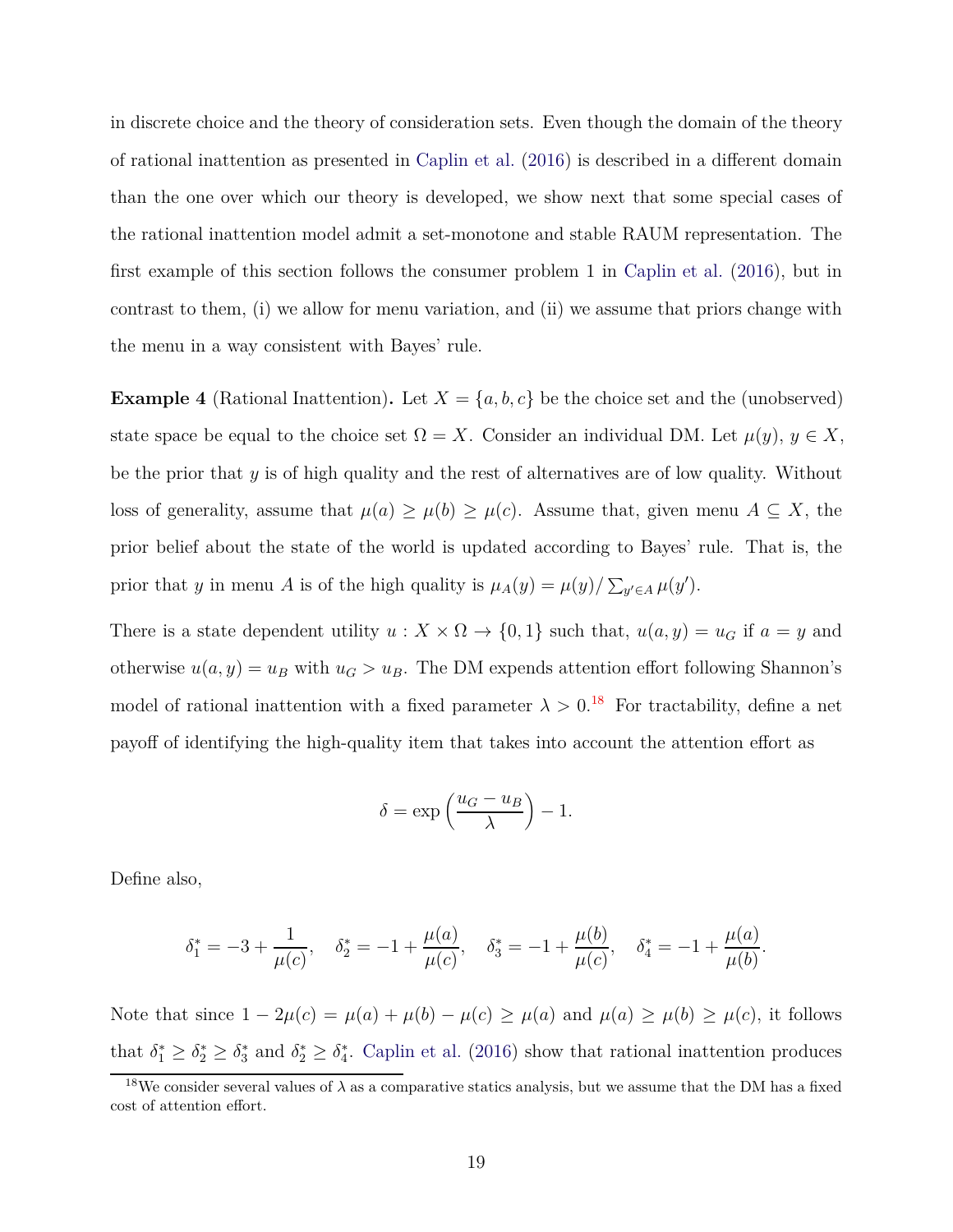a deterministic consideration set that remains the same across states (i.e., for every *A*, there exists  $\phi^*$  such that  $\pi_A(\phi^*| \succ) = 1$  $\pi_A(\phi^*| \succ) = 1$  for all  $\succ \in U$ ). Tables 1 and [2](#page-19-1) display the deterministic considerations set (i.e.,  $\phi^*(A)$  with probability 1) for different values of  $\delta$  and menu  $A$ . For instance, the  $2 \times 1$  $2 \times 1$  element of Table 1 is  $\{a\}$ , which corresponds to  $A = \{a, b\}$  and  $\delta \in (0, \delta_4^*]$ . This means that if  $A = \{a, b\}$  and  $\delta \in (0, \delta_4^*]$ , then the whole probability mass goes to the filter  $\phi^*$  that is such that  $\phi^*(\{a, b\}) = \{a\}$ . Table [1](#page-19-0) corresponds to the case when  $\delta_3^* \geq \delta_4^*$ (i.e.,  $\mu(b)/\mu(c) \ge \mu(a)/\mu(b)$ ). Table [2](#page-19-1) considers the case when  $\delta_4^* \ge \delta_3^*$ .

<span id="page-19-0"></span>

| $A/\delta \in$ | $(0,\delta_4^*]$ | $(\delta_4^*, \delta_3^*]$ | $(\delta_3^*, \delta_2^*]$ | $(\delta_2^*, \delta_1^*]$ | $(\delta_1^*, +\infty)$ |
|----------------|------------------|----------------------------|----------------------------|----------------------------|-------------------------|
| $\{a,b,c\}$    | $\{a\}$          | $\{a,b\}$                  | $\{a,b\}$                  | $\{a,b\}$                  | $\{a,b,c\}$             |
| $\{a,b\}$      | $\{a\}$          | $\{a,b\}$                  | $\{a,b\}$                  | $\{a,b\}$                  | $\{a,b\}$               |
| $\{b,c\}$      | $\{b\}$          | $\{b\}$                    | $\{b,c\}$                  | $\{b, c\}$                 | $\{b,c\}$               |
| $\{a,c\}$      | $\{a\}$          | $\{a\}$                    | $\{a\}$                    | $\{a,c\}$                  | $\{a,c\}$               |

<span id="page-19-1"></span>**Table 1** – Consideration sets for different menus *A* and *δ* when  $\delta_3^* \geq \delta_4^*$ .

| $A/\delta \in$ | $(0,\delta_3^*)$ | $(\delta_3^*,\delta_4^* $ | $(\delta_4^*, \delta_2^*]$ | $(\delta_2^*, \delta_1^*]$ | $(\delta_1^*, +\infty)$ |
|----------------|------------------|---------------------------|----------------------------|----------------------------|-------------------------|
| $\{a,b,c\}$    | $\{a\}$          | $\{a\}$                   | $\{a,b\}$                  | $\{a,b\}$                  | ${a,b,c}$               |
| $\{a,b\}$      | $\{a\}$          | $\{a\}$                   | ${a,b}$                    | $\{a,b\}$                  | $\{a,b\}$               |
| $\{b,c\}$      | $\{b\}$          | $\{b,c\}$                 | $\{b,c\}$                  | $\{b,c\}$                  | $\{b,c\}$               |
| $\{a,c\}$      | $\{a\}$          | $\{a\}$                   | $\{a\}$                    | $\{a,c\}$                  | $\{a,c\}$               |

**Table 2** – Consideration sets for different menus *A* and *δ* when  $\delta_4^* \geq \delta_3^*$ 

Tables [1-](#page-19-0)[2](#page-19-1) imply that set-monotonicity is satisfied. Indeed, the deterministic consideration set described in each column of these tables satisfy the attention filter property described in [Masatlioglu et al.](#page-34-2) [\(2012](#page-34-2)).

Following [Caplin et al.](#page-30-3) [\(2016\)](#page-30-3), it can be shown that given a consideration set *D*, the distribution over choices for this rationally inattentive DM in *D* is such that the probability of picking *y* for a consideration set *D* is

$$
P_D(y) = \frac{\mu_D(y)(|D| + \delta) - 1}{\delta}.
$$

For instance, if  $\delta \in (\delta_2^*, \delta_1^*]$  and  $A = \{a, b, c\}$  (i.e,  $D = \{a, b\}$ ), then  $\rho_{\{a, b, c\}}(a) = P_{\{a, b\}}(a)$ ,  $\rho_{\{a,b,c\}}(b) = P_{\{a,b\}}(b)$ , and  $\rho_{\{a,b,c\}}(c) = 0$ . Stability also holds. Since  $\rho_A$  only depends on *A*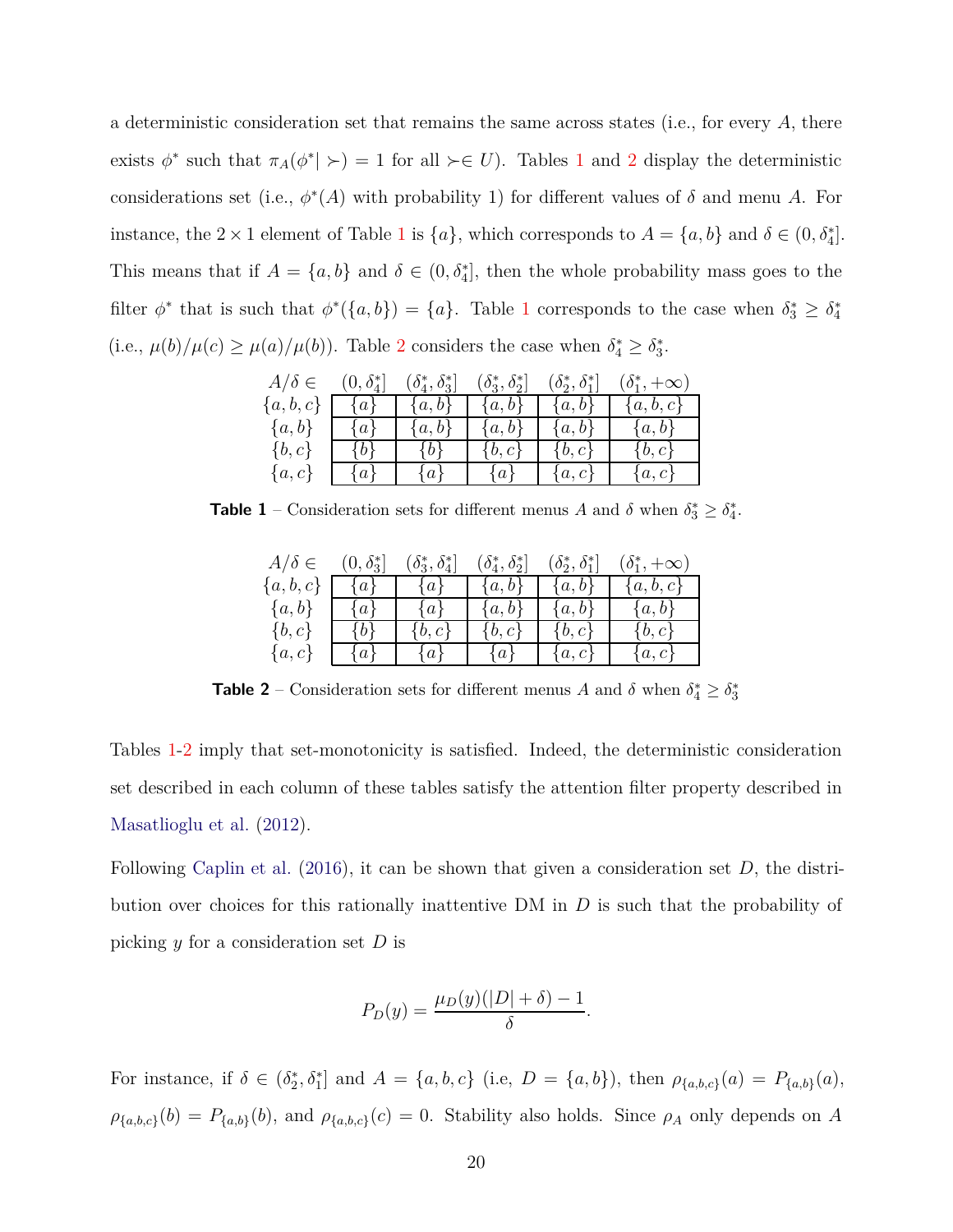via consideration set  $D$ , for  $\delta \leq \delta_1^*$ , it is trivial to construct a menu independent distribution over preference orders over X. Hence,  $\rho$  generated by this rational inattention model admits a set-monotone and stable RAUM representation.

When  $\delta > \delta_1^*$ , DMs consider all alternatives. Hence, in this case, since there are only 3 alternatives,  $\rho$  admits a RAUM representation if and only if  $\rho$  is regular [\(Block and Marschak](#page-30-0), [1960,](#page-30-0) [Falmagne](#page-32-0), [1978\)](#page-32-0). That is,  $\rho_A(y) \ge \rho_X(y)$  for all  $A \subseteq X$  and  $y \in A$ . Note that  $\rho_{\{a,b\}}(a) = \frac{\mu_{\{a,b\}}(a)(2+\delta)-1}{\delta}$  and  $\rho_{\{a,b,c\}}(a) = \frac{\mu(a)(3+\delta)-1}{\delta}$ . Hence,

$$
\rho_{\{a,b\}}(a) - \rho_{\{a,b,c\}}(a) = \frac{\mu(a)\mu(c)(\delta - \delta_1^*)}{\delta(\mu(a) + \mu(b))} > 0,
$$

where the last inequality is implied by  $\delta > \delta_1^*$ . Similar inequalities can be derived for all other menus and options. For the formal construction of  $\pi^*(\succ)$  see Appendix [B.](#page-40-0)

[Caplin et al.](#page-30-3) [\(2016\)](#page-30-3) remark informally that the consideration sets produced by the Shannon's model of rational inattention satisfy the attention filter property first proposed in [Masatlioglu et al.](#page-34-2) [\(2012\)](#page-34-2). Deterministic consideration sets that are attention filters satisfy set-monotonicity [\(Cattaneo et al.](#page-31-0), [2020\)](#page-31-0). However, this statement is only true under certain assumptions about how the prior is defined and how it changes when menus change. In Example [4,](#page-18-1) the deterministic consideration set is indeed an attention filter. However, if we replace  $\mu$  with another prior that arbitrarily depends on the menu, this property will not hold in general.

Stability also holds in Example [4.](#page-18-1) Note that randomness in choice for the rational inattentive DM is driven by mistakes due to costly attentional effort. If  $\lambda = 0$ , then choice will be deterministic and consistent with utility maximization. The fact that stability holds in this setup is entirely due to the fact that Shannon's model of rational inattention admits an additive random utility equivalent representation, as stated in [Fosgerau et al.](#page-32-7) [\(2017\)](#page-32-7). Similarly, this equivalence will hold only under certain assumptions on the priors and how they change across menus. If priors are fixed, this equivalence holds. In addition, we showed in our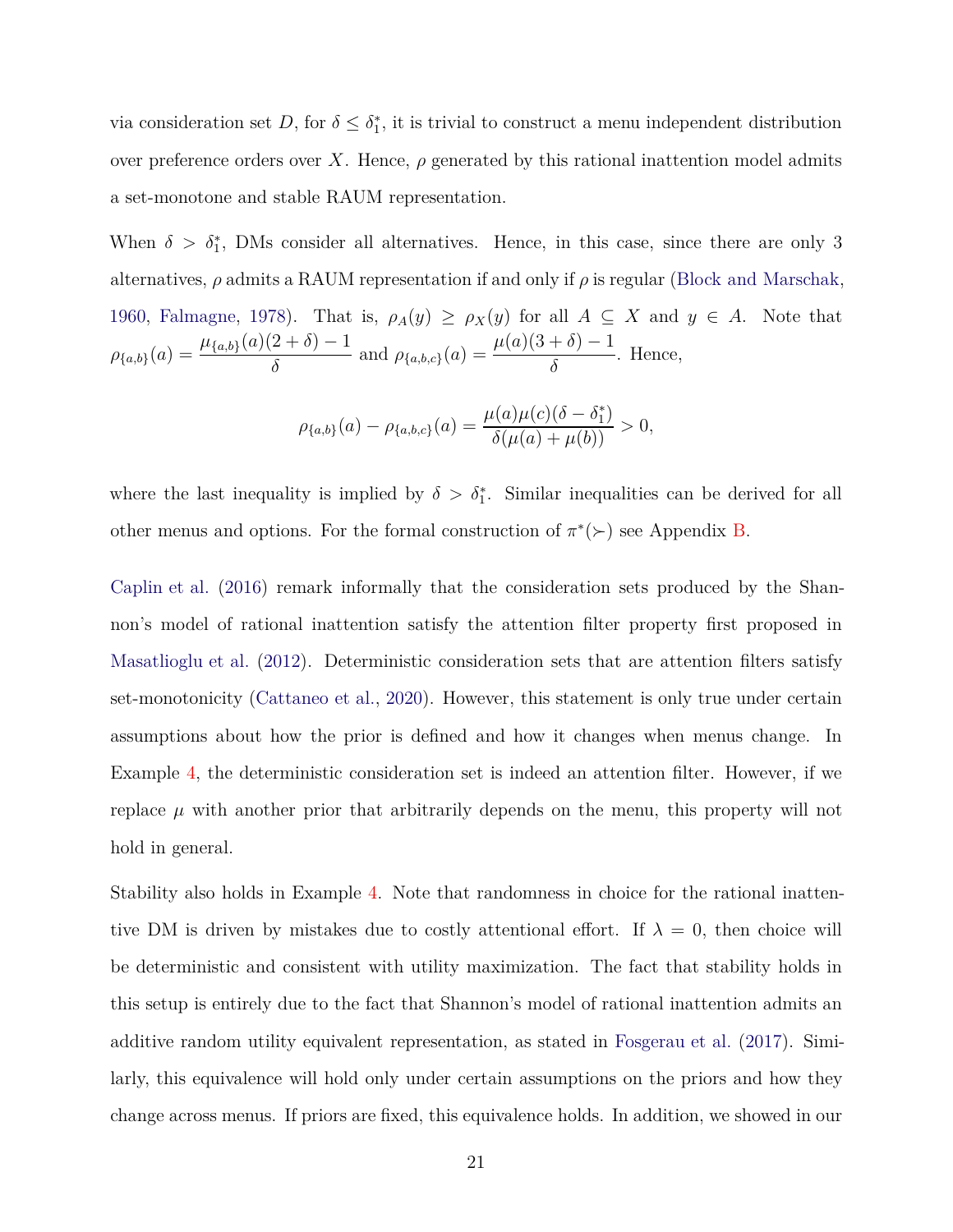example another way to change priors that also makes this equivalence hold. In other words, stability holds here because we restrict the dependence of the priors on the menu, hence making it possible for the implied distribution over preferences *π* ∗ to be menu-independent as stability requires.

Not all probabilities of choice generated by Shannon's rational inattention model admit a setmonotone and stable RAUM representation. A well-known example in [Matějka and McKay](#page-34-8) [\(2015\)](#page-34-8) (see problem 4) exhibits Shannon's rational inattention model where priors change across menus such that stability is broken even with full consideration.

<span id="page-21-0"></span>We conclude by noting that the example in this section admits neither a RUM representation nor a RAM representation. However, it admits a set-monotone and stable RAUM representation.

## **5. Characterization of Set-monotone and Stable RAUM**

In this section, we characterize set-monotone and stable RAUM in a form amenable to (statistical) testing. In particular, we show that to conclude whether a given data set admits a set-monotone and stable RAUM representation, it suffices to check whether a particular linear program has a solution. This problem is similar to the one in [McFadden and Richter](#page-34-0) [\(1990\)](#page-34-0) that characterizes RUM.

First, we informally describe how to construct the linear program that needs to be solved. Suppose we have some  $\rho$  and some  $\pi$  and want to check whether  $\pi$  is a RAUM representation of  $\rho$ . First, we need to check whether for all menus *A* and  $a \in A$ ,  $\rho_A(a)$  is a mixture of preference-filter-types such that *a* is considered and is the best among those considered:

$$
\rho_A(a) = \sum_{(\succ, \phi) \in U \times \Phi} \pi_A(\succ, \phi) \mathbb{1} \left( a \in \phi(A), \ a \succ b, \ \forall b \in \phi(A) \setminus \{a\} \right).
$$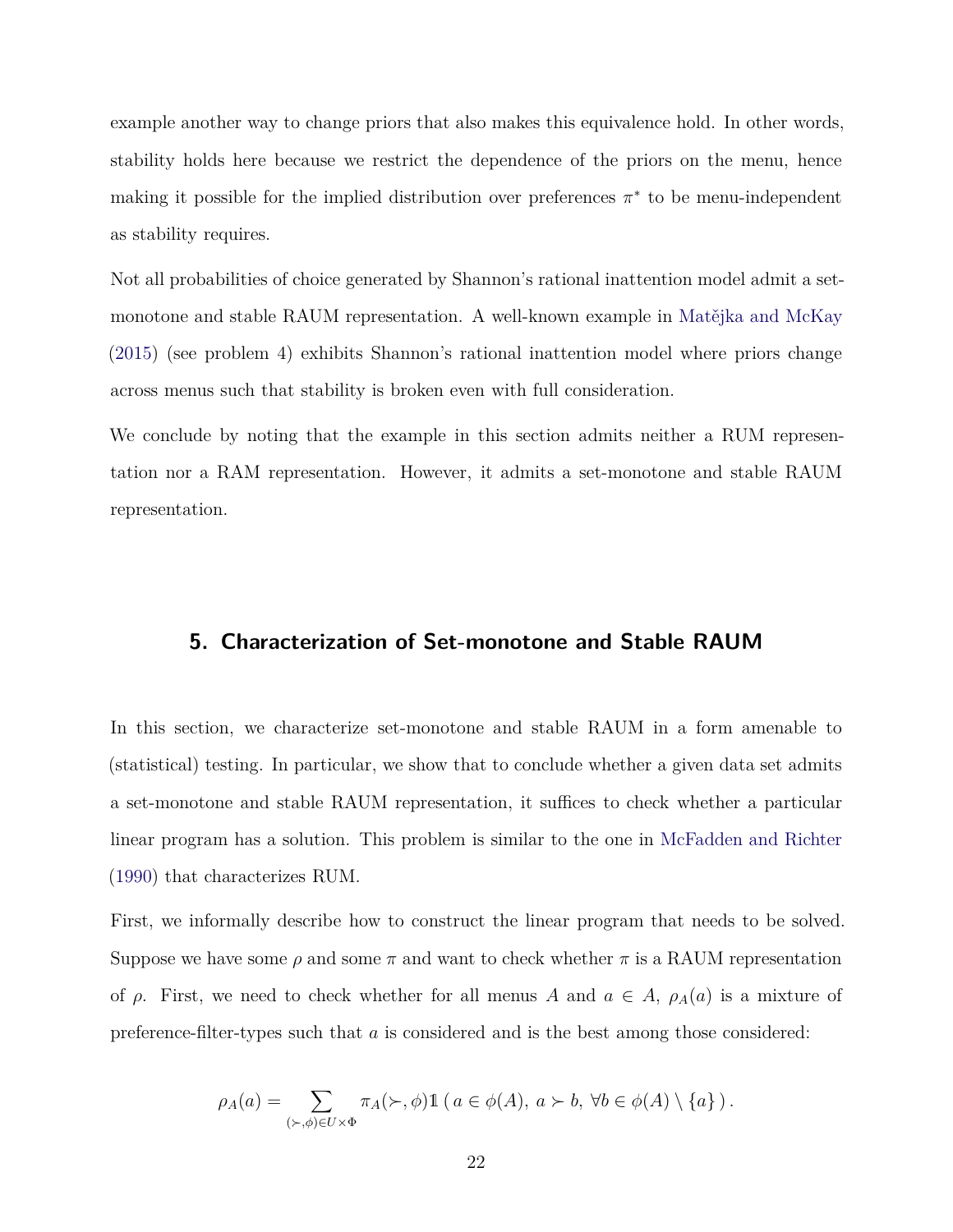If the choice set is  $X = \{a, b\}$ , preferences *U* are such that  $a \succ_1 b$  and  $b \succ_2 a$ , and there are only 3 feasible filters in  $\Phi$ :  $\phi_1$ ,  $\phi_2$  and  $\phi_3$  such that  $\phi_1({a}) = \phi_1({a}, b) = {a}$ ,  $\phi_2({b}) =$  $\phi_2({a, b}) = {b}, \phi_3({a, b}) = {a, b}, \text{ then}$ 

$$
\pi_{\{a,b\}}(\succ_1, \phi_1) + \pi_{\{a,b\}}(\succ_1, \phi_3) + \pi_{\{a,b\}}(\succ_2, \phi_1) = \rho_{\{a,b\}}(a).
$$

Thus, iterating over *A* and  $a \in A$ , we can construct a set of linear equality constrains that must be satisfied by  $\pi$  and  $\rho$ .

Second, the definition of RAUM requires  $\pi_A(\succ, \phi) = 0$  whenever  $\phi(A) = \emptyset$ , which is another linear equality constraint on  $\pi$ . For instance,  $\pi_{\{b\}}(\succ_1, \phi_1) = 0$ .

Third, each  $\pi_A$  sums up to 1, giving us the third set of constraints. For instance,

$$
\pi_{\{a,b\}}(\succ_1,\phi_1)+\pi_{\{a,b\}}(\succ_1,\phi_2)+\pi_{\{a,b\}}(\succ_1,\phi_3)+\pi_{\{a,b\}}(\succ_2,\phi_1)+\pi_{\{a,b\}}(\succ_2,\phi_2)+\pi_{\{a,b\}}(\succ_2,\phi_3)=1.
$$

Fourth,  $\pi$  has to be stable. That is,  $\sum_{\phi} (\pi_A(\succ, \phi) - \pi_B(\succ, \phi)) = 0$  for every  $A, B \in \mathcal{A}$ . For instance,

$$
\pi_{\{a\}}(\succ_1, \phi_1) + \pi_{\{a\}}(\succ_1, \phi_2) - \pi_{\{a,b\}}(\succ_1, \phi_1) - \pi_{\{a,b\}}(\succ_1, \phi_2) = 0.
$$

Thus, we get another set of linear constraints on *π*.

Finally, to check set-monotonicity note that for  $A \subseteq B$ , under stability,  $\pi_A(\phi \mid \succ) \geq \pi_B(\phi \mid \succ)$ is equivalent to

$$
\pi_A(\phi \mid \succ) \pi^*(\succ) = \pi_A(\succ, \phi) \ge \pi_B(\succ, \phi) = \pi_B(\phi \mid \succ) \pi^*(\succ).
$$

To turn the inequality into equality, we can introduce a slack variable  $\bar{v}_{A,B,\succ,\phi} \geq 0$ . As a result, we get that the final set of equality constraints is of the form

$$
\pi_A(\succ,\phi) - \pi_B(\succ,\phi) - \bar{v}_{A,B,\succ,\phi} = 0.
$$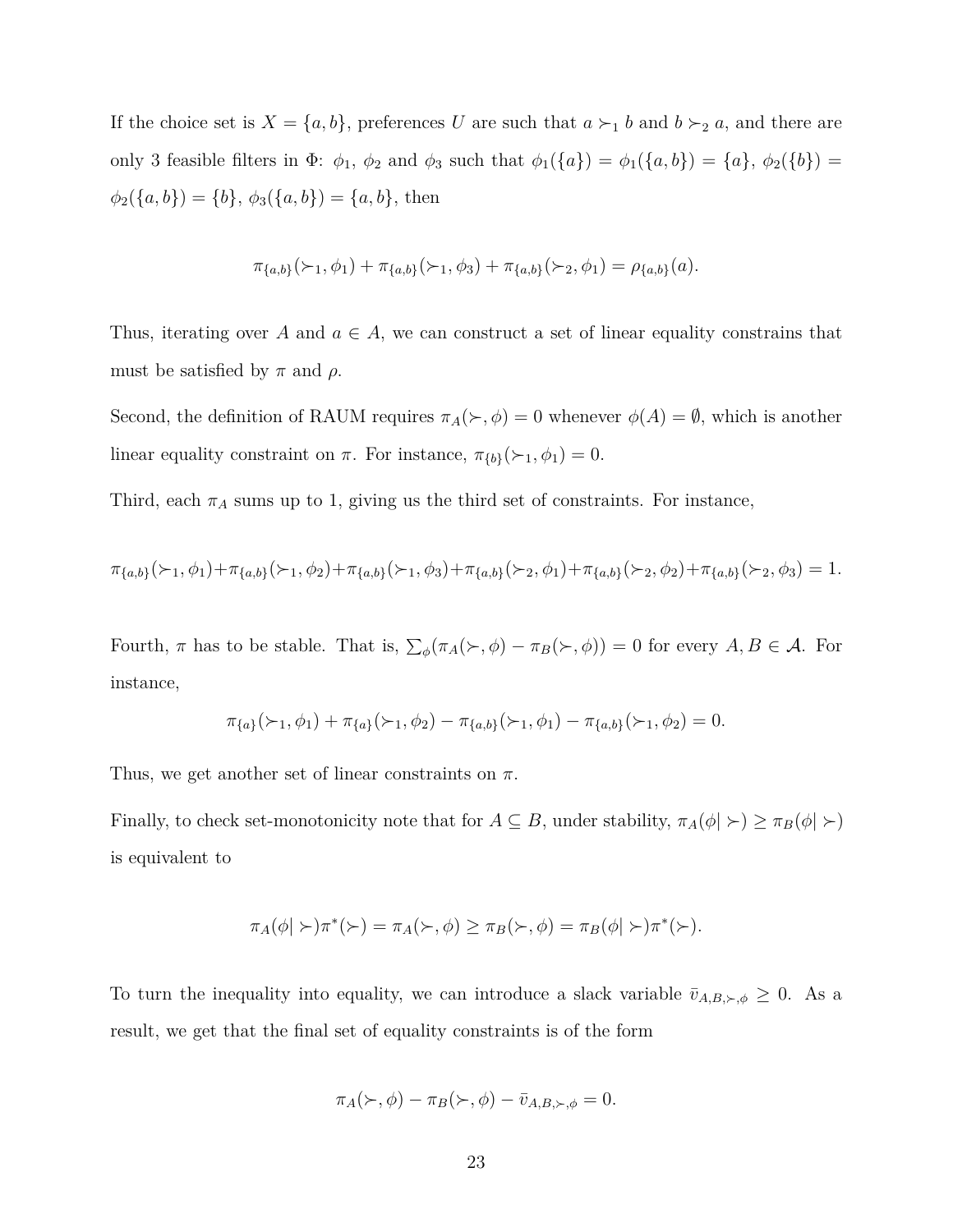For example,

$$
\pi_{\{a\}}(\succ_1, \phi_1) - \pi_{\{a,b\}}(\succ_1, \phi_1) - \bar{v}_{\{a\},\{a,b\},\succ_1,\phi_1} = 0.
$$

These are 5 types of linear equality restrictions on  $v = (\pi', \bar{v}')'$ , where  $\bar{v} = (\bar{v}_{A,B,\succ,\phi})_{A\subseteq B\in\mathcal{A},\succ\in U,\phi\in\Phi}$  $(\bar{v}$  enters the first 4 restrictions with zero coefficients). Combining these linear equality restrictions for all menus, choices, filters, and preference orders, we can construct a matrix *G* that consists of 0, 1, -1, and does not depend on  $\rho$ , and a vector *g* that depends on  $\rho$ . In order to check whether  $\pi$  is a RAUM representation of  $\rho$  it is sufficient to check whether  $g = Gv$ . Our main theorem formalizes the above construction.

Let *d*,  $d_{\rho}$ ,  $d_{m}$ , and  $d_{r}$  denote the length of *v*, the number of entries in  $\rho$ , the cardinality of  $2^X \setminus \{\emptyset\}$ , and the total number of linear restrictions– imposed by feasibility, stability, and set-monotonicity–on  $\pi$ , respectively. Also, define  $g = (\rho', 1'_{d_m}, 0'_{d_r})' \in \mathbb{R}^{d_g}$ , where  $1_{d_m}$  is the vector of ones of length  $d_m$ ;  $0_{d_r}$  is the vector of zeros of length  $d_r$ ; and  $d_g = d_\rho + d_m + d_r$ .

<span id="page-23-0"></span>**Theorem 1.** *Given a stochastic choice data set ρ the following are equivalent:*

- <span id="page-23-1"></span>*(i) ρ admits a set-monotone and stable RAUM.*
- *(ii) There exists*  $v \in \mathbb{R}^d_+$ *,*  $d < \infty$ *, such that*

$$
g = Gv
$$

*where*  $G$  *is a known matrix that consists of*  $-1$ *,* 0*,* 1*.* 

Theorem [1](#page-23-0) provides a linear characterization of a set-monotone and stable RAUM. It is important to note that without stability the problem is quadratic since set-monotonicity is imposed on the conditional distribution over filters  $\pi_A(\phi \mid \rangle$ . The linearity of our problem makes it amenable to statistical testing using tools in [Deb et al.](#page-31-9) [\(2018](#page-31-9)) as we discuss below.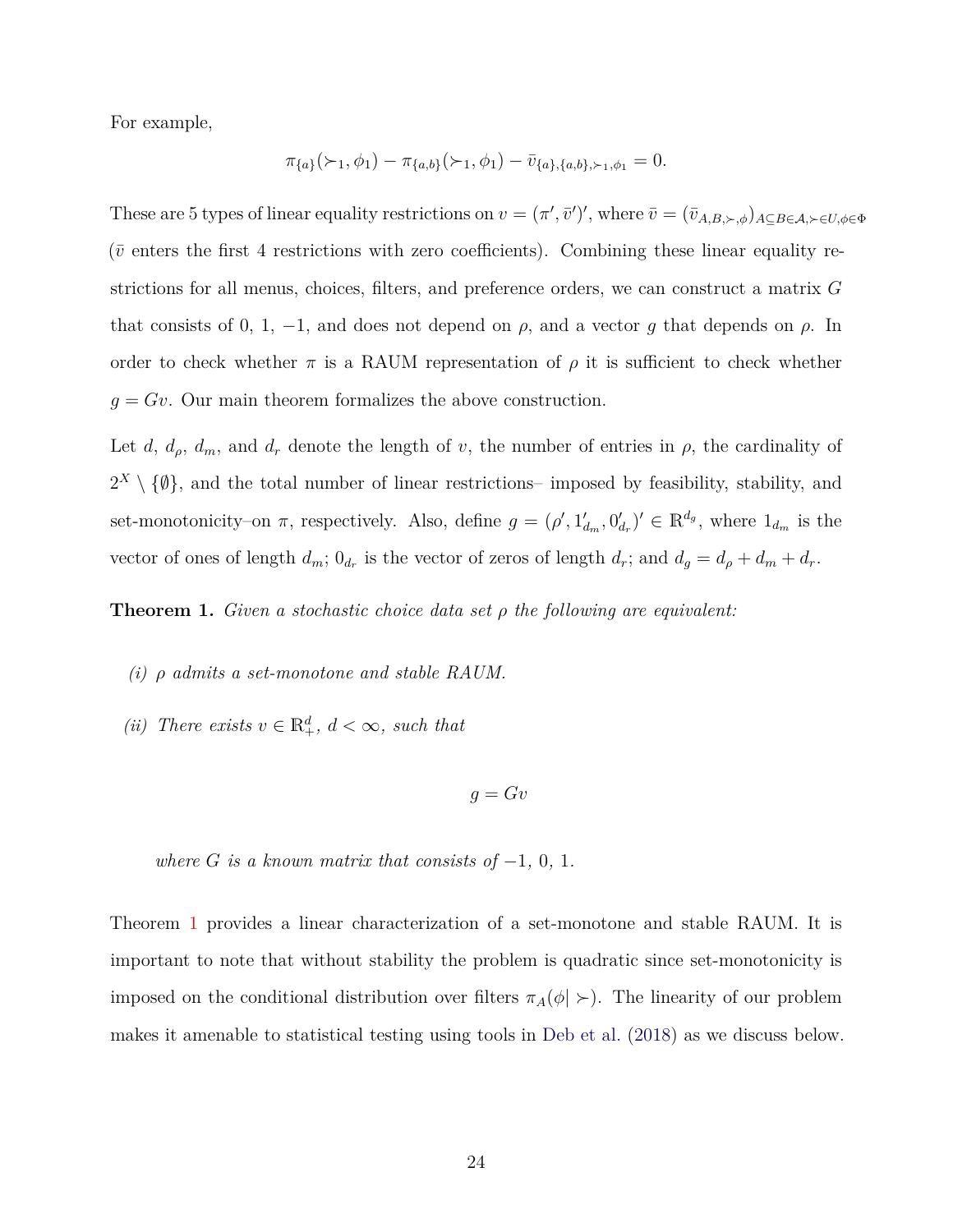#### **Computational Aspects of Testing**

We have assumed that we observe *ρ*. In reality, we have to estimate *ρ* from a sample of choices. To do this, in our preferred interpretation of RAUM, we need a cross-section of choices of a population of DMs with choice set variation.<sup>[19](#page-24-0)</sup> Once we have the estimator of  $\rho$ ,  $\hat{\rho}$ , we can use the testing procedure delineated in [Deb et al.](#page-31-9) [\(2018\)](#page-31-9), which amounts to solve a (convex) quadratic problem with linear constraints. Such problems are well-known in the optimization literature and typically easy to solve [\(Kitamura and Stoye,](#page-33-7) [2018,](#page-33-7) [Deb et al.](#page-31-9), [2018](#page-31-9)). The main computational cost can arise in the computation of the matrix *G*. The matrix *G* does not depend on  $\hat{\rho}_n$ , hence, can be computed once and used for different datasets. Its size, however, grows exponentially with the size of the choice set *X*. For instance, for  $|X| = 6$ , *G* has about 1.8 million rows and 4.4 million columns. Fortunately, *G* is sparse–for  $|X| = 6$  less than 0.00012 percent of entries of  $G$  are nonzero.<sup>[20](#page-24-1)</sup> There are dedicated algorithms that can handle large-scale problems like ours by exploiting sparsity (see, for instance, [Benson et al.,](#page-30-7) [2000,](#page-30-7) [Andersen et al.,](#page-30-8) [2003,](#page-30-8) [Goldfarb and Scheinberg](#page-32-8), [2005](#page-32-8), [Majumdar et al.,](#page-34-9) [2020](#page-34-9)).<sup>[21](#page-24-2)</sup>

In the extreme case where the choice set has a continuum of alternatives, such as in the framework of [Kitamura and Stoye](#page-33-7) [\(2018\)](#page-33-7), the construction of the analogue matrix for the special case of RUM can become computational prohibitive. However, this level of complexity does not typically arise in our setup, as we focus on discrete choice with a moderate choice set size. Another key difference from [Cattaneo et al.](#page-31-0) [\(2020\)](#page-31-0) is that we do not require the data set to be complete. We show that verifying the conditions on Theorem [1](#page-23-0) is necessary and sufficient to guarantee that there is a set-monotone and stable RAUM representation of the data set. This means that our methodology can be applied to data sets that do not

<span id="page-24-0"></span><sup>&</sup>lt;sup>19</sup>One example of such data set is the one collected in [Aguiar et al.](#page-29-2)  $(2021)$ . In that particular sample, there are 4099 independent choices from a choice set with  $|X| = 6$  alternatives and  $|A| = 32$  randomly and exogenously assigned menus.

<span id="page-24-1"></span><sup>&</sup>lt;sup>20</sup>In our simulations, the computation time grows exponentially as well. While for  $|X| = 3$  matrix *G* is computed in approximately  $3 \cdot 10^{-4}$  seconds, for  $|X| = 6$  it takes about 74 minutes.

<span id="page-24-2"></span><sup>&</sup>lt;sup>21</sup>Many of these recently proposed algorithms exploit the fact that quadratic and linear programs can be rewritten as semidefinite programming problems.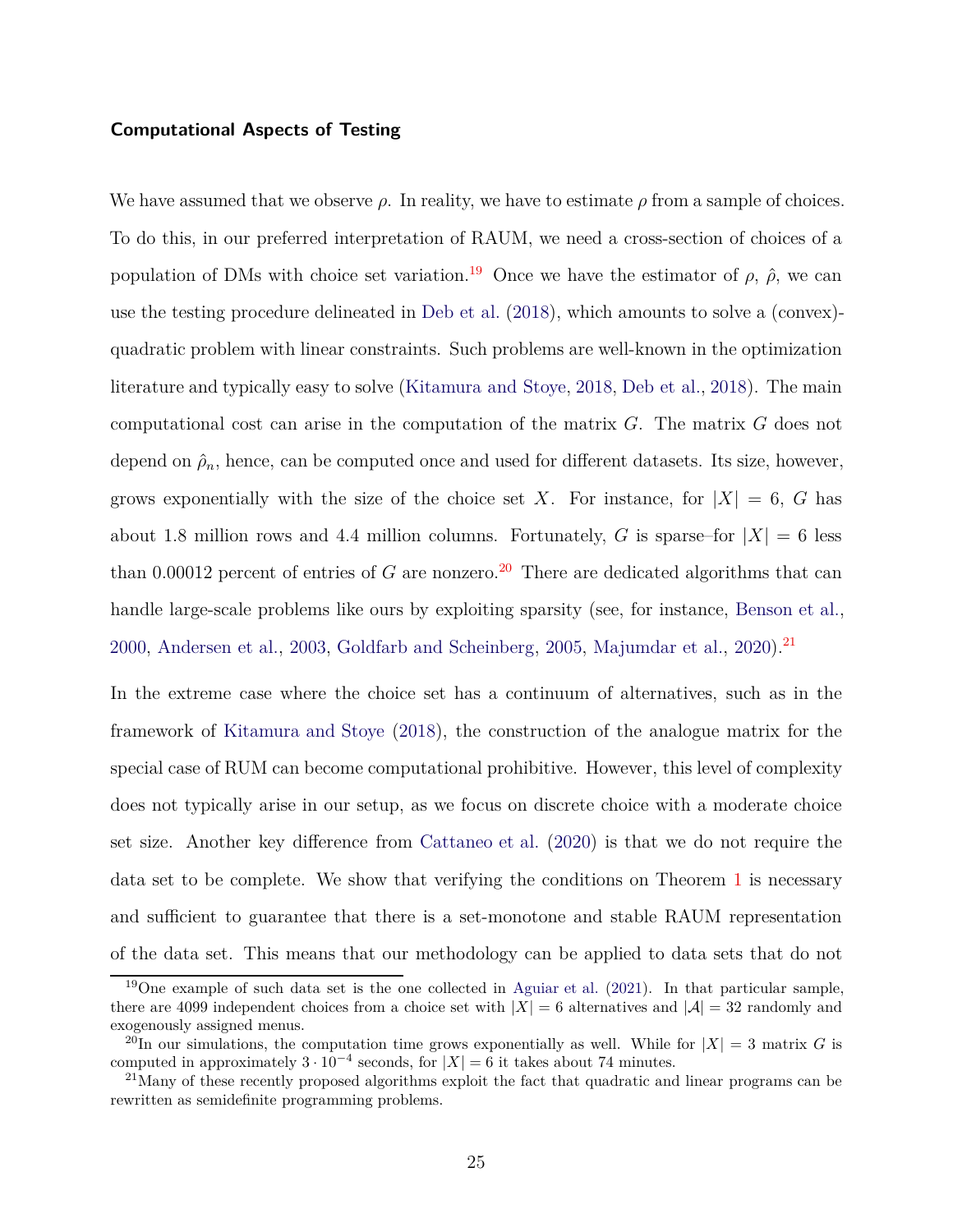<span id="page-25-0"></span>contain full variation in menus, such as those collected in [Apesteguia and Ballester](#page-30-9)  $(2021)^{22}$  $(2021)^{22}$  $(2021)^{22}$  $(2021)^{22}$ 

## **6. Partial Identification of Preferences and Welfare Analysis**

#### **Partial Identification of Preferences**

Although RAUM is falsifiable, given that preferences are not homogeneous, it is important to learn whether RAUM reveals anything about preferences. In this section, we show that RAUM reveals information about the distribution of preferences in population in some data sets.

We say that  $\rho$  is regular if  $\rho_A(a) \geq \rho_B(a)$  for all  $A \subseteq B$  and  $a \in A$ . Otherwise, we call  $\rho$ irregular.

To formalize the notion of revelation of preferences, let  $R_\rho$  be a set of all set-monotone and stable RAUM representations of  $\rho$ . That is,

 $R_\rho = \{ \pi \in \Delta(U \times \Phi) : \pi \text{ is set-monotone and stable RAUM rule and } \rho \text{ admits } \pi \}.$ 

Next define the identified set for preference distributions implied by  $R_\rho$  as

$$
\Pi(\mathcal{R}_{\rho}) = \left\{ \pi^* \in \Delta(U) \; : \; \text{exists} \; \pi \in \mathcal{R}_{\rho} \; \text{such that} \; \pi^*(\succ) = \sum_{\phi} \pi_A(\succ, \phi) \; \text{for all} \; A, \succ \right\}.
$$

<span id="page-25-2"></span>**Proposition 2.**  $\Pi(R_\rho)$  is a strict subset of  $\Delta(U)$  for any irregular  $\rho$ . In particular,  $\pi^*(\succ) < 1$ for any  $\succ \in U$  such that  $b \succ a$  for all  $b \in X$  and some  $a$  in

$$
\{a \in X \,:\, \rho_B(a) > \rho_A(a), \ a \in A \subseteq B, \ A, B \in \mathcal{A}\}.
$$

<span id="page-25-1"></span><sup>22</sup>Incompleteness of the data set also leads to substantial decrease in the size of *G* since it is determined by  $|\mathcal{A}|$ .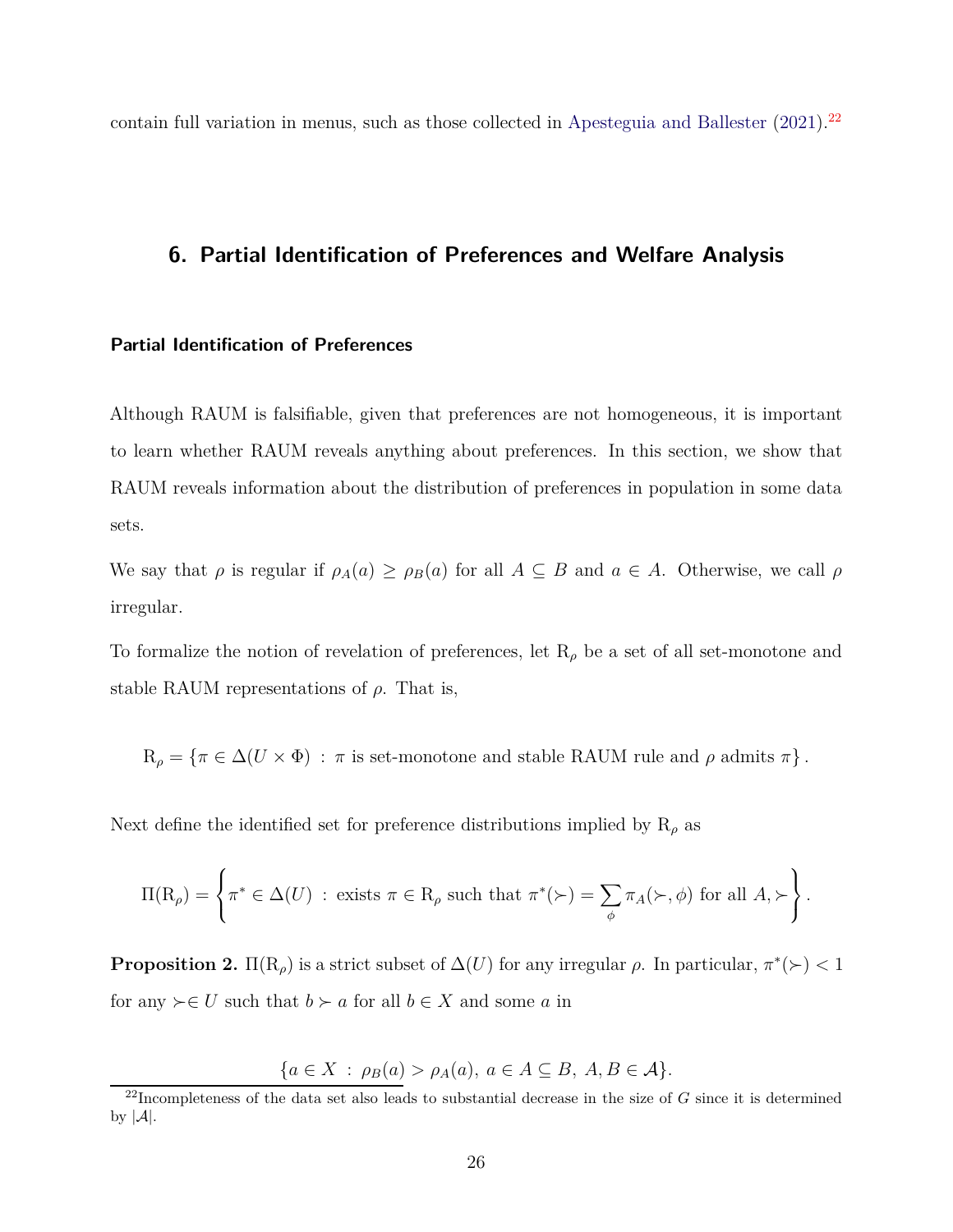Proposition [2](#page-25-2) states that irregular data is always informative about preferences. For example, if  $\rho_{\{a,b,c\}}(a) > \rho_{\{a,b\}}(a)$ , then we can conclude that *a* cannot be the worst alternative with probability 1. There must exist a DM who ranks *a* above something else. Since setmonotone and stable RAUM is a generalization of RAM, the conclusion of Proposition [2](#page-25-2) is a generalization of the results in [Cattaneo et al.](#page-31-0) [\(2020](#page-31-0)) for heterogeneous preferences.<sup>[23](#page-26-0)</sup>

We conclude this section by noting that, since RAUM is a strict generalization of RAM, in general, the distribution over preferences can not be pined down uniquely without imposing more restrictions. Moreover, if there are several different preference orders that can explain the observed data set under RAM, then any distribution over these orders can explain the data set under RAUM. In particular, for regular data sets, nothing can be learned about preferences under RAUM, since there is no revelation of information about preferences under RAM [\(Cattaneo et al.](#page-31-0), [2020\)](#page-31-0).

#### **Out-of-Sample Predictions and Counterfactual Analysis**

Similar to [Kitamura and Stoye](#page-33-2) [\(2019\)](#page-33-2) who analyzed RUM, we can use our framework to conduct out-of-sample predictions and counterfactual analysis within the stable and setmonotone RAUM framework. In particular, we are interested in (i) predicting the choices of DMs in menus that are not observed in the data; and (ii) measuring welfare losses due to inattention as the fraction of individuals that do not achieve their first best due to limited consideration (i.e. the first best is the counterfactual situation where DMs consider the whole menu instead of its subsets).

By Theorem [1,](#page-23-0) we know that a given data set  $\rho$ , defined on the collection of menus  $\mathcal{A}$ , admits a set-monotone and stable RAUM representation  $\pi$  if and only if there exists  $v \in \mathbb{R}^d_+$  such

<span id="page-26-0"></span><sup>&</sup>lt;sup>23</sup>Note that  $\Pi(R_\rho)$  and  $\Delta(U)$  are closed sets, hence, the difference between  $\Delta(U)$  and  $\Pi(R_\rho)$  has a positive Lebesgue measure.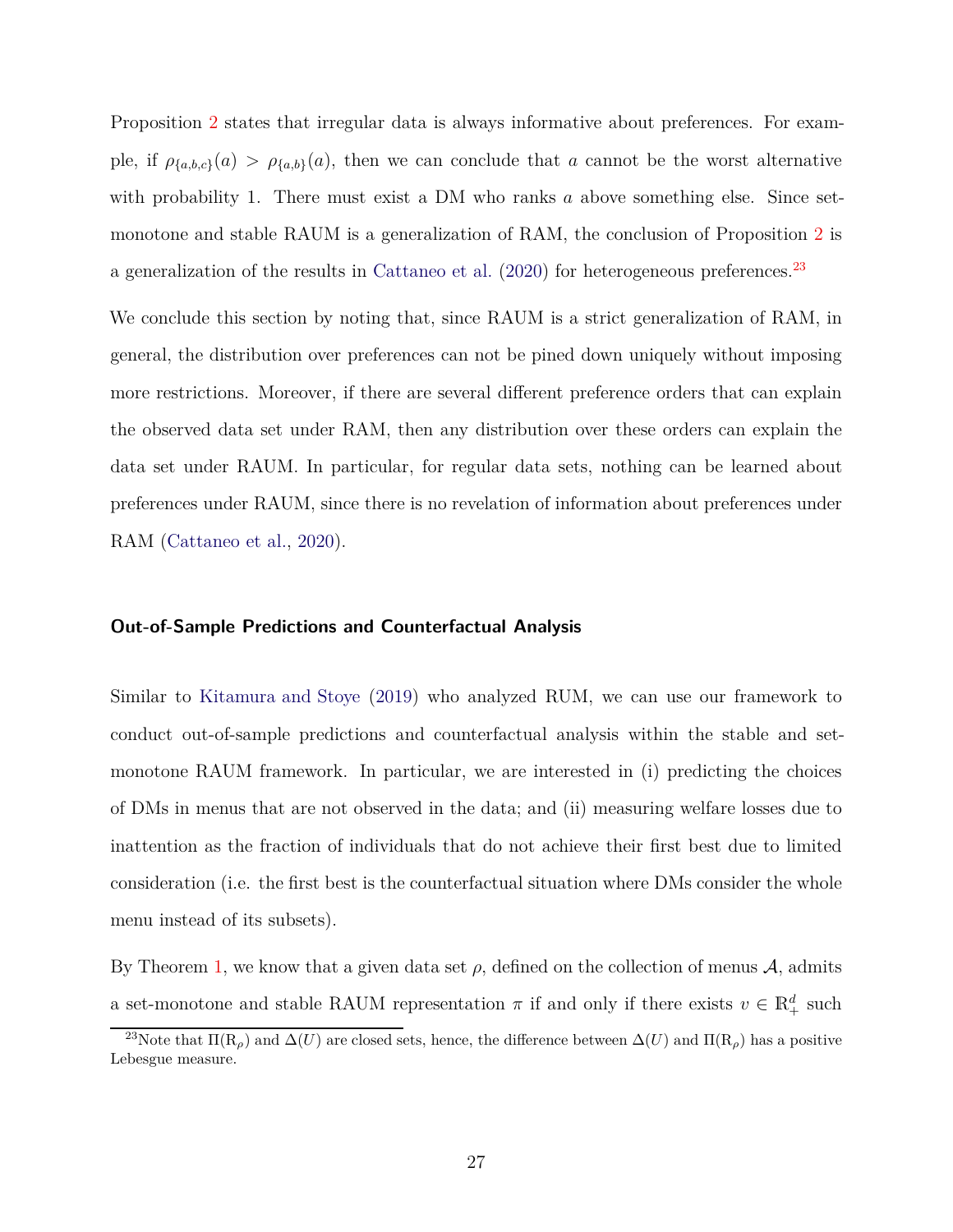that

<span id="page-27-0"></span>
$$
g = Gv.\tag{1}
$$

Recall that if *v* is a solution to Equation [\(1\)](#page-27-0), then the first  $|U| \cdot (2^{|X|} - 1) \cdot |\Phi|$  components of *v* correspond to the set-monotone and stable RAUM rule. We will abuse notation and use  $\pi^v$ to denote this rule. This  $\pi^v$  includes rules for all menus (even those that are not observed in the data). Thus, the set of solutions to Equation [\(1\)](#page-27-0) characterizes all possible set-monotone and stable RAUM rules that can be admitted by a given *ρ*.

To make out-of-sample predictions, note that given *v* (hence,  $\pi^v$ ) that solves Equation [\(1\)](#page-27-0),  $\pi_A^v(\succ, \phi)$  will be a fraction of DMs in the population with preferences  $\succ$  and filter  $\phi$  for any *A* that is consistent with *ρ*. So we can compute the maximal out-of-sample probability of observing *a* from  $A \notin \mathcal{A}$  (and  $A \subseteq X$ ) that was not observed in  $\rho$  as

$$
\max_{\pi^v} \sum_{(\succ,\phi)\in U\times \Phi} \pi_A^v(\succ,\phi) 1\!\!1\, (a\in \phi(A),\, a\succ b,\, \forall b\in \phi(A)\setminus \{a\})\,,
$$
s.t.  $Gv = g$ .

The minimal out-of-sample probability of observing *a* from  $A \notin \mathcal{A}$  (and  $A \subseteq X$ ) can be computed in the same way by replacing the max by the min operator.

Next, to measure welfare losses due to inattention as the fraction of individuals that do not achieve their first best due to limited consideration, for any  $A \in \mathcal{A}$  such that  $\sum_{\succ} \pi_A(\succ', \phi) \neq$ 0 define

$$
\Delta P_A(\pi^v) = \sum_{a \in A, \phi \in \Phi, \succ \in U} \pi_A^v(\succ, \phi) \Big[ 1 \ (a \in A, \ a \succ b, \ \forall b \in A \setminus \{a\}) - 1 \ (a \in \phi(A), \ a \succ b, \ \forall b \in \phi(A) \setminus \{a\}) \Big].
$$

 $\Delta P_A(\pi^v)$  measures that counterfactual fraction of DMs endowed with menu *A* who are strictly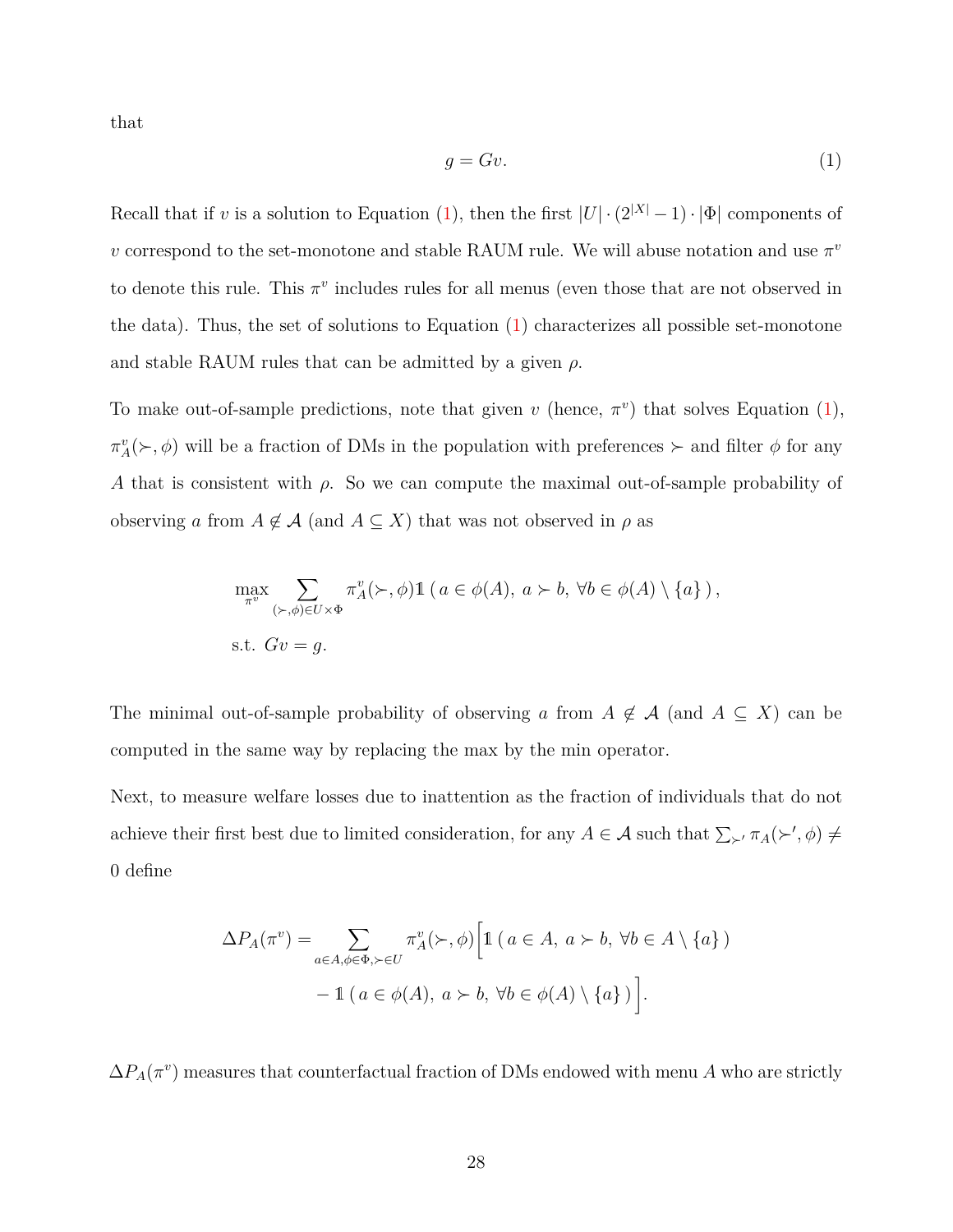better off from considering all available alternatives in menu *A*. Hence,

$$
\max_{v \in \mathbb{R}^d_+} \Delta P_A(\pi^v)
$$
  
s.t.  $Gv = g$ 

will be the maximal fraction of DMs, who faced menu A, that would be better off if they consider all alternatives in *A*. If one is interested in the total effect it suffices to replace  $\Delta P_A(v)$  by  $\sum_{A \in \mathcal{A}} \Delta P_A(v)$  in the last optimization. Similar to the out-of-sample predictions, the lower bound of  $\Delta P_A(\pi^v)$  can be computed by replacing the max by the min operator.

Note that the counterfactual fully attentive behavior, assuming that each DM is fully attentive or considers the whole menu, is equivalent to the DMs behaving consistently with RUM governed by the true preference distribution (under our preferred interpretation of RAUM)  $\pi^{*,v}$ , where  $\pi^{*,v}(\succ) = \sum_{\phi} \pi^v(\succ, \phi)$ .

We highlight that our ordinal approach puts no restriction on the random utility distribution. We do not need to integrate over (unknown) distributions of parameters of high order polynomial approximations of the utility function or the consideration probability. Instead, by taking a purely revealed preference approach, our out-of-sample predictions and counterfactual welfare analysis require solving a linear program that delivers sharp bounds (i.e., a point is within bounds if and only if there exists a data generating process that is consistent with observed data and the point).

<span id="page-28-0"></span>We finish this section by remaking that U can be restricted to any subset of linear orders exhibiting some property (e.g., single-crossing, [Apesteguia et al.](#page-30-10), [2017,](#page-30-10) or expected utility, [Kashaev and Aguiar,](#page-33-9) [2021\)](#page-33-9). Our theory applies to these restrictions without changes. These restrictions, when valid, can improve the informativeness of the bounds studied in this section. However, we present our results for the unrestricted *U* to maximize generality.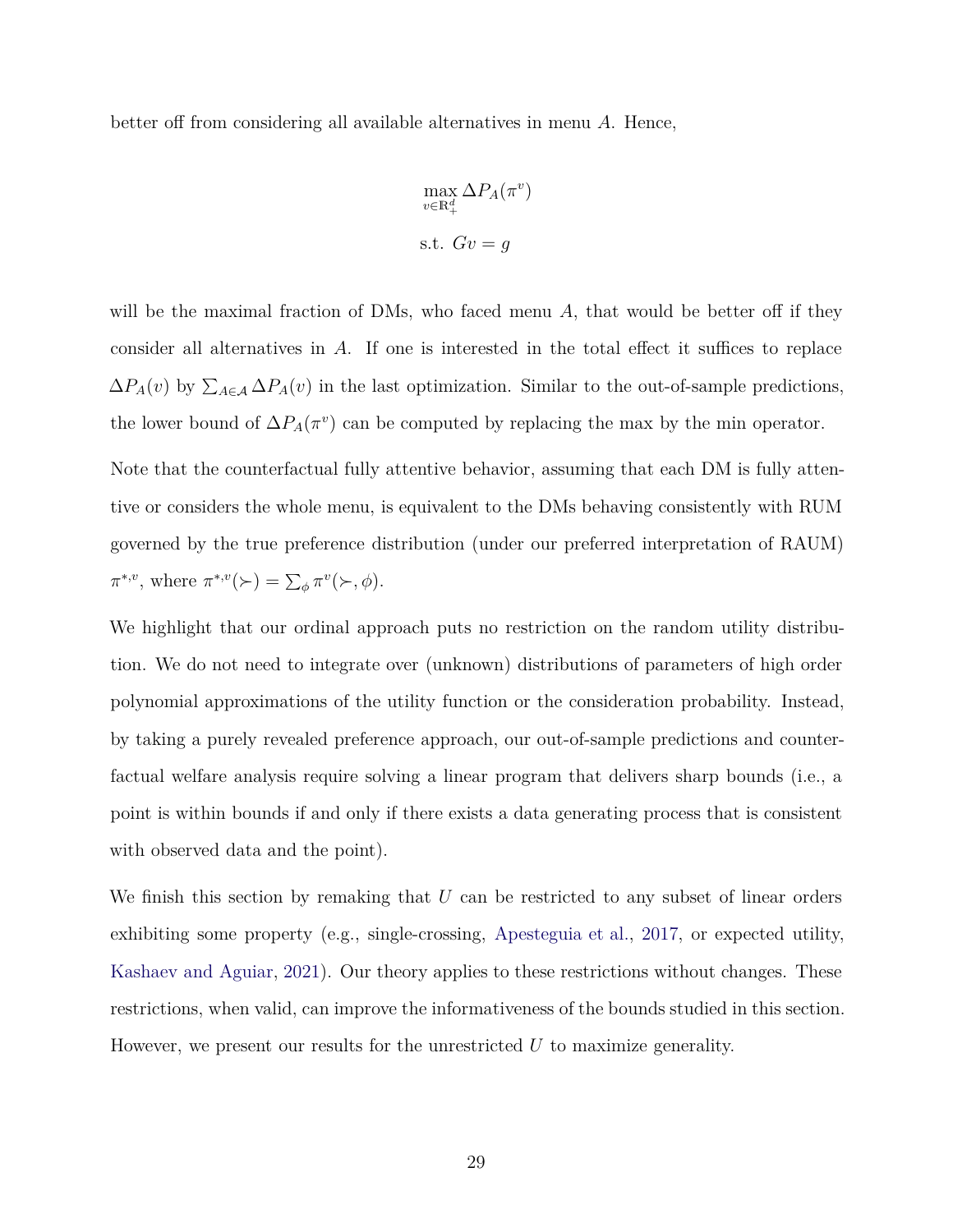## **7. Conclusions**

We have extended the classical stochastic revealed preference methodology in [McFadden and Richter](#page-34-0) [\(1990\)](#page-34-0) for finite sets to allow for limited consideration. Our model allows for heterogeneous preferences that are correlated with consideration sets. We assume that consideration satisfies the set-monotonicity assumption of [Cattaneo et al.](#page-31-0) [\(2020](#page-31-0)). We also introduce a new condition, called stability, that requires the marginal distribution of preferences to be independent of menus. We show that this new restriction is satisfied in many theoretical and empirical settings. The proposed model and conditions are amenable to statistical testing using the procedure proposed in [Deb et al.](#page-31-9) [\(2018\)](#page-31-9).

## **References**

- <span id="page-29-3"></span>Abaluck, Jason and Abi Adams (2021) "What do consumers consider before they choose? Identification from asymmetric demand responses," *The Quarterly Journal of Economics*, Accepted. [1,](#page-1-4) [4](#page-13-0)
- <span id="page-29-1"></span>Aguiar, Victor H (2017) "Random categorization and bounded rationality," *Economics Letters*, 159, 46–52. [5,](#page-2-0) [4,](#page-14-1) [14,](#page-15-2) [C](#page-43-0)
- <span id="page-29-0"></span>Aguiar, Victor H., Maria Jose Boccardi, and Mark Dean (2016) "Satisficing and stochastic choice," *Journal of Economic Theory*, 166, 445 – 482, [https://doi.org/10.1016/j.jet.2016.08.008.](http://dx.doi.org/https://doi.org/10.1016/j.jet.2016.08.008) [2,](#page-1-1) [5,](#page-2-0) [1,](#page-1-4) [4](#page-16-0)
- <span id="page-29-2"></span>Aguiar, Victor H, Maria Jose Boccardi, Nail Kashaev, and Jeongbin Kim (2021) "Random Utility and Limited Consideration." [6,](#page-3-0) [2,](#page-5-1) [3,](#page-11-0) [4,](#page-13-0) [13,](#page-15-1) [19](#page-24-0)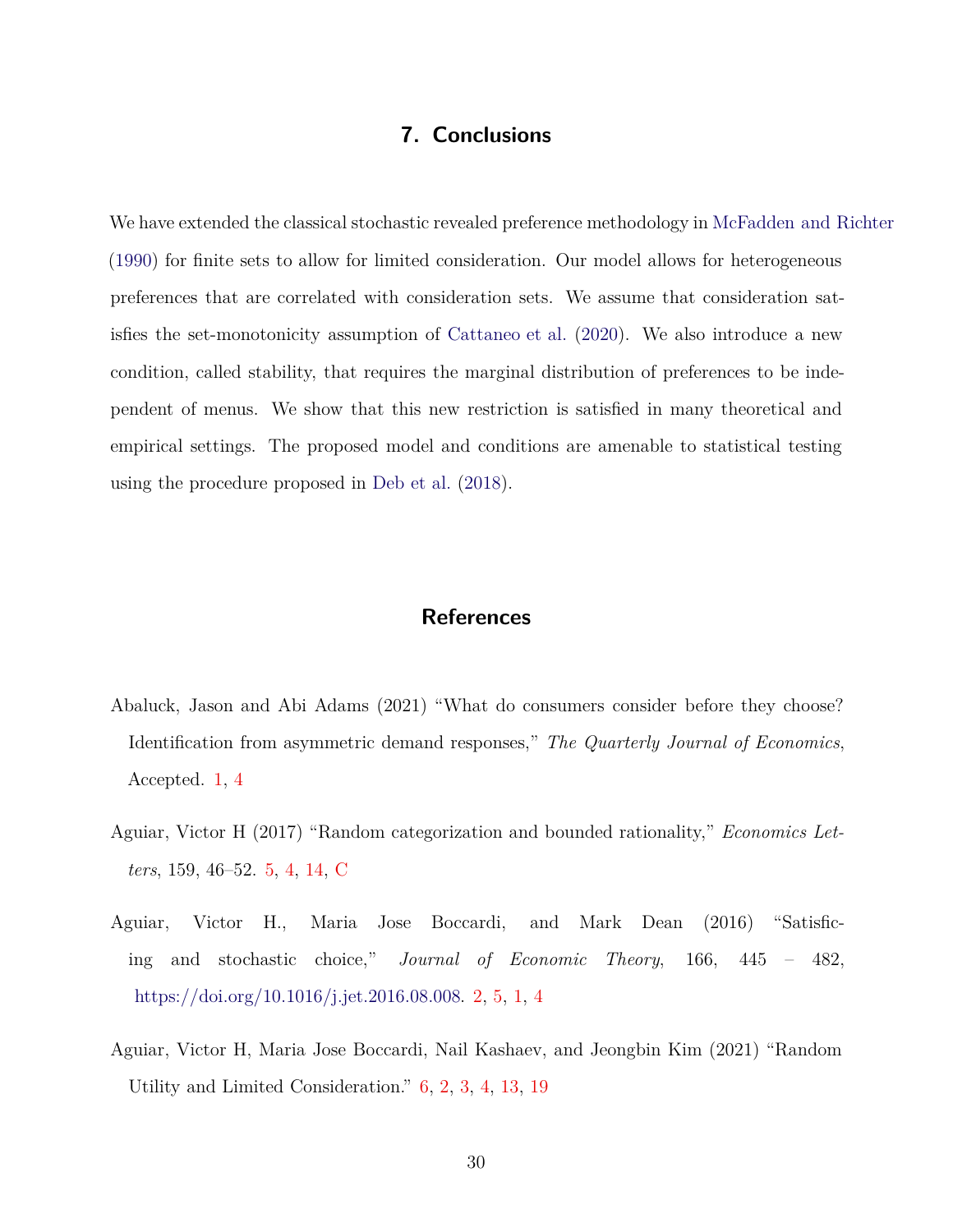- <span id="page-30-4"></span>Aguiar, Victor H (r) Nail Kashaev (2021) "Identification and Estimation of Discrete Choice Models with Unobserved Choice Sets." [1](#page-1-4)
- <span id="page-30-6"></span>Aguiar, Victor H and Mert Kimya (2019) "Adaptive stochastic search," *Journal of Mathematical Economics*, 81, 74–83. [4](#page-16-0)
- <span id="page-30-8"></span>Andersen, Erling D, Cornelis Roos, and Tamas Terlaky (2003) "On implementing a primaldual interior-point method for conic quadratic optimization," *Mathematical Programming*, 95 (2), 249–277. [5](#page-23-1)
- <span id="page-30-10"></span>Apesteguia, Jose, Miguel A Ballester, and Jay Lu (2017) "Single-Crossing Random Utility Models," *Econometrica*, 85 (2), 661–674. [6](#page-27-0)
- <span id="page-30-9"></span>Apesteguia, Jose and Miguel Ángel Ballester (2021) "Separating Predicted Randomness from Noise," *Journal of The European Economic Association*, forthcoming. [5](#page-23-1)
- <span id="page-30-1"></span>Barseghyan, Levon, Maura Coughlin, Francesca Molinari, and Joshua C Teitelbaum (2021) "Heterogeneous choice sets and preferences," *Econometrica*, forthcoming. [4,](#page-1-3) [1](#page-1-4)
- <span id="page-30-7"></span>Benson, Steven J, Yinyu Ye, and Xiong Zhang (2000) "Solving large-scale sparse semidefinite programs for combinatorial optimization," *SIAM Journal on Optimization*, 10 (2), 443–461. [5](#page-23-1)
- <span id="page-30-0"></span>Block, Henry David and Jacob Marschak (1960) "Random orderings and stochastic theories of responses," *Contributions to probability and statistics*, 2, 97–132. [1,](#page-1-0) [4](#page-19-1)
- <span id="page-30-5"></span>Blundell, Richard and James L Powell (2001) "Endogeneity in nonparametric and semiparametric regression models." [3](#page-11-0)
- <span id="page-30-2"></span>Brady, Richard L and John Rehbeck (2016) "Menu-Dependent Stochastic Feasibility," *Econometrica*, 84 (3), 1203–1223. [5,](#page-2-0) [1,](#page-1-4) [4,](#page-14-1) [C](#page-43-0)
- <span id="page-30-3"></span>Caplin, Andrew, Mark Dean, and John Leahy (2016) "Rational inattention, optimal consideration sets and stochastic choice,"Technical report, Working paper. [5,](#page-2-0) [4,](#page-16-0) [4,](#page-18-1) [4,](#page-19-1) [B](#page-40-0)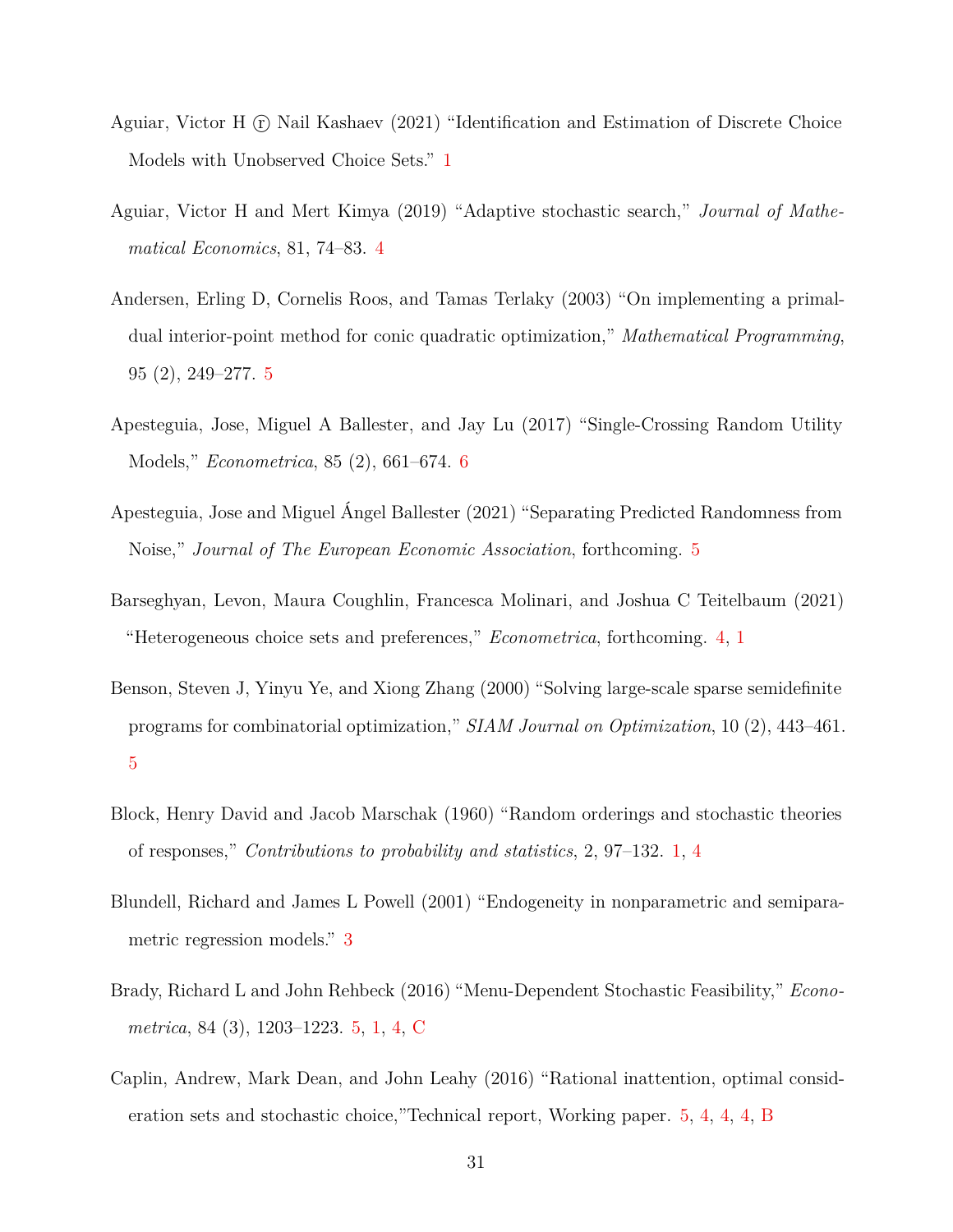<span id="page-31-2"></span>(2018) "Rational inattention, optimal consideration sets and stochastic choice,"Technical report. [1](#page-1-4)

- <span id="page-31-8"></span>Caplin, Andrew, Mark Dean, and Daniel Martin (2011) "Search and satisficing," *American Economic Review*, 101 (7), 2899–2922. [4](#page-16-0)
- <span id="page-31-0"></span>Cattaneo, Matias D, Xinwei Ma, Yusufcan Masatlioglu, and Elchin Suleymanov (2020) "A random attention model," *Journal of Political Economy*, 128 (7), 2796–2836. [\(document\),](#page-0-0) [1,](#page-1-4) [2,](#page-7-1) [2,](#page-8-0) [3,](#page-10-0) [3,](#page-11-0) [9,](#page-12-0) [16,](#page-17-0) [4,](#page-19-1) [5,](#page-23-1) [6,](#page-25-2) [7](#page-28-0)
- <span id="page-31-6"></span>Conlon, Christopher T and Julie Holland Mortimer (2013) "Demand estimation under incomplete product availability," *American Economic Journal: Microeconomics*, 5 (4), 1–30. [7](#page-4-0)
- <span id="page-31-4"></span>Dardanoni, Valentino, Paola Manzini, Marco Mariotti, Henrik Petri, and Christopher J Tyson (2020a) "Mixture Choice Data: Revealing Preferences and Cognition." [1](#page-1-4)
- <span id="page-31-3"></span>Dardanoni, Valentino, Paola Manzini, Marco Mariotti, and Christopher J Tyson (2020b) "Inferring cognitive heterogeneity from aggregate choices," *Econometrica*, 88 (3), 1269– 1296. [1](#page-1-4)
- <span id="page-31-1"></span>De Los Santos, Babur, Ali Hortaçsu, and Matthijs R. Wildenbeest (2012) "Testing Models of Consumer Search Using Data on Web Browsing and Purchasing Behavior," *American Economic Review*, 102 (6), 2955–80, [10.1257/aer.102.6.2955.](http://dx.doi.org/10.1257/aer.102.6.2955) [4](#page-1-3)
- <span id="page-31-9"></span>Deb, Rahul, Yuichi Kitamura, John K-H Quah, and Jörg Stoye (2018) "Revealed price preference: theory and empirical analysis," *arXiv preprint arXiv:1801.02702*. [5,](#page-23-1) [7](#page-28-0)
- <span id="page-31-7"></span>Dehmamy, Keyvan and Thomas Otter (2014) "Utility and attention-a structural model of consideration," *Available at SSRN*. [7](#page-4-0)
- <span id="page-31-5"></span>Draganska, Michaela and Daniel Klapper (2011) "Choice set heterogeneity and the role of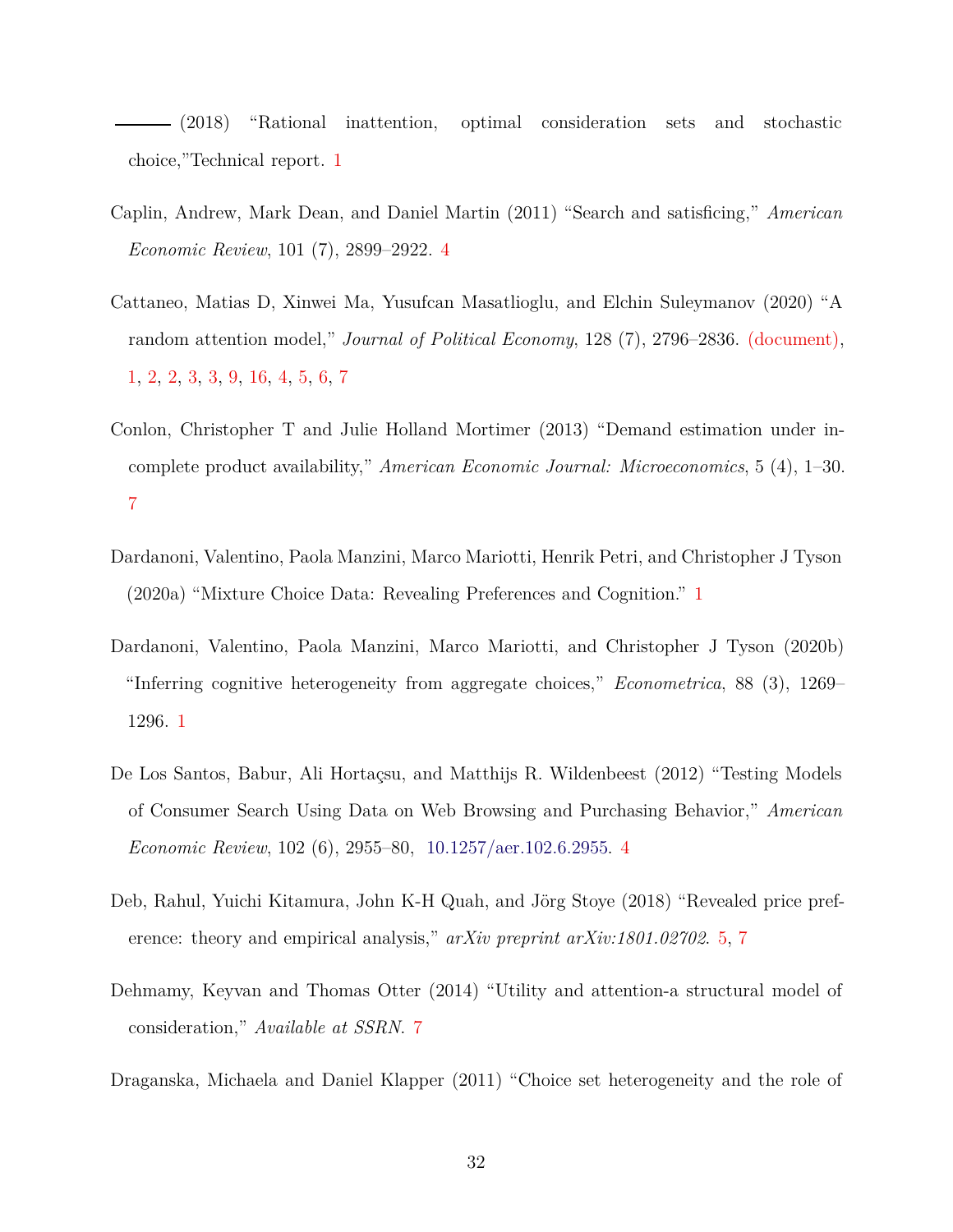advertising: An analysis with micro and macro data," *Journal of Marketing Research*, 48 (4), 653–669. [7](#page-4-0)

- <span id="page-32-0"></span>Falmagne, J. C. (1978) "A representation theorem for finite random scale systems," *Journal of Mathematical Psychology*, 18 (1), 52–72, [10.1016/0022-2496\(78\)90048-2.](http://dx.doi.org/10.1016/0022-2496(78)90048-2) [1,](#page-1-0) [3,](#page-11-0) [4](#page-19-1)
- <span id="page-32-1"></span>Fishburn, Peter C (1998) "Stochastic utility," *Handbook of utility theory*, 1, 273–318. [2,](#page-1-1) [2](#page-14-1)
- <span id="page-32-7"></span>Fosgerau, Mogens, Emerson Melo, André de Palma, and Matthew Shum (2017) "Discrete choice and rational inattention: A general equivalence result." [4](#page-19-1)
- <span id="page-32-6"></span>Gabaix, Xavier, David Laibson, Guillermo Moloche, and Stephen Weinberg (2006) "Costly information acquisition: Experimental analysis of a boundedly rational model," *American Economic Review*, 96 (4), 1043–1068. [7](#page-4-0)
- <span id="page-32-8"></span>Goldfarb, Donald and Katya Scheinberg (2005) "Product-form Cholesky factorization in interior point methods for second-order cone programming," *Mathematical Programming*, 103 (1), 153–179. [5](#page-23-1)
- <span id="page-32-3"></span>Heiss, Florian, Daniel McFadden, Joachim Winter, Amelie Wuppermann, and Bo Zhou (2016) "Inattention and switching costs as sources of inertia in medicare part d,"Technical report, National Bureau of Economic Research. [4](#page-1-3)
- <span id="page-32-2"></span>Ho, Kate, Joseph Hogan, and Fiona Scott Morton (2017) "The impact of consumer inattention on insurer pricing in the Medicare Part D program," *The RAND Journal of Economics*, 48 (4), 877–905. [4](#page-1-3)
- <span id="page-32-4"></span>Honka, Elisabeth (2014) "Quantifying search and switching costs in the US auto insurance industry," *The RAND Journal of Economics*, 45 (4), 847–884, [10.1111/1756-2171.12073.](http://dx.doi.org/10.1111/1756-2171.12073) [4](#page-1-3)

<span id="page-32-5"></span>Honka, Elisabeth, Ali Hortaçsu, and Maria Ana Vitorino (2017) "Advertising, consumer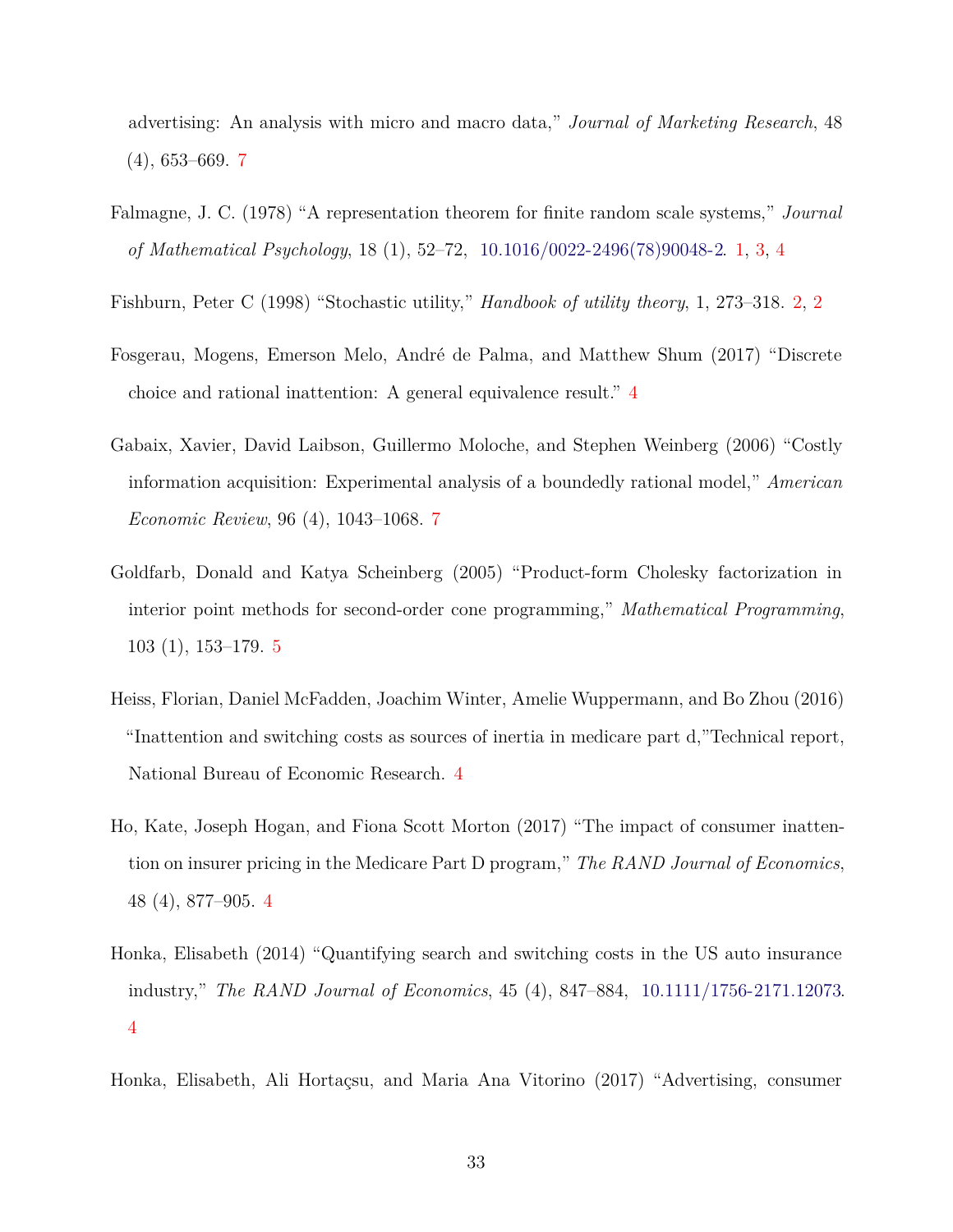awareness, and choice: Evidence from the us banking industry," *The RAND Journal of Economics*, 48 (3), 611–646. [4,](#page-1-3) [7](#page-4-0)

- <span id="page-33-0"></span>Horan, Sean (2016) "A simple model of two-stage choice," *Journal of Economic Theory*, 162, 372–406. [3](#page-1-2)
- <span id="page-33-3"></span>(2019) "Random consideration and choice: A case study of "default" options," *Mathematical Social Sciences*, 102, 73–84. [5](#page-2-0)
- <span id="page-33-1"></span>Hortaçsu, Ali, Seyed Ali Madanizadeh, and Steven L Puller (2017) "Power to choose? An analysis of consumer inertia in the residential electricity market," *American Economic Journal: Economic Policy*, 9 (4), 192–226. [4](#page-1-3)
- <span id="page-33-6"></span>Huang, Yufeng and Bart J Bronnenberg (2018) "Pennies for your thoughts: Costly product consideration and purchase quantity thresholds," *Marketing Science*. [7](#page-4-0)
- <span id="page-33-8"></span>Imbens, Guido W and Whitney K Newey (2009) "Identification and estimation of triangular simultaneous equations models without additivity," *Econometrica*, 77 (5), 1481–1512. [3](#page-11-0)
- <span id="page-33-9"></span>Kashaev, Nail and Victor Aguiar (2021) "Random Rank-Dependent Expected Utility," *arXiv preprint arXiv:2112.13649*. [6](#page-27-0)
- <span id="page-33-4"></span>Kashaev, Nail and Natalia Lazzati (2021) "Peer Effects in Random Consideration Sets," *arXiv preprint arXiv:1904.06742*. [1](#page-1-4)
- <span id="page-33-5"></span>Kawaguchi, Kohei, Kosuke Uetake, and Yasutora Watanabe (2016) "Identifying Consumer Attention: A Product-Availability Approach." [7](#page-4-0)
- <span id="page-33-7"></span>Kitamura, Yuichi and Jörg Stoye (2018) "Nonparametric analysis of random utility models," *Econometrica*, 86 (6), 1883–1909. [3,](#page-11-0) [5](#page-23-1)

<span id="page-33-2"></span>(2019) "Nonparametric counterfactuals in random utility models," *arXiv preprint arXiv:1902.08350*. [1,](#page-1-4) [6](#page-25-2)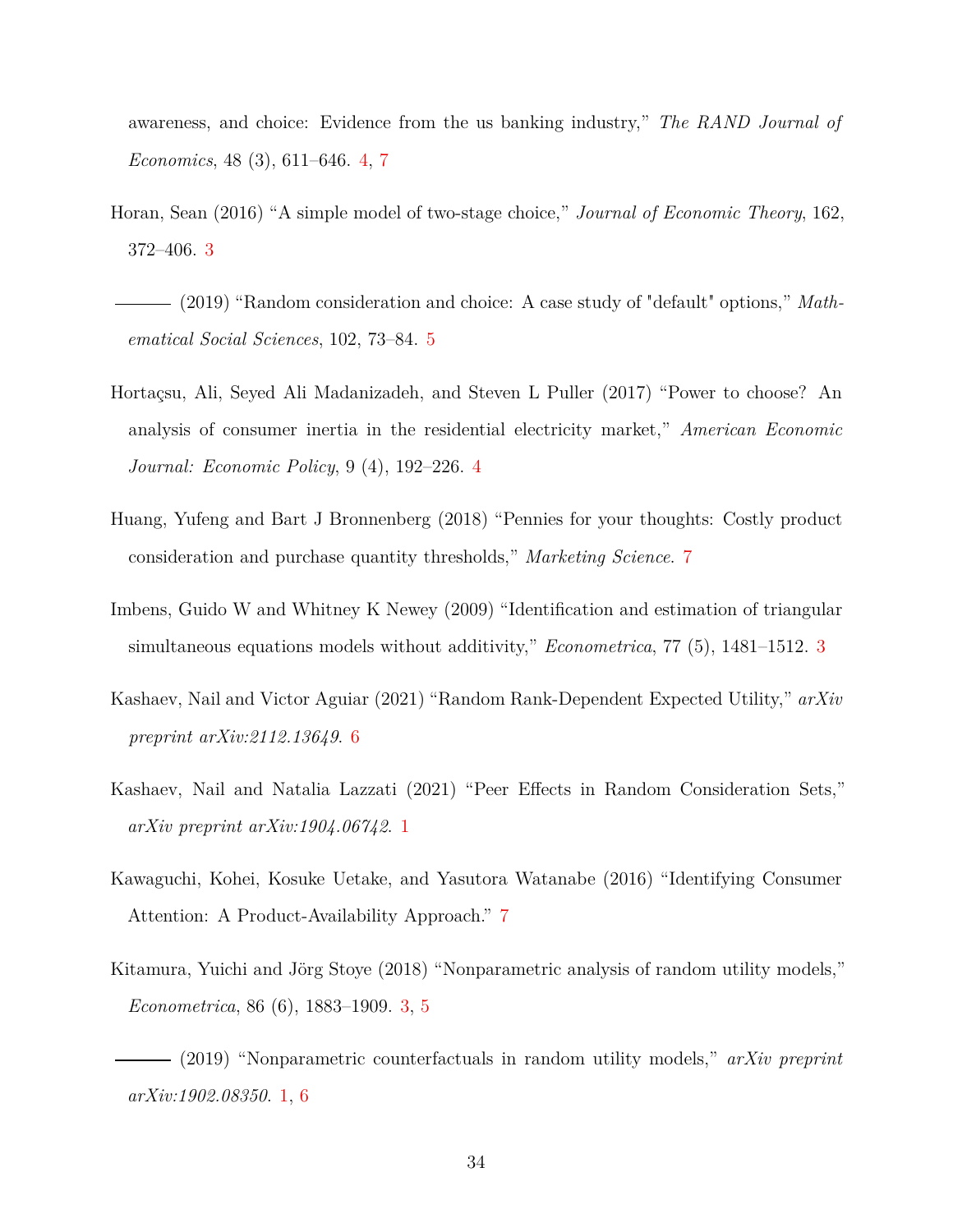- <span id="page-34-4"></span>Kovach, Matthew and Levent Ülkü (2020) "Satisficing with a variable threshold," *Journal of Mathematical Economics*, 87, 67–76. [5,](#page-2-0) [4](#page-16-0)
- <span id="page-34-5"></span>Lleras, Juan Sebastian, Yusufcan Masatlioglu, Daisuke Nakajima, and Erkut Y Ozbay (2017) "When more is less: Limited consideration," *Journal of Economic Theory*, 170, 70–85. [5](#page-2-0)
- <span id="page-34-7"></span>Lu, Zhentong (2021) "Estimating multinomial choice models with unobserved choice sets," *Journal of Econometrics*. [3](#page-11-0)
- <span id="page-34-9"></span>Majumdar, Anirudha, Georgina Hall, and Amir Ali Ahmadi (2020) "Recent scalability improvements for semidefinite programming with applications in machine learning, control, and robotics," *Annual Review of Control, Robotics, and Autonomous Systems*, 3, 331–360. [5](#page-23-1)
- <span id="page-34-1"></span>Manzini, Paola and Marco Mariotti (2007) "Sequentially rationalizable choice," *American Economic Review*, 97 (5), 1824–1839. [3,](#page-1-2) [1](#page-1-4)
- <span id="page-34-3"></span>(2014) "Stochastic choice and consideration sets," *Econometrica*, 82 (3), 1153–1176. [1,](#page-1-4) [3,](#page-11-0) [4](#page-14-1)
- <span id="page-34-2"></span>Masatlioglu, Yusufcan, Daisuke Nakajima, and Erkut Y. Ozbay (2012) "Revealed Attention," *American Economic Review*, 102 (5), 2183–2205, [10.1257/aer.102.5.2183.](http://dx.doi.org/10.1257/aer.102.5.2183) [1,](#page-1-4) [2,](#page-5-1) [3,](#page-11-0) [4](#page-19-1)
- <span id="page-34-8"></span>Matějka, Filip and Alisdair McKay (2015) "Rational inattention to discrete choices: A new foundation for the multinomial logit model," *American Economic Review*, 105 (1), 272–98. [4](#page-19-1)
- <span id="page-34-6"></span>McFadden, Daniel (1986) "The choice theory approach to market research," *Marketing science*, 5 (4), 275–297. [3](#page-11-0)
- <span id="page-34-0"></span>McFadden, Daniel and Marcel K Richter (1990) "Stochastic rationality and revealed stochastic preference," *Preferences, Uncertainty, and Optimality, Essays in Honor of Leo Hurwicz, Westview Press: Boulder, CO*, 161–186. [\(document\),](#page-0-0) [1,](#page-1-4) [2,](#page-7-1) [3,](#page-11-0) [4,](#page-14-1) [5,](#page-21-0) [7](#page-28-0)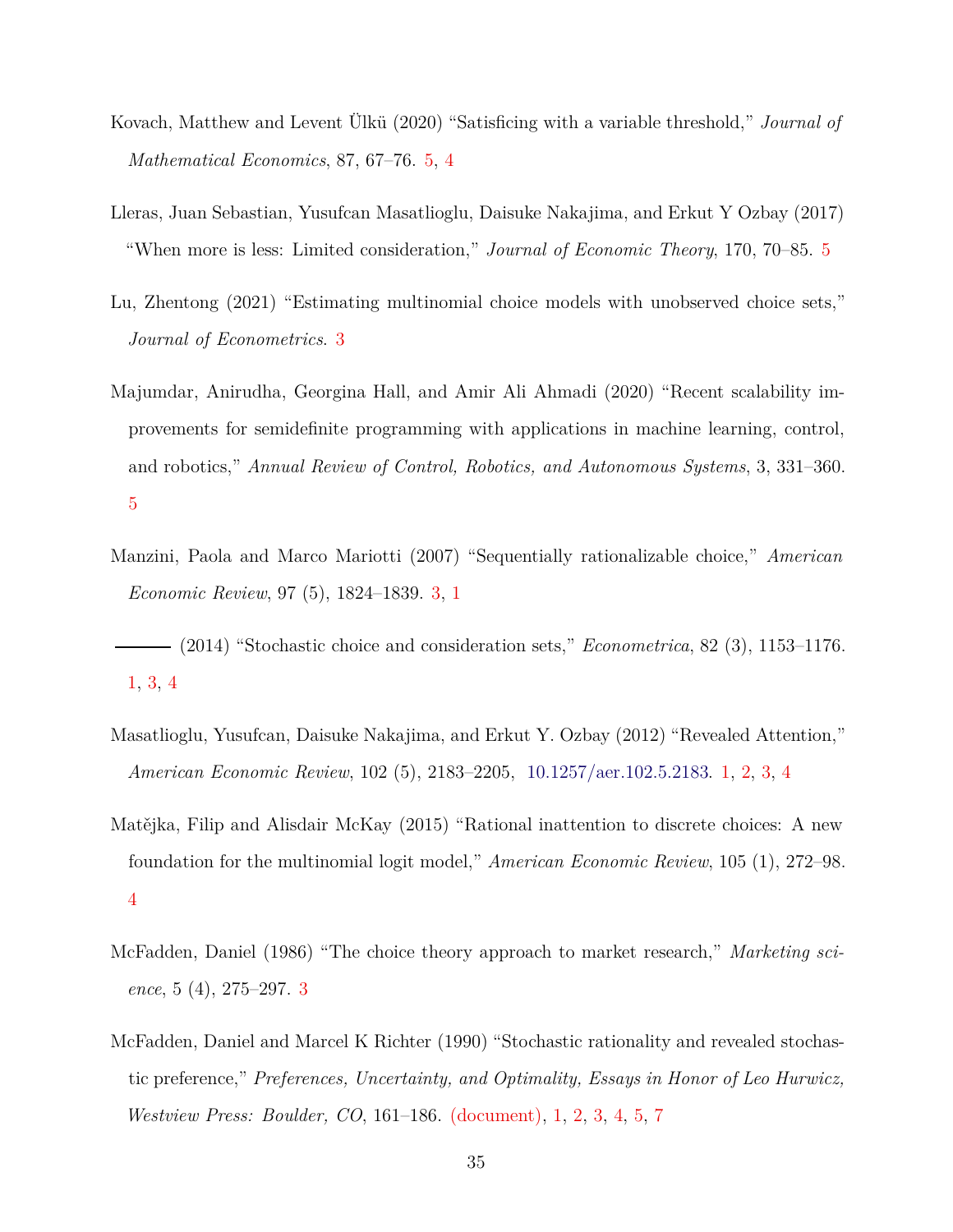- <span id="page-35-0"></span>Ray, Debraj  $\hat{r}$  Arthur Robson (2018) "Certified random: A new order for coauthorship," *American Economic Review*, 108 (2), 489–520. [∗](#page-0-0)
- <span id="page-35-2"></span>Reutskaja, Elena, Rosemarie Nagel, Colin F Camerer, and Antonio Rangel (2011) "Search dynamics in consumer choice under time pressure: An eye-tracking study," *American Economic Review*, 101 (2), 900–926. [7](#page-4-0)
- <span id="page-35-6"></span>Simon, Herbert A (1955) "A behavioral model of rational choice," *The quarterly journal of economics*, 69 (1), 99–118. [4](#page-14-1)

<span id="page-35-5"></span>Suleymanov, Elchin (2018) "Stochastic attention and search." [4](#page-14-1)

<span id="page-35-3"></span><span id="page-35-1"></span>Tversky, Amos (1972) "Elimination by aspects: A theory of choice.," *Psychological review*, 79 (4), 281. [1,](#page-1-4) [4,](#page-14-1) [C](#page-43-0)

## **A. Proofs**

#### <span id="page-35-4"></span>**A.1. Proof of Proposition [1](#page-9-0)**

Since any  $\rho$  can be completed, it is sufficient to establish validity of statements (i) and (ii) for complete stochastic data sets (i.e.,  $\mathcal{A} = 2^X \setminus \{\emptyset\}$ ).

*Proof of (i).* Fix any complete  $\rho$  and let  $\pi_A(\phi \mid \succ) = \rho_A(a) \mathbb{1}(\phi(A) = \{a\})$  for all  $a, A, \succ$ . Then  $\rho$  admits a stable RAUM representation  $\pi_A(\phi \mid \rangle \rightarrow \pi^*(\rangle)$ , where  $\pi^*$  is any element in  $\Delta(U)$ .

*Proof of (ii).* Fix any complete  $\rho$ . For any  $\succ$  and A let  $a_{\succ,A}$  be the best element in A according to  $\succ$  and  $\kappa_{\succ,A} = \sum_{\succ' \in U} 1\!\!1 (a_{\succ,A} = a_{\succ',A})$  be the number of preference orders for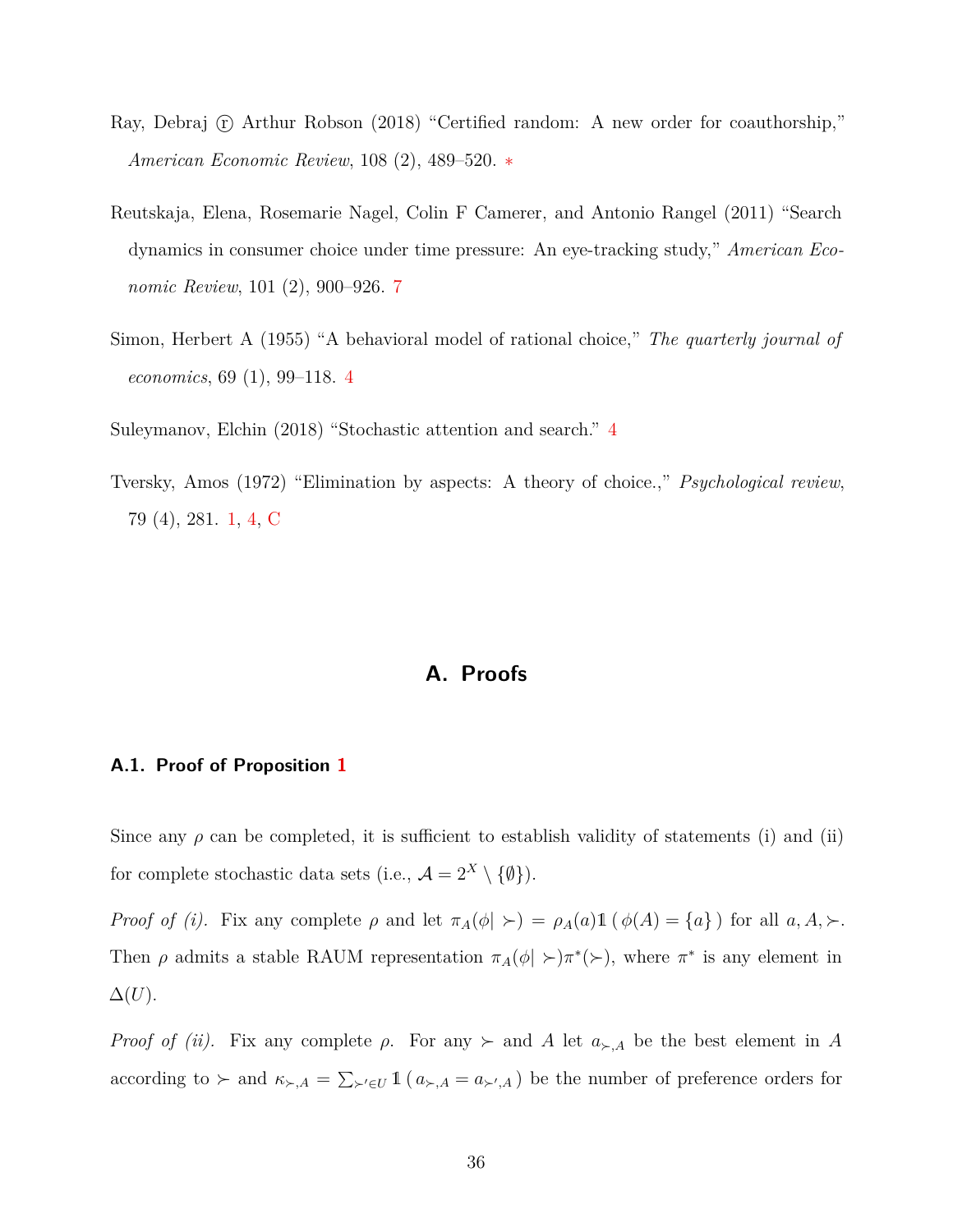which  $a_{\succ,A}$  is also the best. Take  $\pi_A^*(\succ) = \rho_A(a_{\succ,A})/\kappa_{\succ,A}$ . Then  $\rho$  admits a set-monotone RAUM representation  $\pi_A(\phi \mid \succ) \pi_A^*(\succ)$ , where  $\pi_A(\phi \mid \succ) = 1 \ (\phi(A) = A)$  for all  $\succ$  and *A*.

*Proof of (iii).* To prove (iii) we will construct an incomplete data set (i.e.,  $A \neq 2^X \setminus \{\emptyset\}$ ) that does not admit a set-monotone and stable RAUM. Let  $X = \{a, b, c, d\}$  and

$$
\mathcal{A} = \{\{a,b\}, \{a,c\}, \{b,d\}, \{a,b,d\}, \{a,c,d\}, \{b,c,d\}\}.
$$

Suppose the observed  $\rho$  is as follows

| Menu        |  | $\{a,b\}$ $\{a,c\}$ $\{b,d\}$ $\{a,b,d\}$ $\{a,c,d\}$ $\{b,c,d\}$ |              |
|-------------|--|-------------------------------------------------------------------|--------------|
| $\rho_A(a)$ |  |                                                                   |              |
| $\rho_A(b)$ |  |                                                                   | $\alpha_b$   |
| $\rho_A(c)$ |  |                                                                   | $\alpha_{c}$ |
| $\rho_A(d)$ |  |                                                                   | $\alpha_d$   |

where  $\alpha_d > 0$ . (Columns in the above matrix correspond to different menus. For instance, the third element of the second row is  $\rho_{\{b,d\}}(b)$ .) By way of contradiction assume that  $\rho$ admits a set-monotone and stable RAUM. We will abuse notation and associate filters with consideration sets they imply. For example, if  $\phi_1$  is such that  $\phi_1(A) = B$  we will write  $\pi_A(\succ, B)$  instead of  $\pi_A(\succ, \phi)$ . Consider menus  $\{a, b\}$  and  $\{a, b, d\}$ . Note that

$$
0 = \rho_{\{a,b\}}(b) = \sum_{\succ} \pi_{\{a,b\}}(\succ, \{b\}) + \pi_{\{a,b\}}(\succ, \{a,b\}) \mathbb{1} (b \succ a),
$$
  

$$
1 = \rho_{\{a,b,d\}}(b) = \sum_{\succ} \pi_{\{a,b,d\}}(\succ, \{b\}) + \pi_{\{a,b,d\}}(\succ, \{a,b\}) \mathbb{1} (b \succ a)
$$
  

$$
+ \pi_{\{a,b,d\}}(\succ, \{b,d\}) \mathbb{1} (b \succ d) + \pi_{\{a,b,d\}}(\succ, \{a,b,d\}) \mathbb{1} (b \succ a, d).
$$

Subtracting the first equation from the second one, we get that

$$
1 = \sum_{\succ} [\pi_{\{a,b,d\}}(\succ, \{b\}) - \pi_{\{a,b\}}(\succ, \{b\})] + [\pi_{\{a,b,d\}}(\succ, \{a,b\}) - \pi_{\{a,b\}}(\succ, \{a,b\})] \mathbb{1} (b \succ a)
$$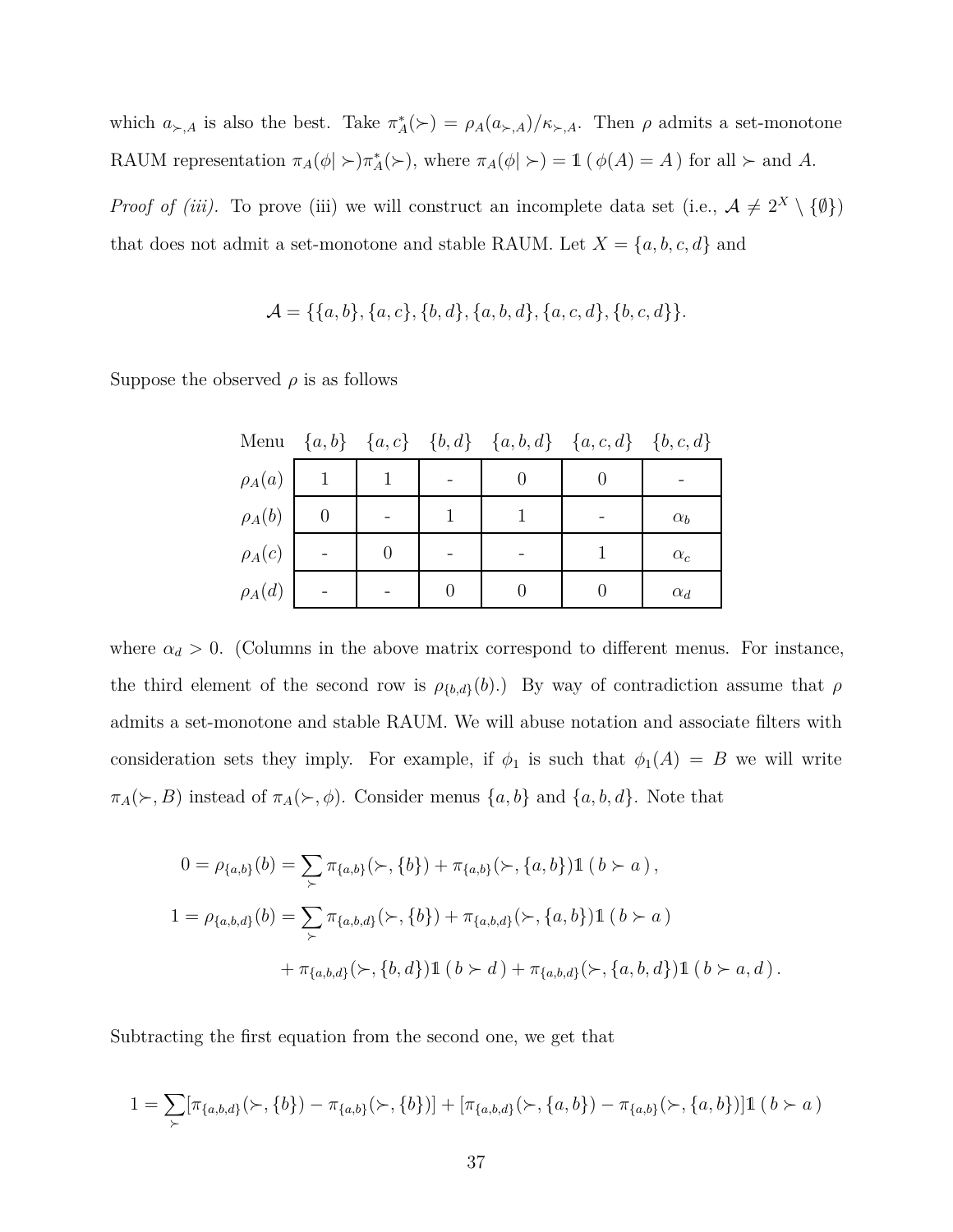$$
+\pi_{\{a,b,d\}}(\succ, \{b,d\})\mathbb{1} (b \succ d) + \pi_{\{a,b,d\}}(\succ, \{a,b,d\})\mathbb{1} (b \succ a,d).
$$

Set-monotonicity of  $\pi_A$  and stability of preferences then imply that

$$
1 \leq \sum_{\succ} \pi_{\{a,b,d\}}(\succ, \{b,d\}) \mathbb{1} (b \succ d) + \pi_{\{a,b,d\}}(\succ, \{a,b,d\}) \mathbb{1} (b \succ a, d).
$$

Since  $\sum_{\succ} \sum_{D \subseteq \{a,b,d\}} \pi_{\{a,b,d\}}(\succ, D) = 1$ , we can conclude that the distribution over preferences  $\pi^*$  is such that  $b \succ d$  with probability 1. If we apply the above arguments to  $\rho_{\{a,c\}}(c)$  and  $\rho_{\{a,c,d\}}(c)$ , we can deduce that  $c \succ d$  with probability 1. Thus, with probability 1, *d* is never picked if it is considered together with *b* or *c*. Hence, in menu {*b, c, d*} it can be picked with positive probability (i.e.  $\alpha_d > 0$ ) if and only if set  $\{d\}$  is considered with positive probability. The later is not possible since  $\pi_{\{b,c,d\}}(\succ, \{d\}) \leq \pi_{\{b,d\}}(\succ, \{d\}) \leq \rho_{\{b,d\}}(d) = 0$  (*d* is never picked in menu  $\{b, d\}$ ). The contradiction completes the proof.

#### **A.2. Proof of Theorem [1](#page-23-0)**

Assume that  $\pi$  is a set-monotone and stable RAUM representation of possibly incomplete  $\rho$ . Let  $d_m = |2^X \setminus \{ \emptyset \} \times U \times \Phi|$  and  $\mathcal{A}_a = \{(a, A) \in X \times \mathcal{A} : a \in A\}$ . Fix any one-to-one mapping  $i_1 : A_a \to \{1, 2, \ldots, |\mathcal{A}_a|\}$  that maps a pair  $(a, A)$  to a corresponding element of vector *ρ*. Also fix any one-to-one  $i_2 : 2^X \setminus \{\emptyset\} \times U \times \Phi \to \{1, 2, ..., d_m\}$ . Let *B* be a matrix of size  $|\mathcal{A}_a| \times d_m$  such that the  $(k, l)$ -element of it,  $B_{k,l}$ , is defined as follows

$$
B_{k,l} = \begin{cases} 1 \ (a \succ b, \forall b \in \phi(A) \setminus \{a\}) \ , & \text{if } k = i_1((a, A)), l = i_2(A, \succ, \phi) \text{ for some } \succ, \phi, (a, A) \in \mathcal{A}_a \\ 0, & \text{otherwise} \end{cases}
$$

*.*

Hence, in matrix notation, if  $\rho$  admits a RAUM representation, then

$$
\rho=B\pi,
$$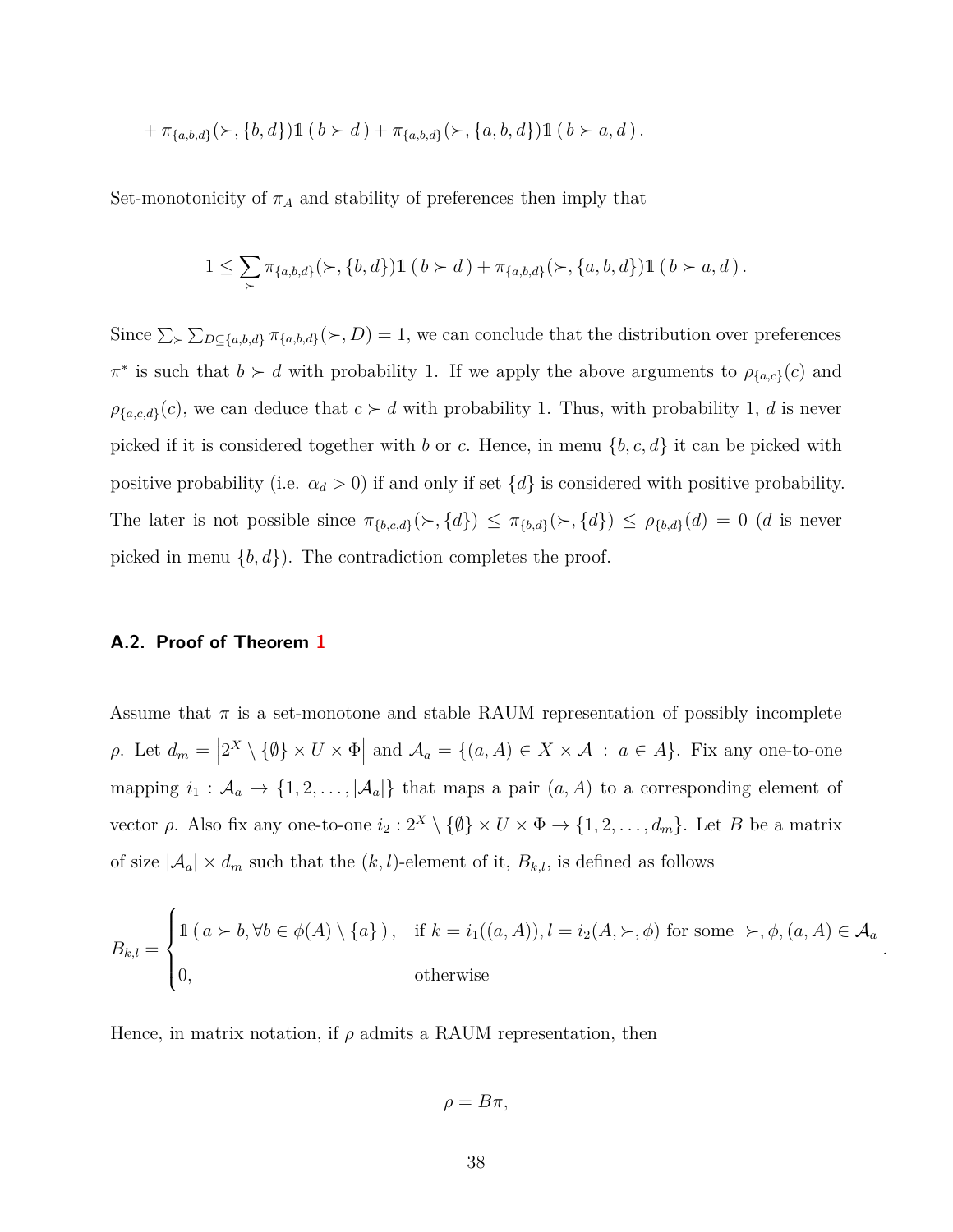where  $\pi = (\pi_A(\succ,\phi))_{i_2(A,\succ,\phi)}$ .

The rest of the restrictions will be imposed on *all* menus (including the ones that are not present in  $\mathcal{A}$ ). These restrictions do not use any data. First, we want to capture the fact that  $\pi_A(\cdot, \cdot)$  is a probability distribution and needs to sum up to 1. For any  $A \in 2^X \setminus \{\emptyset\}$ , let an  $i_2(A, \succ, \phi)$  element of a row of matrix *O* to be 1 for all  $\succ$  and  $\phi$  and to be zero otherwise. Hence, the constraint can be written as

$$
O\pi=1_{d_m},
$$

where *O* is the matrix of size  $d_m \times d_1$ .

The next set of restrictions captures feasibility:  $\pi_A(\succ, \phi) = 0$  whenever  $\phi(A) = \emptyset$ . Let  $d_2 = \sum_{A,\succ,\phi} 1\left(\phi(A) = \emptyset\right)$ . Then the feasibility constraint can be written as

$$
F\pi=0,
$$

where *F* is a matrix of  $0/1$  that picks  $i_2(A, \succ, \phi)$  elements of  $\pi$  that should be set to zero because of feasibility.

Next we want to rewrite the definition of stability in the matrix form. Note that stability can be written as  $\sum_{\phi} \pi_A(\succ, \phi) = \sum_{\phi} \pi_B(\succ, \phi)$  for all *A, B*. Fix any *A, B,* and  $\succ$ . Let  $\iota^{A,B,\succ}$ be a vector of length *d* such that

$$
\iota_k^{A,B,\succ} = \mathbb{1} \left( \exists \phi : k = i_2(A,\succ,\phi) \right) - \mathbb{1} \left( \exists \phi : k = i_2(B,\succ,\phi) \right).
$$

Take a collection of vectors  $\{ \iota_k^{A,B,\succ} \}$  $A,B,\succ \\ k \qquad \qquad \}$  $A, B, \succ$  and remove all linearly dependent or zero vectors. Let every element of what is left to be a row of a matrix *S*. Then, stability is equivalent to

$$
S\pi=0.
$$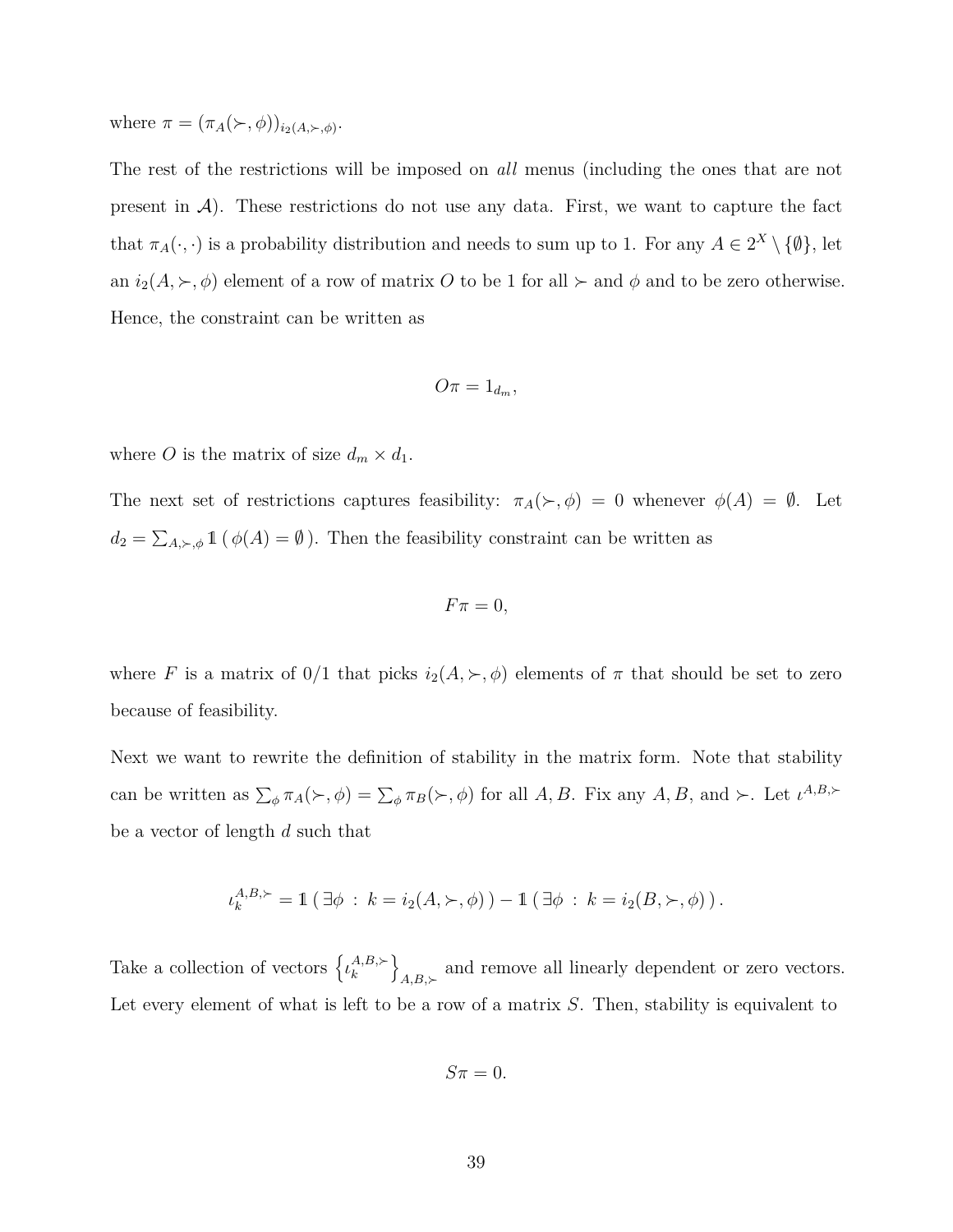Finally, we want to build a matrix representation of set-monotonicity. Note that, under stability,  $\pi_A(\phi \mid \succ) \geq \pi_B(\phi \mid \succ)$  is equivalent to  $\pi_A(\succ, \phi) \geq \pi_B(\succ, \phi)$ . Hence, similarly to stability, fix any  $A, B, \succ, \phi$  such that  $A \subseteq B$ ,  $A \neq B$ , and let  $\iota^{A,B,\succ,\phi}$  be a vector of length *d* such that

$$
\iota_k^{A,B,\succ,\phi} = \mathbb{1} \left( k = i_2(A,\succ,\phi) \right) - \mathbb{1} \left( k = i_2(B,\succ,\phi) \right).
$$

Similarly to matrix *S* we can use vectors  $\{ \iota_k^{A,B,\succ,\phi} \}$  $\left\{ \mathcal{L}_{k}^{A,B,\succ,\phi}\right\}$  to build matrix M such that set-monotonicity is equivalent to

$$
M\pi=\bar{v},
$$

where  $\bar{v}$  is a component-wise nonnegative vector. Define  $G$  as

$$
G = \begin{bmatrix} B & 0 \\ 0 & 0 \\ F & 0 \\ S & 0 \\ M & -I \end{bmatrix}.
$$

As a result, if  $\rho$  admits a set-monotone and stable RAUM representation, then the system  $g = Gv$  has a component-wise nonnegative solution  $(\pi', \bar{v}')'$ .

Now suppose  $g = Gv$  has a component-wise nonnegative solution  $(\pi', \bar{v}')'$ , we want to show that this  $\pi$  is a set-monotone and stable RAUM representation of  $\rho$ . By the definition of *G*,  $\pi$  is a complete (i.e., includes all possible menus) collection of distributions over  $U \times \Phi$ . Moreover, the constructed  $\pi$  is set-monotone and stable and can generate the observed  $\rho$ .

#### **A.3. Proof of Proposition [2](#page-25-2)**

Towards a contradiction assume  $\Pi_{\rho} = \Delta(U)$ . If  $\rho$  is irregular, then there exist  $A, B \in \mathcal{A}$ ,  $A \subseteq B$ , and  $a \in A$  such that  $\epsilon \equiv \rho_B(a) - \rho_A(a) > 0$ . Since by assumption  $\Pi_\rho = \Delta(U)$ , take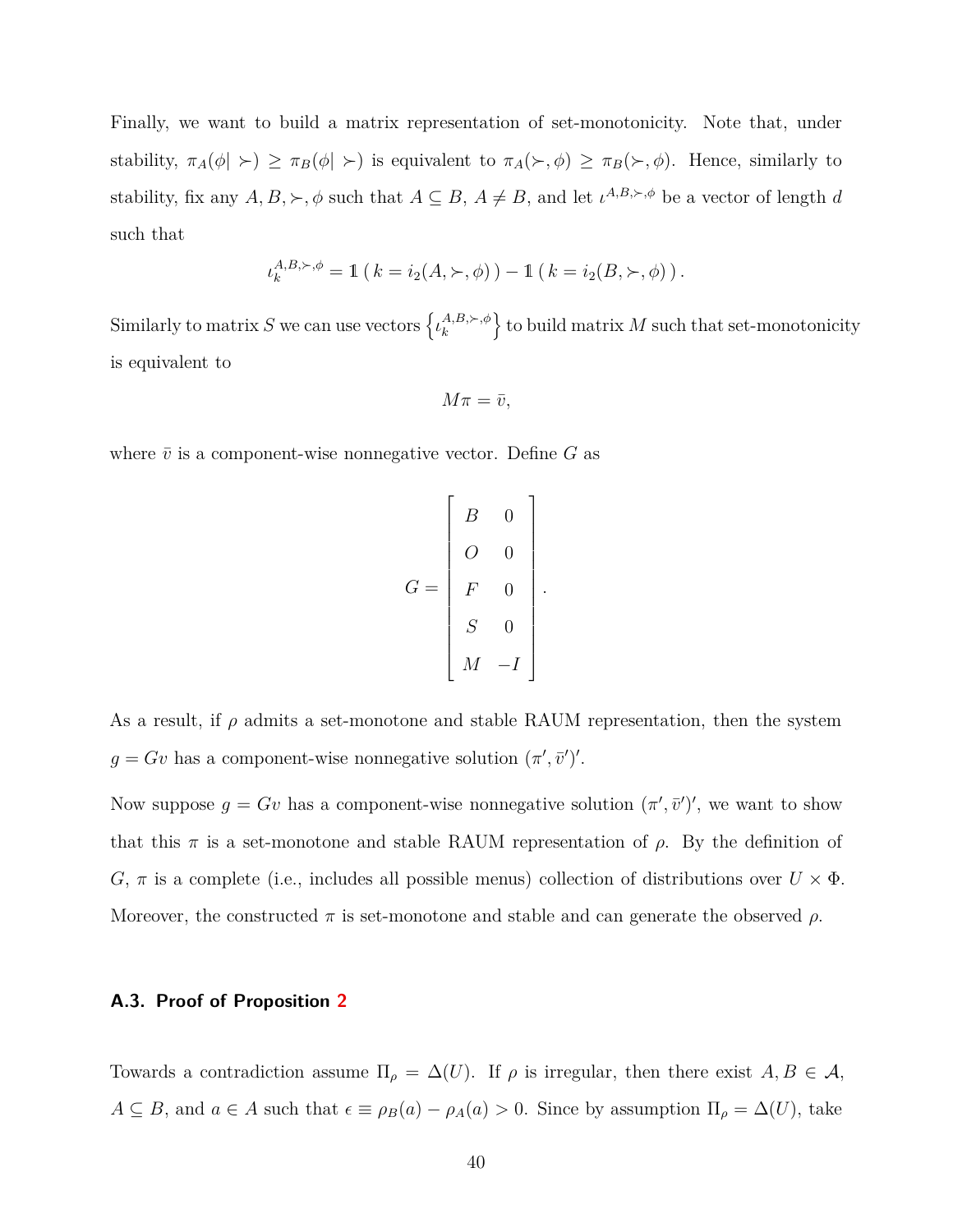any  $\pi$  such that *a* is the worst with probability 1. If  $\phi^*$  is such that  $\phi^*(A) = \phi^*(B) = \{a\},\$ then

$$
\rho_B(a) = \sum_{\succ} \sum_{\phi} \pi_B(\phi | \succ) \pi^*(\succ) \mathbb{1} \ (a \succ b, \ \forall b \in \phi(B), \ a \in \phi(B)) = \sum_{\succ} \pi_B(\phi^* | \succ) \pi^*(\succ).
$$

Similarly,

$$
\rho_A(a) = \sum_{\succ} \pi_A(\phi^* | \succ) \pi^*(\succ).
$$

Taking the difference between these two equations we get that

$$
0 < \epsilon = \sum_{\succ} [\pi_B(\phi^* | \succ) - \pi_A(\phi^* | \succ)] \pi^*(\succ) \leq 0,
$$

<span id="page-40-0"></span>where the last inequality follows from set-monotonicity. This contradiction completes the proof.

## **B. Omitted Details from Example [4](#page-18-1)**

There are 4 possible non-singleton menus:  $\{a, b, c\}$ ,  $\{a, b\}$ ,  $\{b, c\}$ , and  $\{a, c\}$ . Given  $\delta$  and  $A$ , let  $D_{\delta,A}$  be the deterministic consideration set.

**Case 1,**  $A = \{a, b, c\}$ . Theorem 1 in [Caplin et al.](#page-30-3) [\(2016](#page-30-3)) implies that if  $\mu(c) > 1/(3 + \delta)$ (i.e.,  $\delta > -3 + 1/\mu(c) = \delta_1^*$ ), then  $D_{\delta, A} = A$ . If  $\delta < \delta_1^*$  and

$$
\mu(b) \ge \frac{\mu(a) + \mu(b)}{2 + \delta} > \mu(c)
$$

(i.e.,  $\delta_4^* \leq \delta < \delta_1^*$ ), then  $D_{\delta,A} = \{a, b\}$ . Finally, if

$$
\mu(a) \ge \frac{\mu(a)}{1+\delta} > \mu(b)
$$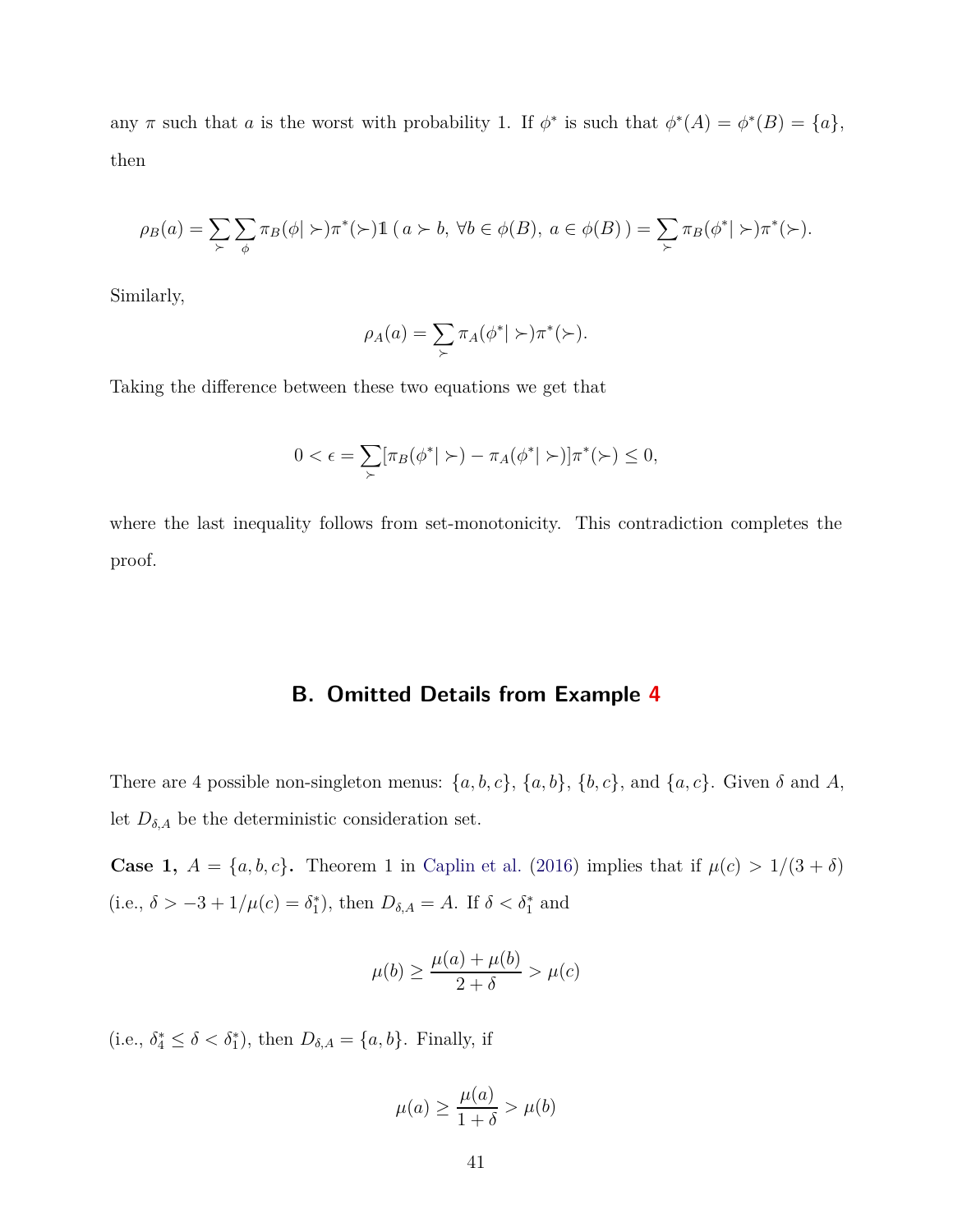(i.e.,  $\delta < \delta_4^*$ ), then the consideration set is  $\{a\}$ .

**Case 2,**  $A = \{a, b\}$ . Applying the same Theorem 1 in [Caplin et al.](#page-30-3) [\(2016](#page-30-3)) we can obtain that if

$$
\mu_A(b) = \frac{\mu(b)}{\mu(a) + \mu(b)} > 1/(2 + \delta)
$$

(i.e.,  $\delta > -1 + \mu(a)/\mu(b) = \delta_4^*$ ), then  $D_{\delta, A} = \{a, b\}$ , and  $D_{\delta, A} = \{a\}$  otherwise.

**Case 3,**  $A = \{b, c\}$ . Similarly to Case 2, if

$$
\mu_A(b) = \frac{\mu(c)}{\mu(b) + \mu(c)} > 1/(2 + \delta)
$$

(i.e.,  $\delta > -1 + \mu(b)/\mu(c) = \delta_e^*$ ), then  $D_{\delta, A} = \{b, c\}$ , and  $D_{\delta, A} = \{b\}$  otherwise.

**Case 4,**  $A = \{a, c\}$ . If

$$
\mu_A(c) = \frac{\mu(c)}{\mu(a) + \mu(c)} > 1/(2 + \delta)
$$

(i.e.,  $\delta > -1 + \mu(a)/\mu(c) = \delta_2^*$ ), then  $D_{\delta, A} = \{a, c\}$ , and  $D_{\delta, A} = \{a\}$  otherwise.

Given that  $1 - 2\mu(c) = \mu(a) + (\mu(b) - \mu(c) \ge \mu(a)$  and  $\mu(a) \ge \mu(b) \ge \mu(c)$ , it follows that  $\delta_1^* \geq \delta_2^* \geq \delta_3^*$  $\delta_1^* \geq \delta_2^* \geq \delta_3^*$  $\delta_1^* \geq \delta_2^* \geq \delta_3^*$  $\delta_1^* \geq \delta_2^* \geq \delta_3^*$  $\delta_1^* \geq \delta_2^* \geq \delta_3^*$  and  $\delta_2^* \geq \delta_4^*$ . Tables 1 and 2 summarize the above derivations for different values of  $\delta$  and menu *A*. Table [1](#page-19-0) corresponds to the case when  $\delta_3^* \geq \delta_4^*$ . Table [2](#page-19-1) considers the case when  $\delta_4^* < \delta_3^*$ .

Next, we compute the implied by the model probabilities of choosing different options. The-orem 1 in [Caplin et al.](#page-30-3) [\(2016\)](#page-30-3) implies that the probability that  $y \in D_{\delta,A}$  is chosen from  $y \in D_{\delta,A}$  satisfies

$$
P_{D_{\delta,A}}(y)=\frac{\mu_{D_{\delta,A}}(y(|D_{\delta,A}|+\delta)-1)}{\delta}.
$$

Assume that  $\delta_3^* > \delta_4^*$  (the opposite case leads to the same conclusion). The following table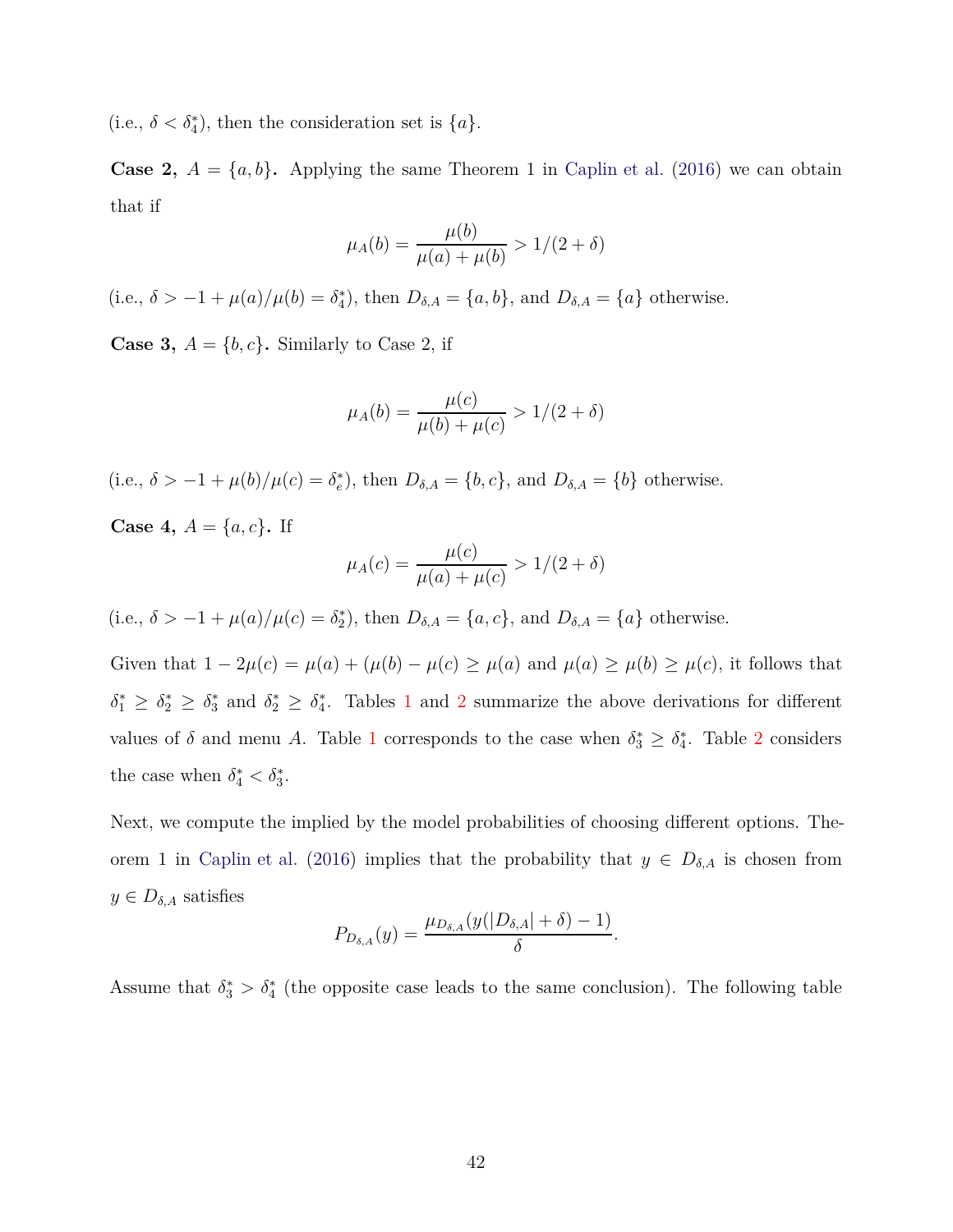displays  $P_{D_{\delta,A}}(a)$ .

|               | $A/\delta \in (0, \delta_4^*]$ $(\delta_4^*, \delta_3^*]$ $(\delta_3^*, \delta_2^*)$ | $(\delta_2^*, \delta_1^*]$ $(\delta_1^*, +\infty)$                                          |                                                                                               |
|---------------|--------------------------------------------------------------------------------------|---------------------------------------------------------------------------------------------|-----------------------------------------------------------------------------------------------|
| $\{a, b, c\}$ |                                                                                      |                                                                                             | $\left  P_{\{a,b\}}(a) \right  P_{\{a,b\}}(a) \left  P_{\{a,b\}}(a) \right  P_{\{a,b,c\}}(a)$ |
| $\{a,b\}$     |                                                                                      | $\left  P_{\{a,b\}}(a) \right  P_{\{a,b\}}(a) \left  P_{\{a,b\}}(a) \right  P_{\{a,b\}}(a)$ |                                                                                               |
| $\{a,c\}$     |                                                                                      | $\mid P_{\{a,c\}}(a) \mid P_{\{a,c\}}(a)$                                                   |                                                                                               |

For options *b* and *c* the tables are

|             |                |                                                                              | $A/\delta \in (0, \delta_4^*]$ $(\delta_4^*, \delta_3^*]$ $(\delta_3^*, \delta_2^*]$ $(\delta_2^*, \delta_1^*]$ $(\delta_1^*, +\infty)$ |
|-------------|----------------|------------------------------------------------------------------------------|-----------------------------------------------------------------------------------------------------------------------------------------|
| $\{a,b,c\}$ | $\overline{0}$ |                                                                              | $\left  P_{\{a,b\}}(b) \right  P_{\{a,b\}}(b) \left  P_{\{a,b\}}(b) \right  P_{\{a,b,c\}}(b)$                                           |
| $\{a,b\}$   | $\overline{0}$ | $P_{\{a,b\}}(b) \mid P_{\{a,b\}}(b) \mid P_{\{a,b\}}(b) \mid P_{\{a,b\}}(b)$ |                                                                                                                                         |
| $\{b,c\}$   |                | $\mid P_{\{b,c\}}(b) \mid P_{\{b,c\}}(b) \mid P_{\{b,c\}}(b)$                |                                                                                                                                         |

and

|             | $A/\delta \in (0, \delta_4^*] \quad (\delta_4^*, \delta_3^*] \quad (\delta_3^*, \delta_2^*]$ |                                                    | $(\delta_2^*, \delta_1^*]$ $(\delta_1^*, +\infty)$ |
|-------------|----------------------------------------------------------------------------------------------|----------------------------------------------------|----------------------------------------------------|
| $\{a,b,c\}$ |                                                                                              | $\overline{0}$                                     | $P_{\{a,b,c\}}(c)$                                 |
| $\{b,c\}$   |                                                                                              | $P_{\{b,c\}}(c)   P_{\{b,c\}}(c)   P_{\{b,c\}}(c)$ |                                                    |
| $\{a,c\}$   |                                                                                              | $P_{\{a,c\}}(c)$   $P_{\{a,c\}}(c)$                |                                                    |

Note that since  $P_{\{a,b,c\}}(a) < P_{\{a,b\}}(a) \leq P_{\{a,c\}}(a), P_{\{a,b,c\}}(b) < P_{\{a,b\}}(b) \leq P_{\{b,c\}}(b),$  and  $P_{\{a,b,c\}}(c) < P_{\{a,c\}}(c) \leq P_{\{b,c\}}(c)$ , the computes distributions do not violate regularity for all values of  $\delta$  and all menus  $A$ .

If  $\succ_{y_1y_2y_3}$  is such that  $y_1 \succ_{y_1y_2y_3} y_2 \succ_{y_1y_2y_3} y_3$ , then one can verify that the following  $\pi^*$  is a stable distribution that together with the deterministic consideration set is consistent with observed choices:

$$
\pi^*(\succ_{abc}) = \frac{(\delta - \delta_1^* + \kappa_{ac})}{(\mu(b) + \mu(c))} \frac{\mu(a)\mu(b)}{\delta} \ge 0,
$$
  

$$
\pi^*(\succ_{acb}) = \frac{(\delta - \delta_1^* + \kappa_{ac})}{(\mu(b) + \mu(c))} \frac{\mu(a)\mu(c)}{\delta} \ge 0,
$$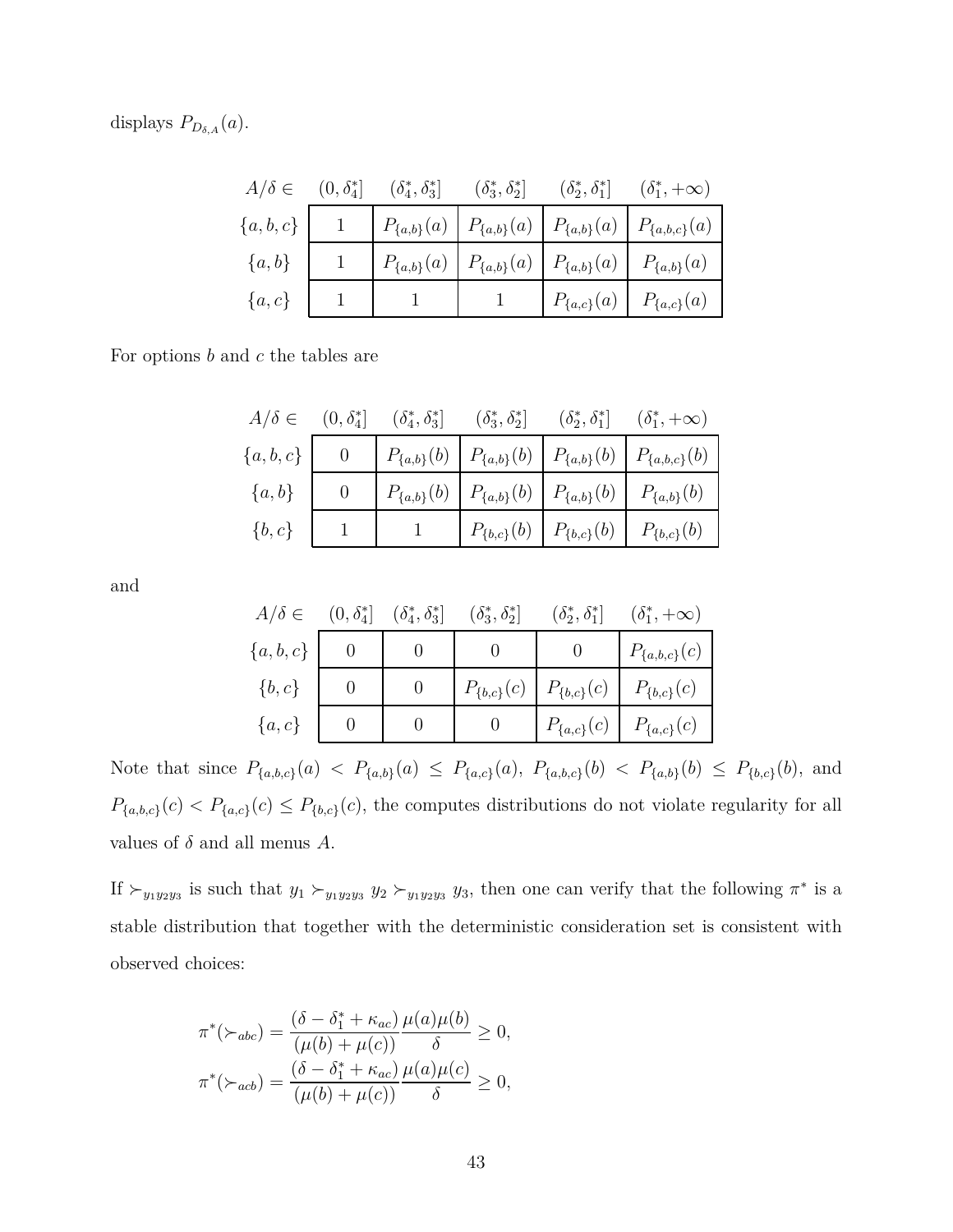$$
\pi^*(\succ_{bac}) = \frac{(\delta - \delta_1^* + \kappa_{bc})}{(\mu(a) + \mu(c))} \frac{\mu(a)\mu(b)}{\delta} \ge 0,
$$
  
\n
$$
\pi^*(\succ_{bca}) = \frac{(\delta - \delta_1^* + \kappa_{bc})}{(\mu(a) + \mu(c))} \frac{\mu(b)\mu(c)}{\delta} \ge 0,
$$
  
\n
$$
\pi^*(\succ_{cab}) = \frac{(\delta - \delta_1^*)}{(\mu(a) + \mu(b))} \frac{\mu(a)\mu(c)}{\delta} \ge 0,
$$
  
\n
$$
\pi^*(\succ_{cba}) = 1 - (\pi_1 + \pi_2 + \pi_3 + \pi_4 + \pi_5) = \frac{(\delta - \delta_1^*)}{(\mu(a) + \mu(b))} \frac{\mu(b)\mu(c)}{\delta} \ge 0,
$$

<span id="page-43-0"></span>where  $\kappa_{ac} = 1/\mu(c) - 1/\mu(a) \ge 0$  and  $\kappa_{bc} = 1/\mu(c) - 1/\mu(b) \ge 0$ .

## **C. Omitted Details from Section [4](#page-13-0)**

In this appendix, we verify the general formula for the attention-index models in Example [2](#page-14-1) for the representation of the logit attention model [\(Brady and Rehbeck](#page-30-2), [2016\)](#page-30-2) and the elimination by aspects [\(Tversky](#page-35-1), [1972](#page-35-1), [Aguiar](#page-29-1), [2017\)](#page-29-1). Recall that

$$
\pi_A(\phi \mid \succ) = \frac{\sum_{B \subseteq X \setminus \tilde{g}(A)} \eta_{\succ}(\phi(A) \cup B)}{\sum_{C \in 2^A \setminus \{\emptyset\}} \sum_{B \subseteq X \setminus \tilde{g}(A)} \eta_{\succ}(C \cup B)},
$$

for a known  $\tilde{g}: 2^X \to 2^X$ .

To prove the relation for the logit attention model, note that if  $\tilde{g}(A) = X$  for all A, then the probability of considering  $D = \phi(A)$  in menu  $A, m_{\succ, A}(D)$ , is equal to

$$
m_{\succ,A}(D)=\pi_A(\phi|\succ)=\frac{\sum_{B\subseteq X\backslash X}\eta_{\succ}(D\cup B)}{\sum_{C\in 2^A\backslash\{\emptyset\}}\sum_{B\subseteq X\backslash X}\eta_{\succ}(C\cup B)}=\frac{\eta_{\succ}(D)}{\sum_{C\in 2^A\backslash\{\emptyset\}}\eta_{\succ}(C)}.
$$

The latter corresponds to the consideration rule in [Brady and Rehbeck](#page-30-2) [\(2016\)](#page-30-2), since, by construction,  $\eta_{\succ}(\emptyset) = 0$ .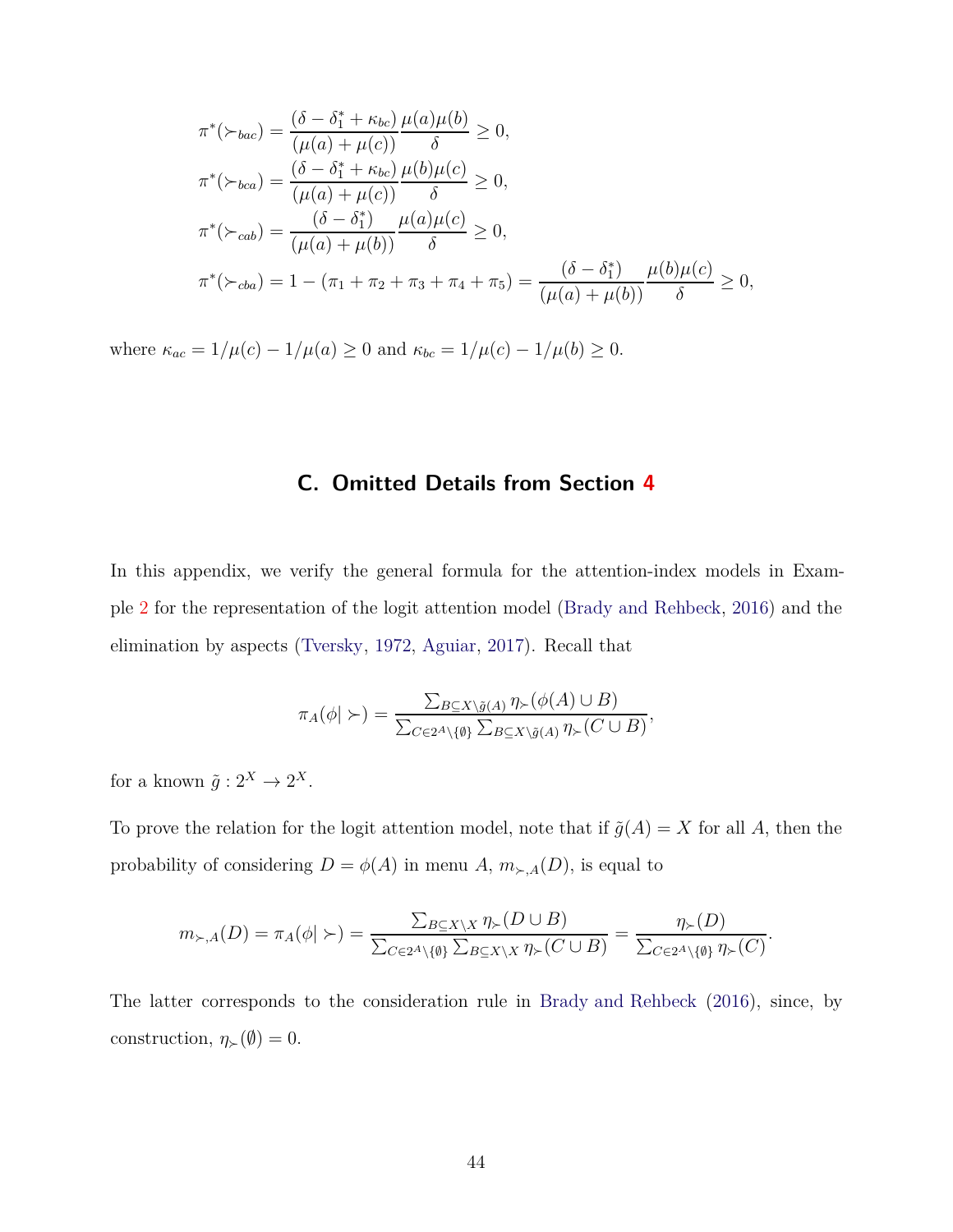Similarly, by definition, the consideration rule of the elimination by aspects is

$$
m_{\succ,A}(D) = \sum_{C \subseteq X \,:\, C \cap A = D} \frac{\eta_{\succ}(C)}{\sum_{K \subseteq X \,:\, K \cap A \neq \emptyset} \eta_{\succ}(K)}.
$$

From

$$
\sum_{K \,:\, K \cap A \neq \emptyset} \eta_{\succ}(K) = \sum_{B \subseteq X \backslash A} \sum_{C \subseteq A, C \neq \emptyset} \eta_{\succ}(C \cup B)
$$

and

$$
\sum_{C \,:\, C \cap A = D} \eta_{\succ}(C) = \sum_{B \subseteq X \setminus A} \eta_{\succ}(D \cup B),
$$

it follows that

$$
m_{\succ,A}(D) = \frac{\sum_{B \subseteq X \setminus A} \eta_{\succ}(D \cup B)}{\sum_{C \in 2^A \setminus \{\emptyset\}} \sum_{B \subseteq X \setminus A} \eta_{\succ}(C \cup B)}.
$$

Hence,  $\tilde{g}(A) = A$  generates the elimination by aspects consideration rule.

Now we establish a sufficient condition on the mapping  $\tilde{g}$  that imply set-monotonicity on the induced  $\pi$  rule.

<span id="page-44-0"></span>**Lemma 1.** *If*  $\tilde{g}(A) \subseteq \tilde{g}(A')$  and  $\tilde{g}(A') \setminus \tilde{g}(A) \subseteq A' \setminus A$  for all  $A \subseteq A'$ , then

$$
\pi_A(\phi \mid \succ) = \frac{\sum_{B \subseteq X \setminus \tilde{g}(A)} \eta_{\succ}(\phi(A) \cup B)}{\sum_{C \in 2^A \setminus \{\emptyset\}} \sum_{B \subseteq X \setminus \tilde{g}(A)} \eta_{\succ}(C \cup B)},
$$

*satisfies set-monotonicity.*

This restriction on  $\tilde{g}$  is not exhausted by the logit attention and the elimination by aspects models. For example,  $\tilde{g}(A) = A \setminus \{a^*, b^*\}$  for all  $A \in \mathcal{A}$ ; and  $\tilde{g}(A) = X \setminus \{a^*, b^*\}$  for all  $A \in \mathcal{A}$ , where  $\{a^*, b^*\} \subseteq X$  are fixed items both satisfy the conditions of Lemma [1.](#page-44-0) The extent to which these new mappings  $\tilde{g}$  induce an empirically relevant consideration rules is outside the scope of this paper.